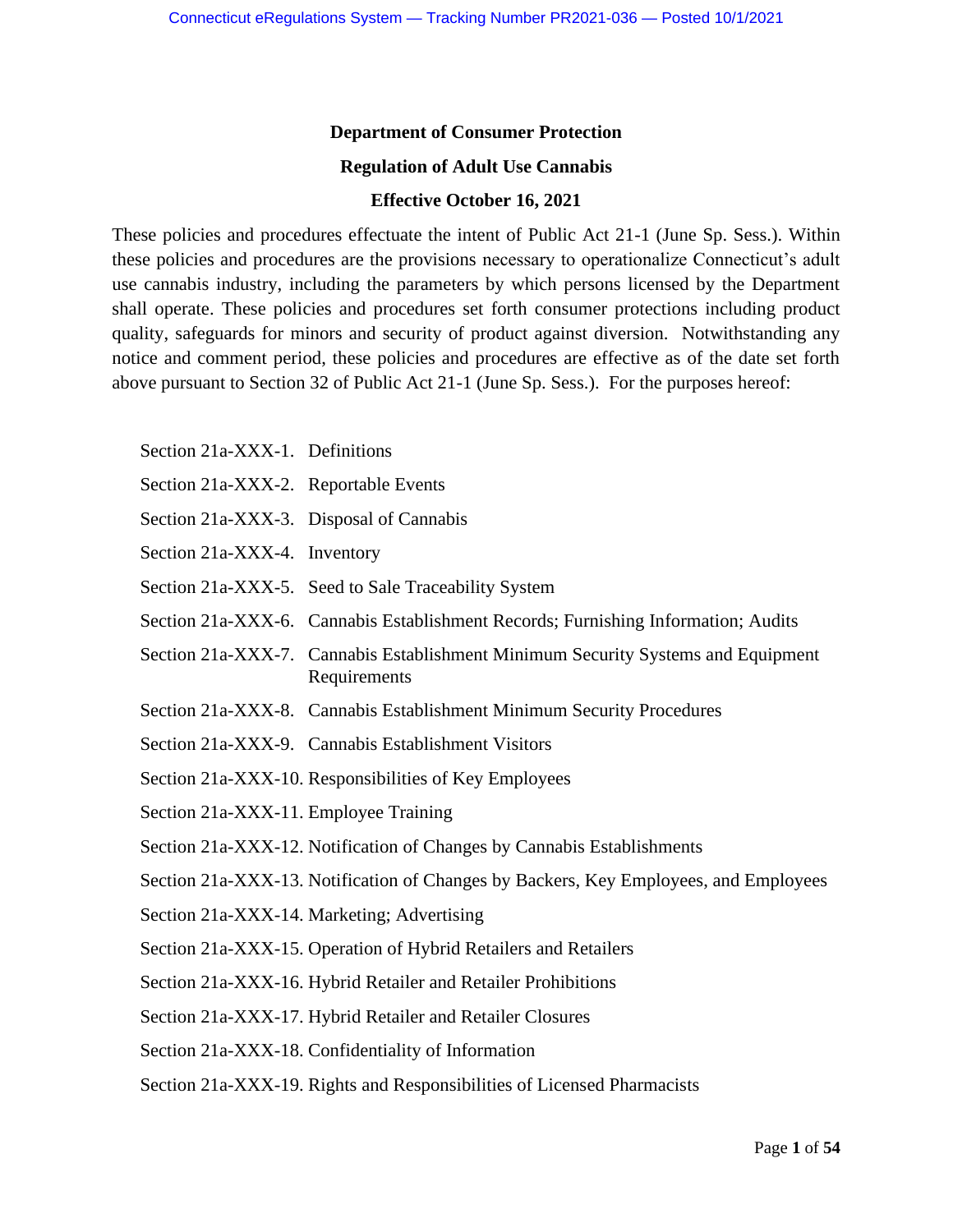Section 21a-XXX-20. Rights And Responsibilities of Dispensary Technicians

- Section 21a-XXX-21. Dispensing Errors
- Section 21a-XXX-22. Hybrid Retailer Reporting into the Prescription Monitoring Program
- Section 21a-XXX-23. Medical Supply Shortages
- Section 21a-XXX-24. Operation of a Producer, Cultivator, Micro-Cultivator, Product Manufacturer, Food and Beverage Manufacturer, Product Packager, Delivery Service, and Transporter
- Section 21a-XXX-25. Minimum Requirements for The Storage and Handling of Cannabis by a Producer, Cultivator, Micro-Cultivator, Food and Beverage Manufacturer, Product Manufacturer, Product Packager, Delivery Service, and Transporter
- Section 21a-XXX-26. Cannabis Manufacturing Restrictions
- Section 21a-XXX-27. Cannabis Content Restrictions
- Section 21a-XXX-28. Delivery Device Restrictions
- Section 21a-XXX-29. Medical Marijuana Products
- Section 21a-XXX-30. Laboratory Testing
- Section 21a-XXX-31. Brand Name Testing and Registration
- Section 21a-XXX-32. Cannabis Packaging Requirements
- Section 21a-XXX-33. Cannabis Labeling Requirements
- Section 21a-XXX-34. Cannabis Delivery and Transportation General Requirements
- Section 21a-XXX-35. Vehicle Security
- Section 21a-XXX-36. Manifests
- Section 21a-XXX-37. Transporting Agents; Transportation of Cannabis
- Section 21a-XXX-38. Delivery to Patients, Caregivers and Consumers
- Section 21a-XXX-39. Prohibited Acts of Physicians or APRNs
- Section 21a-XXX-40. License and Registration Suspension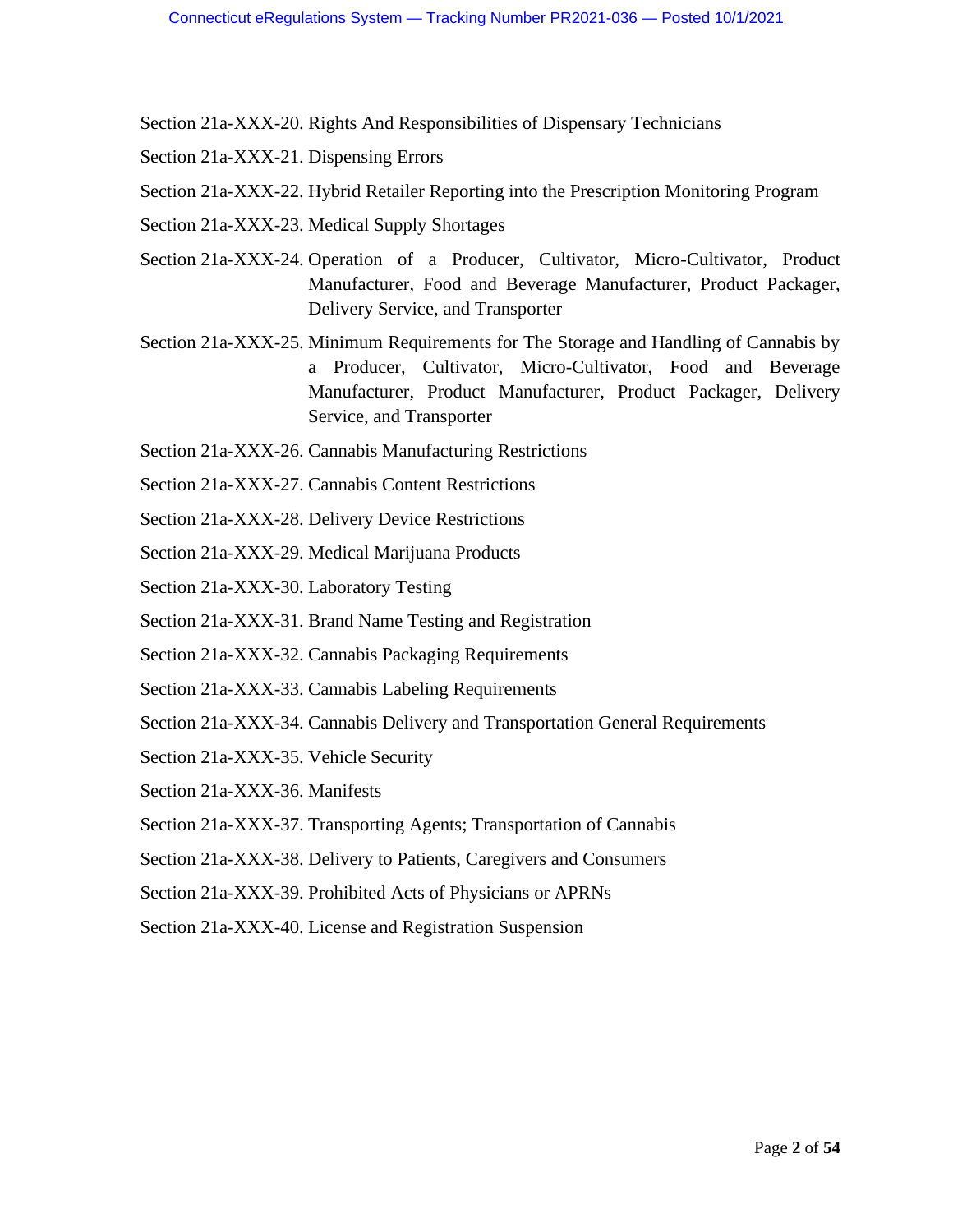These policies and procedures effectuate the intent of Public Act 21-1 (June Sp. Sess.). Within these policies and procedures are the provisions necessary to operationalize Connecticut's adult use cannabis industry, including the parameters by which persons licensed by the Department shall operate. These policies and procedures set forth consumer protections including product quality, safeguards for minors and security of product against diversion. These policies and procedures are effective as set forth below pursuant to Sections 32 and 59 of Public Act 21-1 (June Sp. Sess.):

(a) Effective upon license or registration issuance for persons licensed or registered pursuant to the act on or after October 1, 2021;

(b) Effective upon license expansion or conversion, occurring prior to October 1, 2022, for producers and dispensary facilities pursuant to sections 26 or 34 of the act, and their employees and backers; and

(c) Effective October 1, 2022 for all other persons.

**Section 21a-XXX-1. Definitions.** As used in sections 21a-XXX-1 to 21a-XXX-40, inclusive, of these Policies and Procedures:

"Act" means Joint Special Session Special Act 21-1, the Responsible and Equitable Regulation of Adult-Use Cannabis Act, as amended from time to time;

"Active ingredient" means any substance that is intended to provide pharmacological activity or other direct effect on the structure or any function of the human body, and includes those substances that may undergo chemical change during the manufacturing process and be present in a modified form intended to furnish the specified activity or effect;

"Additive" means a substance that is directly or indirectly added to cannabis, including any substance that is not intentionally added but may be present in trace amounts;

"Adulterated" has the same meaning prescribed in section 21a-105 of the Connecticut General Statutes;

"Advanced practice registered nurse" or "APRN" has the same meaning prescribed in section 20-87a of the Connecticut General Statutes;

"Advertisement" means all representations disseminated in any manner or by any means, other than by labeling, for the purpose of inducing, or which are likely to induce the purchase or use of cannabis or cannabis-related services;

"Approved safe" has the same meaning prescribed in section 21a-262-1(f) of the Regulations of Connecticut State Agencies;

"Approved vault" means a vault that complies with the requirements prescribed in section 21a- $262-1(g)$  of the Regulations of Connecticut State Agencies, or such other vault approved by the department;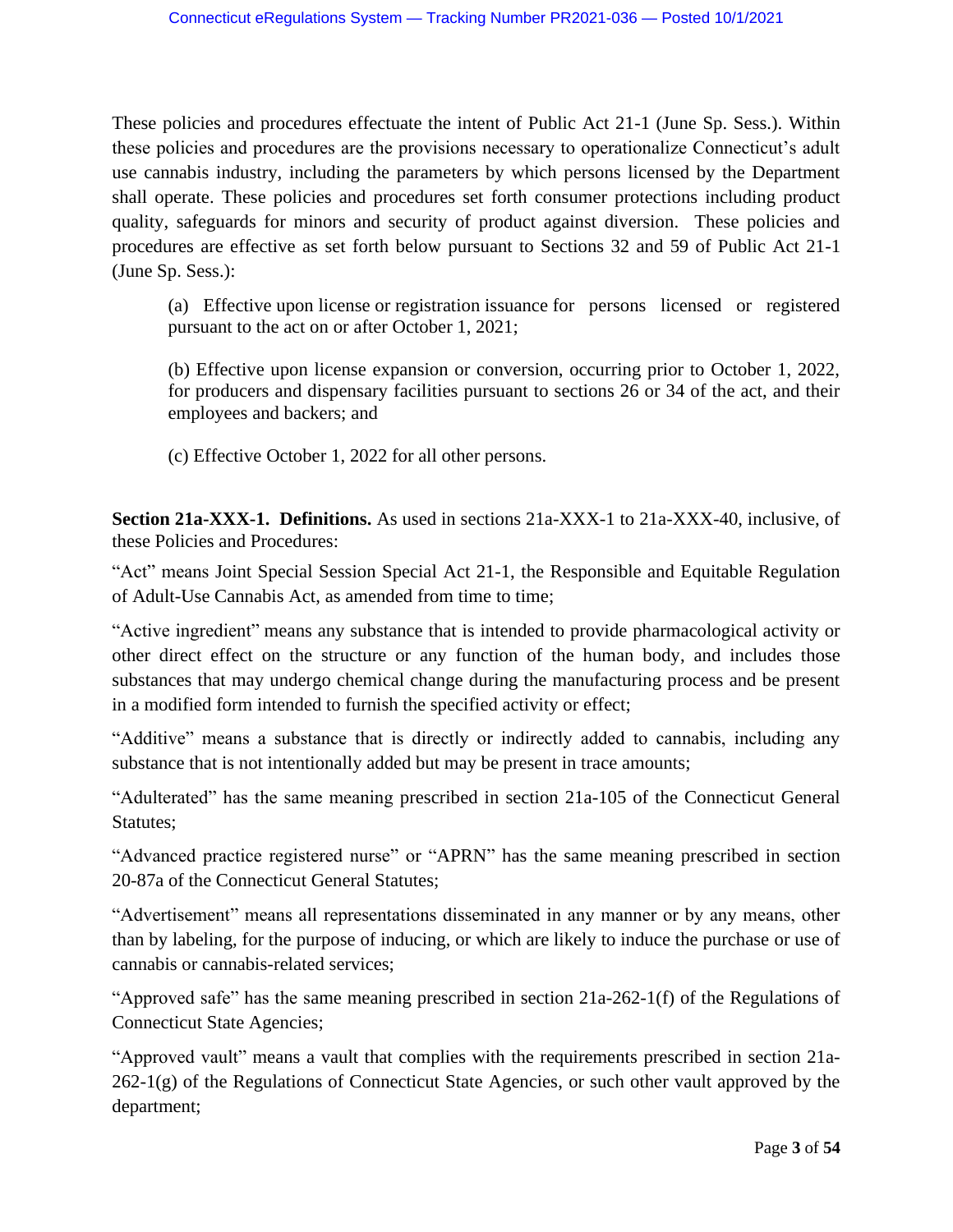"Backer" has the same meaning prescribed in the act;

"Batch" means (1) a specifically identified quantity of raw cannabis, uniform in character and quality, from the same seed or cutting, that has undergone the same propagation and cultivation processes, and was harvested at the same time, or (2) a distinct group of cannabis product, uniform in character and quality, that has been produced from the same processes, equipment, and ingredients during the same cycle;

"Cannabis" has the same meaning prescribed in the act;

"Cannabis-related services" means professional services available to individuals and related to the purchase, sale or use of cannabis.

"Cannabis concentrate" has the same meaning prescribed in the act;

"Cannabis establishment" has the same meaning prescribed in the act;

"Cannabis flower" has the same meaning prescribed in the act;

"Cannabis trim" has the same meaning prescribed in the act;

"Cannabis product" has the same meaning prescribed in the act;

"Caregiver" has the same meaning prescribed in section 21a-408 of the Connecticut General Statutes for "primary caregiver";

"Commissioner" means the Commissioner of Consumer Protection or the commissioner's designee;

"Compounding" has the same meaning prescribed in section 21a-408-1 of the Regulations of Connecticut State Agencies;

"Cannabis Analytic Tracking System" means the State of Connecticut's electronic seed-to-sale tracking system that captures and maintains records of cannabis and licensee activity pursuant to section 21a-42-6 of these Policies and Procedures;

"Consumer" has the same meaning prescribed in the act;

"Controlled substance" has the same meaning prescribed in section 21a-240 of the Connecticut General Statutes;

"Cultivate" or "Cultivation" has the same meaning prescribed in section 21a-408 of the Connecticut General Statutes;

"Cultivator" has the same meaning prescribed in the act;

"Delivery device" means any hardware, apparatus or system designed or intended as a method of administering cannabis;

"Delivery service" has the same meaning prescribed in the act;

"Department" means the Department of Consumer Protection;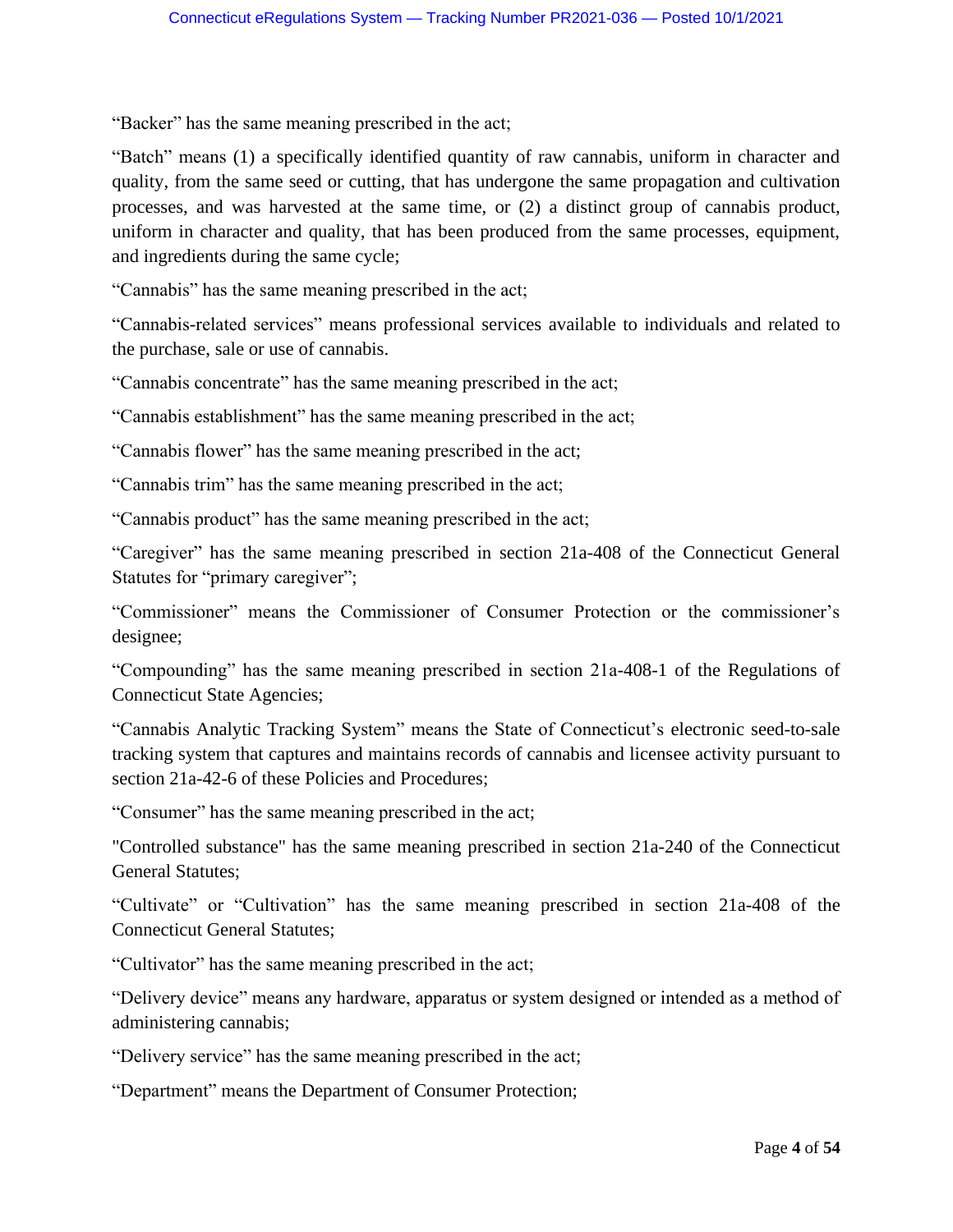"Dispensary facility" has the same meaning prescribed in the act;

"Dispensary technician" has the same meaning prescribed in the act;

"Dispense" or "dispensing" has the same meaning prescribed in section 21a-408-1 of the Regulations of Connecticut State Agencies;

"Dispensing error" has the same meaning prescribed in section 21a-408-1 of the Regulations of Connecticut State Agencies;

"Drug" has the same meaning as provided in section 20-571 of Connecticut General Statutes;

"Drug control division" means the department's drug control division;

"Edible cannabis product" means a cannabis product, including a liquid, which may be combined with other ingredients, and is intended for consumption. "Edible cannabis product" does not include raw cannabis plant material;

"Electronic data intermediary" means an entity that provides the infrastructure that connects the computer systems or other electronic devices utilized by and licensed pharmacists with those used by prescribers or the department in order to facilitate the secure transmission of qualifying patient or primary caregiver information;

"Employee" has the same meaning prescribed in the act;

"Establishment" means the physical establishment owned or operated by a licensee, as approved by the department;

"Food and beverage manufacturer" has the same meaning prescribed in the act;

"Grow space" has the same meaning prescribed in the act;

"Homogenous" or "Homogenized" means uniform in cannabinoid and terpenoid concentration;

"Inactive ingredient" means any component other than an active ingredient;

"Key employee" has the same meaning prescribed in the act;

"Label" has the same meaning prescribed in section 21a-408-1 of the Regulations of Connecticut State Agencies;

"Laboratory" has the same meaning prescribed in the act;

"Licensee" means a cannabis establishment, laboratory, or research program;

"Manufacture" has the same meaning prescribed in the act;

"Medical marijuana product" has the same meaning prescribed in the act;

"Micro-cultivator" has the same meaning prescribed in the act;

"Originating establishment" means the licensee that possesses the cannabis to be transported immediately prior to transport;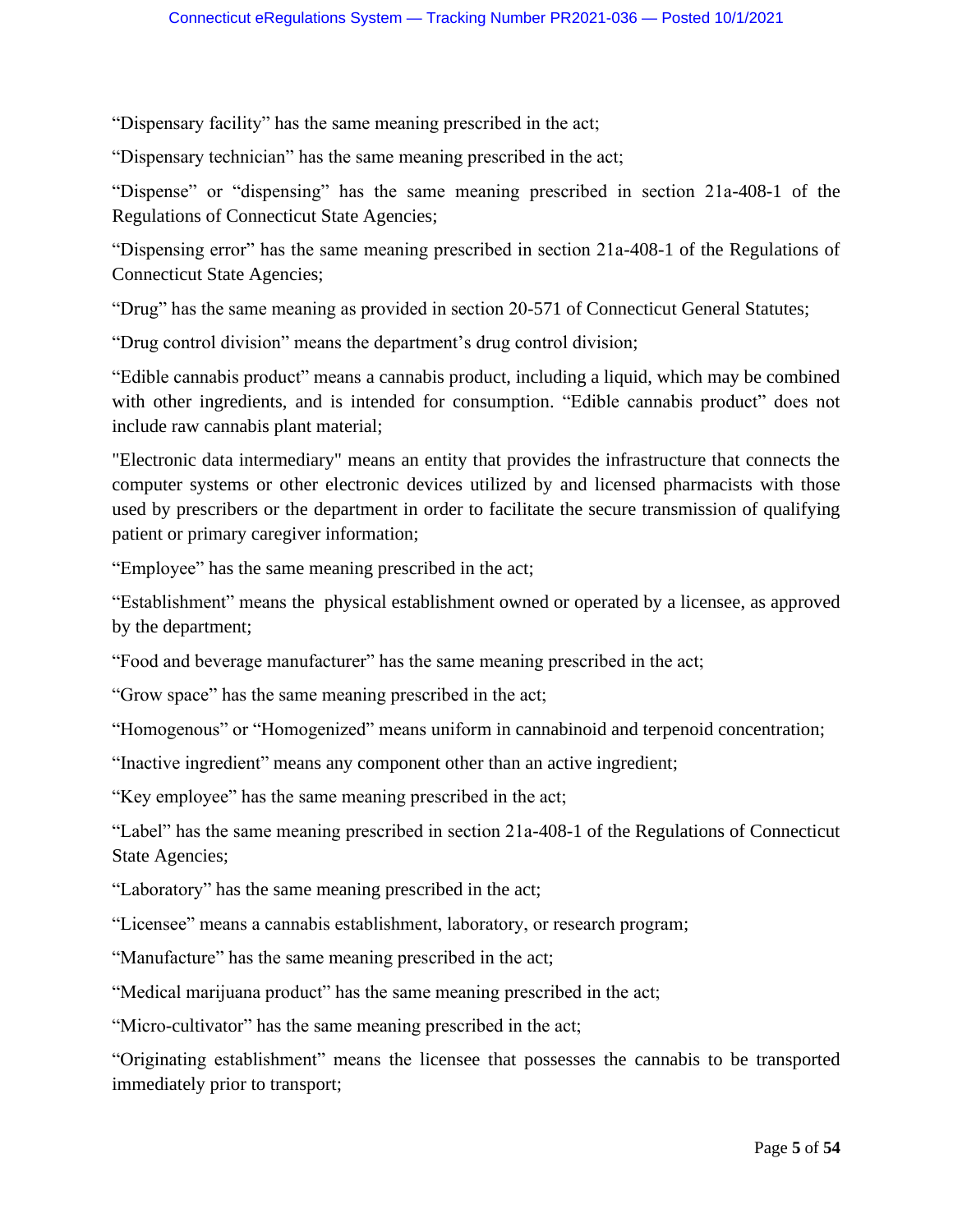"Paraphernalia" has the same meaning prescribed in the act;

"Person" has the same meaning prescribed in the act;

"Premises" means the tract of land on which the establishment is located, as described on the land records;

"Produce" has the same meaning prescribed in 21a-408-1 of the Regulations of Connecticut State Agencies;

"Producer" has the same meaning prescribed in the act;

"Product manufacturer" has the same meaning prescribed in the act;

"Product packager" has the same meaning prescribed in the act;

"Qualifying patient" has the same meaning prescribed in section 21a-408 of the Connecticut General Statutes;

"Raw cannabis plant material" means cannabis flower and cannabis trim, including abnormal and immature flowers and parts, prior to any processing whereby the plant material is transformed into a cannabis product;

"Receiving establishment" means the licensee, hospice or other inpatient care facility that will receive the cannabis being transported from the originating establishment;

"Research program" has the same meaning prescribed in section 21a-408 of the Connecticut General Statutes;

"Retailer" has the same meaning prescribed in the act;

"Sale" or "sell" has the same meaning prescribed in the act;

"Sample" means a portion or part of a batch, the characteristics of which represent, as accurately as possible, the entire batch, allowing for the laboratory testing results of the sample to be generally applied to the entire batch;

"System vendor" means the person providing the Cannabis Analytic Tracking System, or a similar tracking system interoperable therewith;

"THC" has the same meaning prescribed in section 21a-240 of the Connecticut General Statutes;

"Total THC" has the same meaning prescribed in section 21a-240 of the Connecticut General Statutes;

"Transfer" has the same meaning prescribed in the act;

"Transport" has the same meaning prescribed in the act;

"Transport vehicle" means a vehicle transporting cannabis on behalf of a cannabis establishment permitted to deliver or transport cannabis;

"Transporter" has the same meaning prescribed in the act;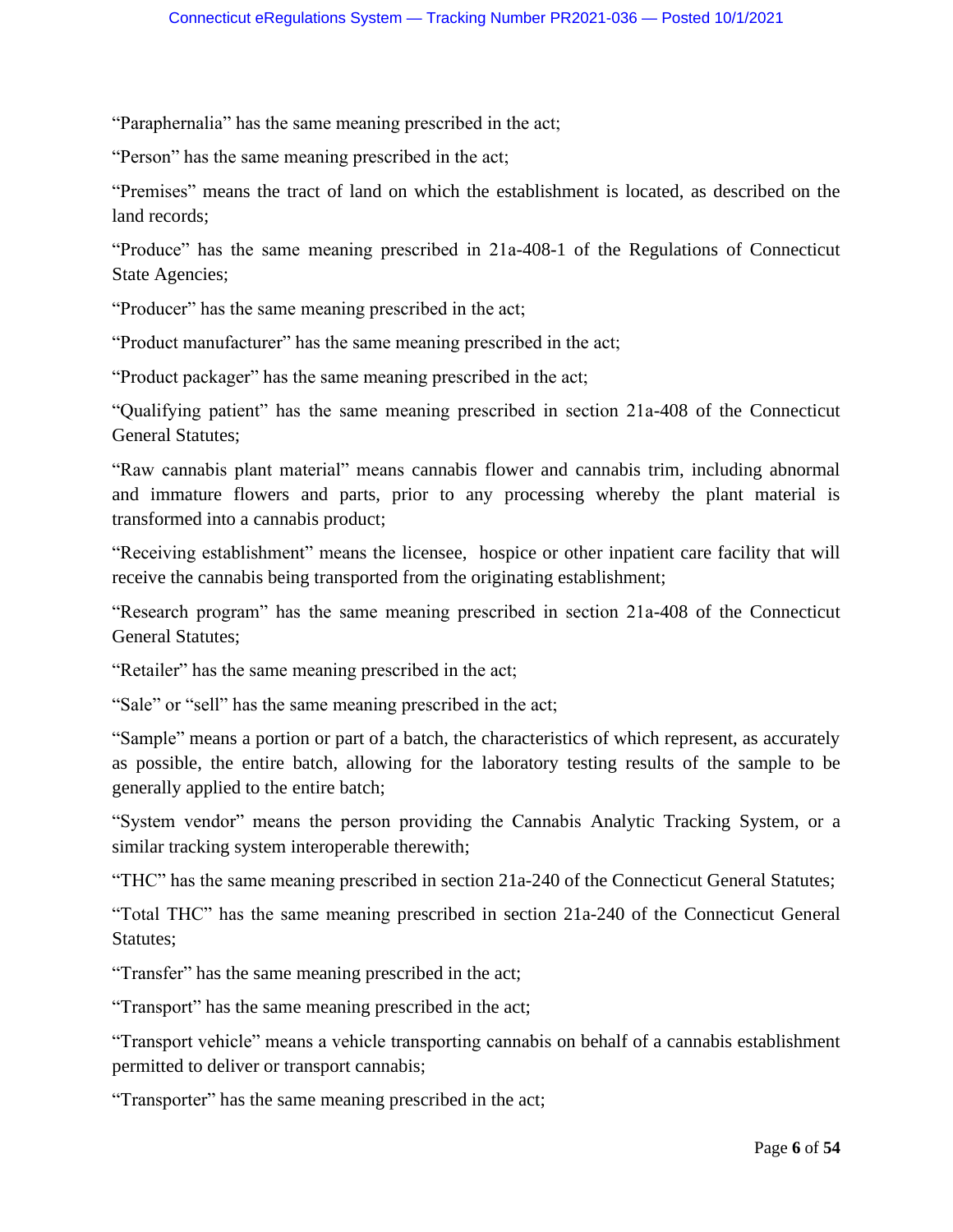"Transporting agent" means the licensed or registered employee of a licensee authorized to operate a transport vehicle for the transportation of cannabis;

"Transporting establishment" means (1) an originating establishment utilizing its own employees to transport cannabis, or (2) a delivery service or transporter that an originating establishment utilizes to transport cannabis;

"Unique identifier" means a barcode or radio frequency identification device and an alphanumeric code generated by the Cannabis Analytic Tracking System that is assigned and unique to each cannabis batch, and from which the complete history of the cannabis can be determined in the Cannabis Analytic Tracking System;

"User" means an employee of the licensee that is authorized to access the Cannabis Analytic Tracking System and has been assigned user credentials; and

"User credentials" means the unique set of credentials, including a username and password, assigned to a user to access the Cannabis Analytic Tracking System.

## **Section 21a-XXX-2. Reportable Events.**

- (a) A licensee, and any employee, shall immediately notify the department in writing upon becoming aware of any suspected:
	- (1) Diversion, theft, loss, adulteration, or unauthorized destruction of any cannabis; or
	- (2) Loss or unauthorized alteration of records related to cannabis, qualifying patients, caregivers, or research subjects, or any other records required pursuant to the act or sections 21a-XXX-1 to 21a-XXX-40, inclusive, of these Policies and Procedures.

Upon such notification, the department may require the licensee to notify law enforcement of the event.

- (b) Within twenty-four hours of a licensee providing the notice required by subsection (a) of this section, the licensee shall provide to the department a signed statement that details the circumstances of the event, including, as applicable, an accurate inventory of the quantity and type of any cannabis diverted, stolen, lost, destroyed or damaged, a description of any records lost or altered, whether any internal or third-party investigation is still ongoing, and confirmation that the appropriate law enforcement authorities were notified.
- (c) A licensee shall notify the department no later than the next business day after any of the following:
	- (1) An alarm activation or other event that requires response by public safety personnel;
	- (2) A breach of security; and
	- (3) The failure of a security alarm system due to a loss of electrical support or mechanical malfunction that is expected to last longer than eight hours.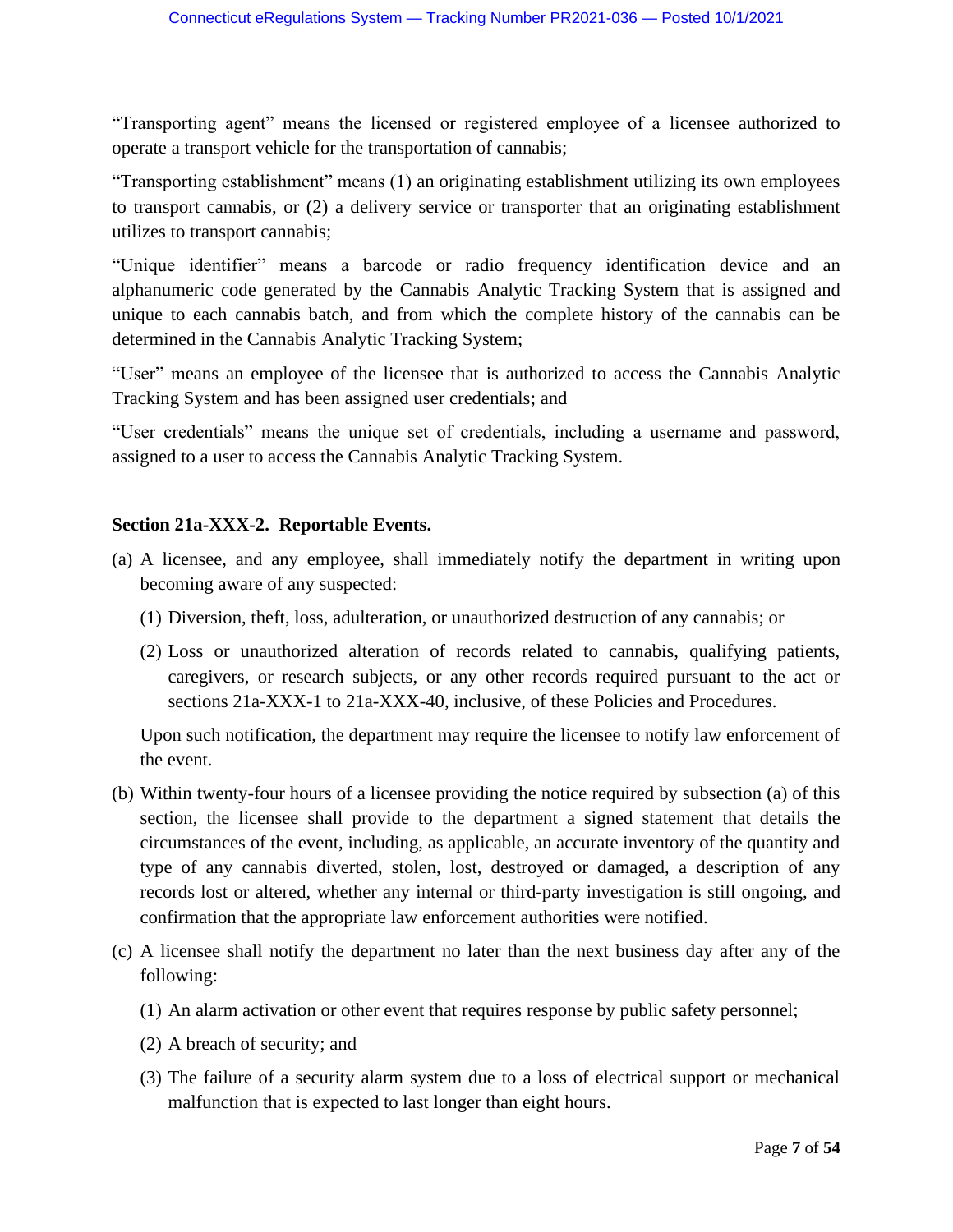- (d) A licensee shall notify the department within ten days of any corrective measures taken in response to an event specified in subsection (c) of this section.
- (e) A licensee shall maintain and produce in accordance with section 21a-XXX-6 of these Policies and Procedures all documentation related to an occurrence that is reportable pursuant to subsections (a) through (c), inclusive, of this section.

### **Section 21a-XXX-3. Disposal of Cannabis.**

- (a) A licensee shall dispose of undesired, excess, unauthorized, obsolete, adulterated, misbranded or deteriorated cannabis in a form and manner prescribed by the commissioner, which may include a surrender without compensation of such cannabis to the commissioner, or disposal in the presence of an authorized representative of the commissioner in such a manner as to render the cannabis non-recoverable.
- (b) The person disposing of the cannabis shall maintain and produce in accordance with section 21a-XXX-6 of these Policies and Procedures a separate record of each such disposal indicating:
	- (1) The date and time of disposal;
	- (2) The reason for and manner of disposal;
	- (3) The type and quantity of cannabis disposed of; and
	- (4) The name and signature, which signature may be electronic, of the person disposing of the cannabis, the authorized representative of the commissioner and any other persons present during the disposal, as applicable.

#### **Section 21a-XXX-4. Inventory.**

- (a) Each cannabis establishment, prior to commencing business, shall:
	- (1) Conduct an initial comprehensive inventory of all cannabis at the establishment. If a cannabis establishment commences business with no cannabis on hand, the cannabis establishment shall record this as the initial inventory; and
	- (2) Establish ongoing inventory controls and procedures for the conduct of inventory reviews and comprehensive inventories of cannabis, which shall enable the establishment to detect any diversion, theft or loss in a timely manner.
- (b) All inventories, procedures and other documents required by this section shall be maintained on the premises and produced in accordance with section 21a-XXX-6 of these Policies and Procedures.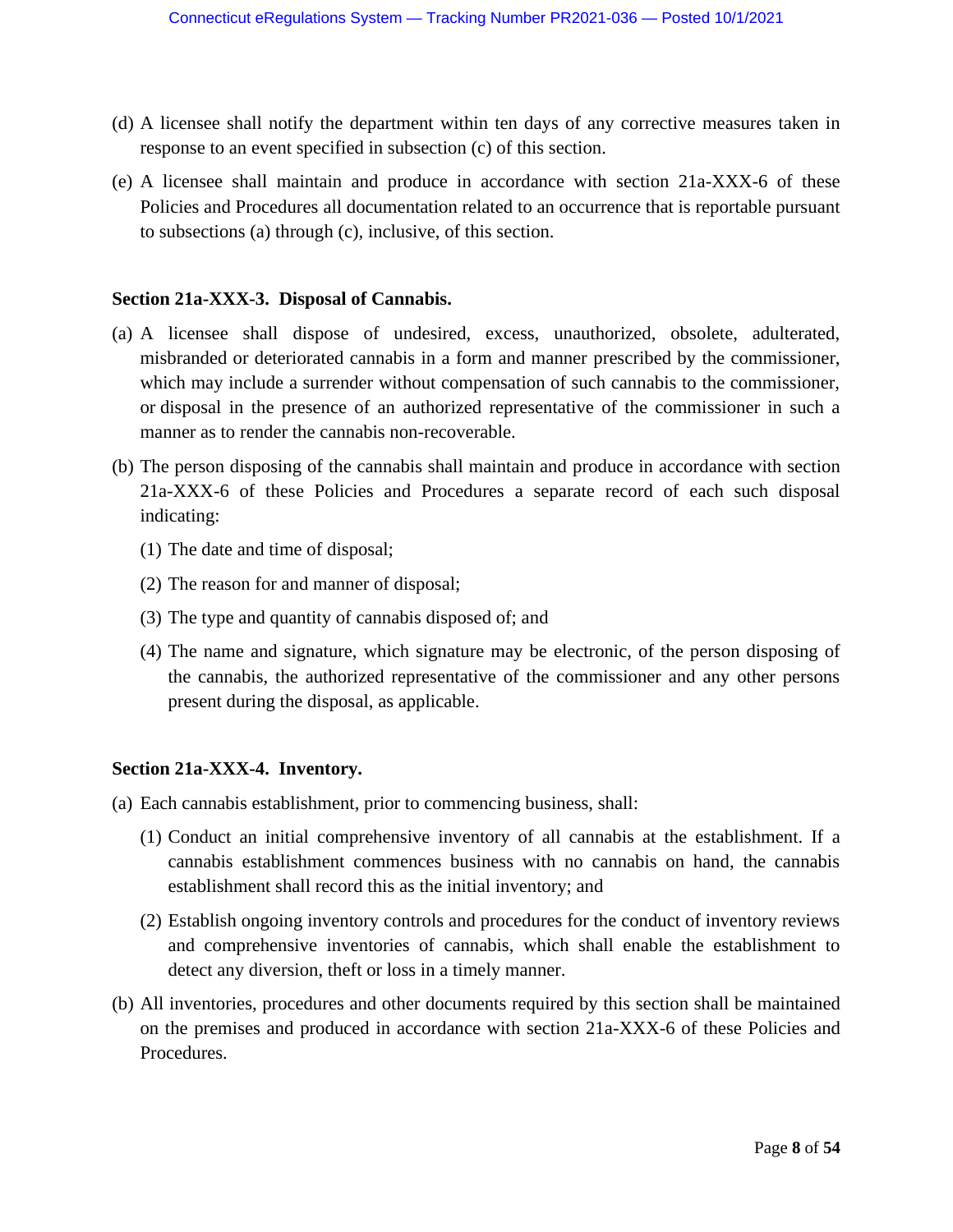## **Section 21a-XXX-5. Seed to Sale Traceability System.**

- (a) The Cannabis Analytic Tracking System shall be used by all licensees to identify, monitor, and track cannabis through a unique identifier from the point cannabis is propagated from seed or cutting, through and including the point cannabis is acquired by an end-user or otherwise disposed of in accordance with the act and sections 21a-XXX-1 to 21a-XXX-40, inclusive, of these Policies and Procedures. A licensee shall enter the information required pursuant to subsection (d) of this section into the Cannabis Analytic Tracking System using the same vendor system as utilized by the State, or an alternative vendor system, provided that any alternative system is interoperable with the Cannabis Analytic Tracking System, through an application programming interface or otherwise, for purposes of information entry. Information entered into the Cannabis Analytic Tracking System shall be maintained and produced in accordance with section 21a-XXX-6 of these Policies and Procedures.
- (b) Registration Timeline and Process.
	- (1) A licensee shall register with a system vendor at least one week prior to commencing sale or public operations in the adult use market.
	- (2) In order to register with a system vendor, a licensee shall:
		- (A)Establish and maintain an active account with a system vendor, the cost of which and any associated vendor fees shall be borne by the licensee;
		- (B) Establish and assign user credentials for each employee that is authorized to access the Cannabis Analytic Tracking System, provided that authorized employees shall be limited to the minimum number of employees necessary for efficient operation;
		- (C) Designate at least one user as the account administrator to manage the licensee's account. The account administrator of a cannabis establishment shall be a key employee; and
		- (D)Require all users to complete a minimum of two hours of system training provided by the applicable system vendor prior to accessing the Cannabis Analytic Tracking System, unless such training is waived by the department for good cause.
- (c) Cannabis Analytic Tracking System Users and Use.
	- (1) No person other than an authorized employee of a licensee shall be assigned user credentials or permitted to access the Cannabis Analytic Tracking System by a licensee.
	- (2) Each new employee authorized to access the Cannabis Analytic Tracking System shall be assigned new user credentials by the licensee and complete system training prior to initial access.
	- (3) A licensee shall deactivate user credentials as soon as practicable, but in no case longer than twenty-four hours after the assigned user ceases to be an employee of the licensee, is suspended, or ceases to have authorization to access the Cannabis Analytic Tracking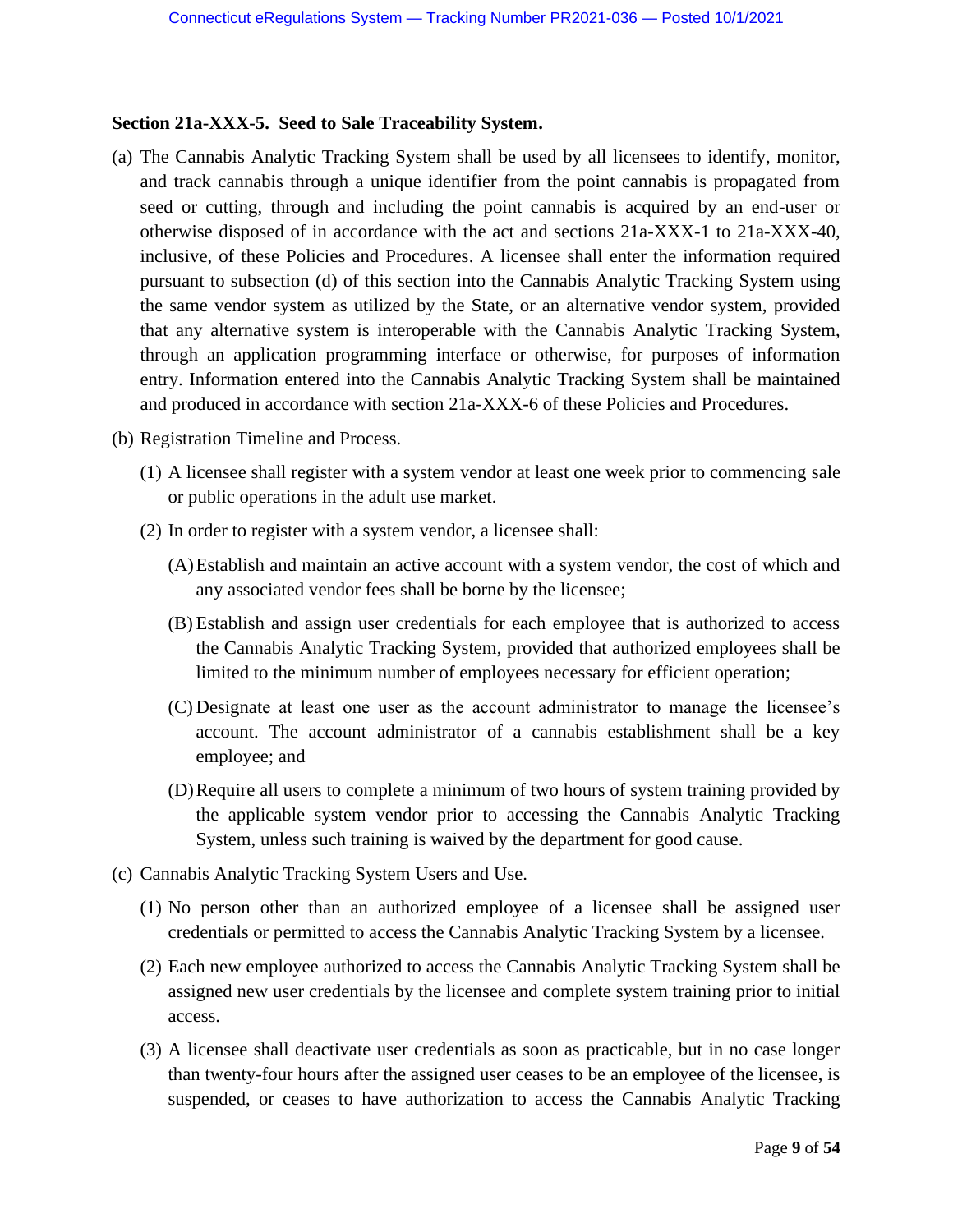System on behalf of the licensee. In no event shall user credentials be reinstated, reassigned, or reused for any purpose once deactivated, unless an employee is reauthorized by the cannabis establishment that deactivated such employee's user credentials.

- (4) A licensee shall maintain a complete and current list of all users, including the individual's full name and username and shall denote which user is an account administrator.
- (5) User credentials shall only be used to access the Cannabis Analytic Tracking System by the assigned user, and an employee shall not be share, transfer, or allow any person other than the assigned user to use such credentials.
- (6) A user shall only access the Cannabis Analytic Tracking System using its assigned credentials and for the purpose of complying with the cannabis tracking requirements set forth under the act and sections 21a-XXX-1 to 21a-XXX-40, inclusive, of these Policies and Procedures.
- (7) All information entered into the Cannabis Analytic Tracking System by a user shall be complete and accurate. A licensee shall immediately correct any known errors upon discovery, and notify the department as soon as practicable, but in no case longer than twenty-four hours after discovery. A licensee shall maintain a log of each correction and notification.
- (8) Each user shall be responsible for the conduct associated with the individual's assigned user credentials, and any misuse of the Cannabis Analytic Tracking System by a user, as identified by user credentials.
- (9) Each user shall complete all subsequent system training deemed necessary by an applicable system vendor and maintain a log of such training.
- (10) A licensee shall be responsible for (A) the conduct of its users while accessing the Cannabis Analytic Tracking System, (B) ensuring that its users only access the Cannabis Analytic Tracking System for the purpose of complying with the cannabis tracking requirements set forth under the act and sections 21a-XXX-1 to 21a-XXX-40, inclusive, of these Policies and Procedures, (C) the accuracy of all information entered into the Cannabis Analytic Tracking System by its users, and (D) ensuring that all of its users complete all required system training.
- (d) System Data Points and Information Entry.
	- (1) A licensee shall issue a unique identifier generated by the Cannabis Analytic Tracking System to each batch of cannabis that it produces, manufactures, or otherwise changes the nature of in such a manner as to render the information from an existing unique identifier inaccurate or incomplete.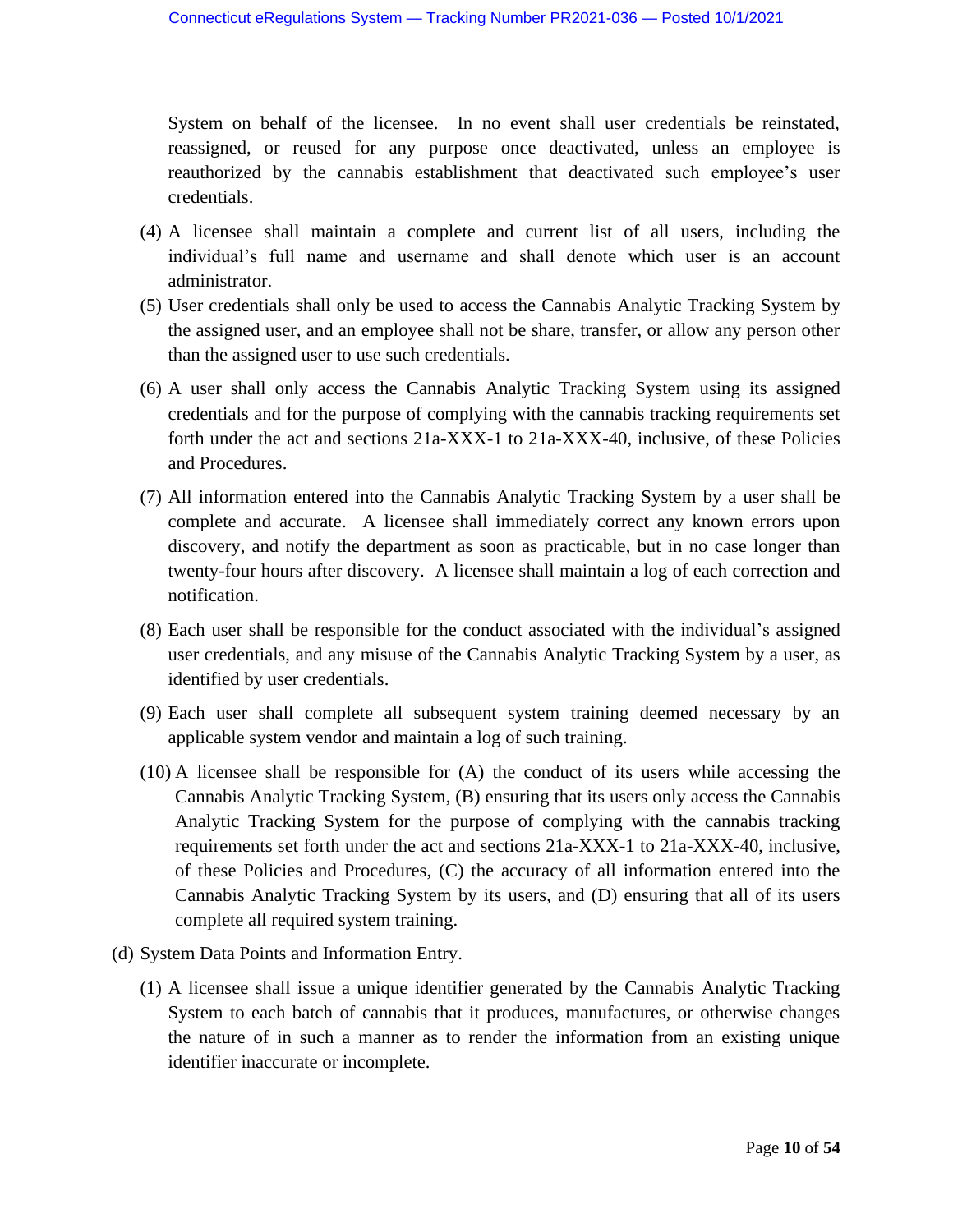- (2) Using the unique identifier, a licensee shall enter each instance of the following activities into the Cannabis Analytic Tracking System for all cannabis in its possession, in realtime or immediately upon completion of an activity, unless not reasonably feasible for a specific transaction, but in no case longer than one hour after completion of the activity:
	- (A)Issuance of a unique identifier;
	- (B) Cultivation, harvesting, processing or manufacturing;
	- (C) Laboratory testing and results;
	- (D)Packaging;
	- (E) Labeling;
	- (F) Sale or transfer;
	- (G)Transportation;
	- (H)Receipt;
	- (I) Return;
	- (J) Recall;
	- (K)Spoilage or adulteration;
	- (L) Destruction or disposal; and
	- (M) Any other instance prescribed by the commissioner.
- (3) For each activity entry, a licensee shall enter into the Cannabis Analytic Tracking System the following corresponding information:
	- (A)The unique identifier of the cannabis involved;
	- (B) Product, brand name, or type of cannabis involved, as applicable;
	- (C) The amount of cannabis by weight in metric and imperial units, and if appropriate, by number;
	- (D)The nature of the activity and any required details;
	- (E) Date and time of the activity;
	- (F) Name and license number of the licensees involved;
	- (G)Name and license or registration number of all employees conducting the activity;
	- (H)The address where the activity took place; and
	- (I) Such other information as may be prescribed by the commissioner.
- (e) System Outages.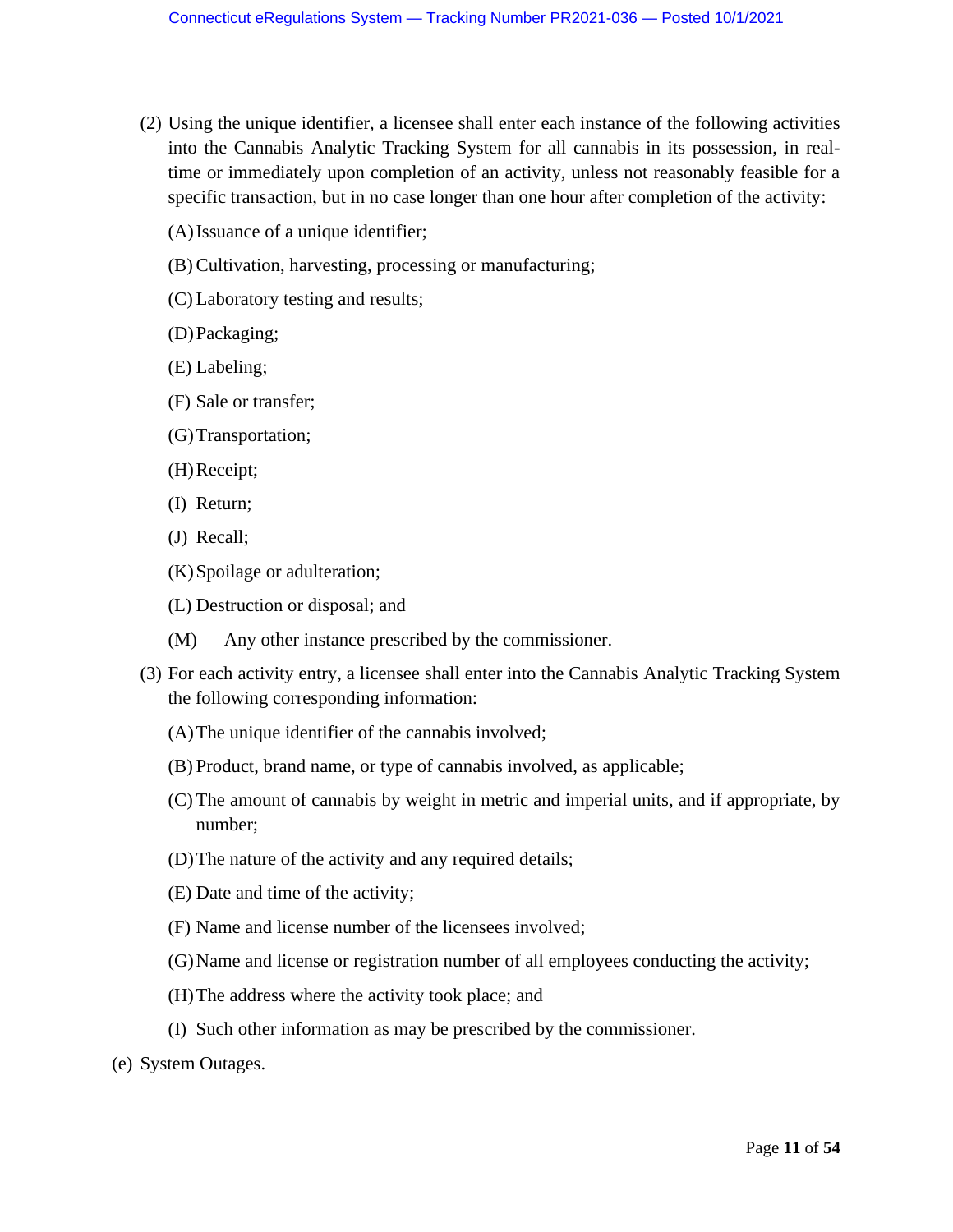- (1) If a licensee experiences a system outage or is otherwise unable to access the Cannabis Analytic Tracking System for any reason, the licensee shall:
	- (A)Keep and maintain a detailed record, electronically if possible, in a such a manner that provides safeguards against erasures and unauthorized changes in data, of all cannabis activity conducted during the outage period that would otherwise be entered into the Cannabis Analytic Tracking System; and
	- (B) Immediately contact and alert the applicable system vendor to the outage.
- (2) A licensee shall maintain a record of all system outages, including the time and date that access was lost and restored.
- (3) If a licensee experiences a system outage for more than one hour during normal business hours, the licensee shall notify the department in writing of the system outage, as soon as practicable but no later than the end of that business operations day, and maintain a log of all such communications.
- (4) Within twenty-four hours after a licensee's access to the Cannabis Analytic Tracking System is restored, the licensee shall complete a manual entry into the Cannabis Analytic Tracking System of all required information that took place during the outage period. If a licensee can demonstrate that twenty-four hours is not reasonably sufficient to complete the manual entry, the commissioner may extend the deadline.
- (f) Reconciliations.
	- (1) Point of Sale Reconciliation. A licensee shall reconcile its records within the Cannabis Analytic Tracking System with the records of its point-of-sale software at the close of each day it conducts business. If reconciliation reveals a discrepancy, the licensee shall determine the cause of the discrepancy and take corrective action. The licensee shall immediately notify the department if the licensee is unable to determine the cause of the discrepancy within three days, or if the discrepancy is due to theft or diversion. Upon such notification, the department may require the licensee to report the event to law enforcement.
	- (2) Inventory Reconciliation. A licensee shall reconcile its records in the Cannabis Analytic Tracking System with its physical inventory at least once every seven calendar days. If reconciliation reveals a discrepancy, the licensee shall conduct an audit to determine the cause of the discrepancy and take corrective action. The licensee shall immediately notify the department if the licensee is unable to determine the cause of the discrepancy within three days, or if the audit identifies a discrepancy between the Cannabis Analytic Tracking System records and the physical inventory that is (A) due to theft or diversion, or (B) greater in value than one per cent of the licensee's average monthly sales. For purposes of this section, average monthly sales shall be calculated using all sales from the prior six months, or all months during which the licensee has operated if less than six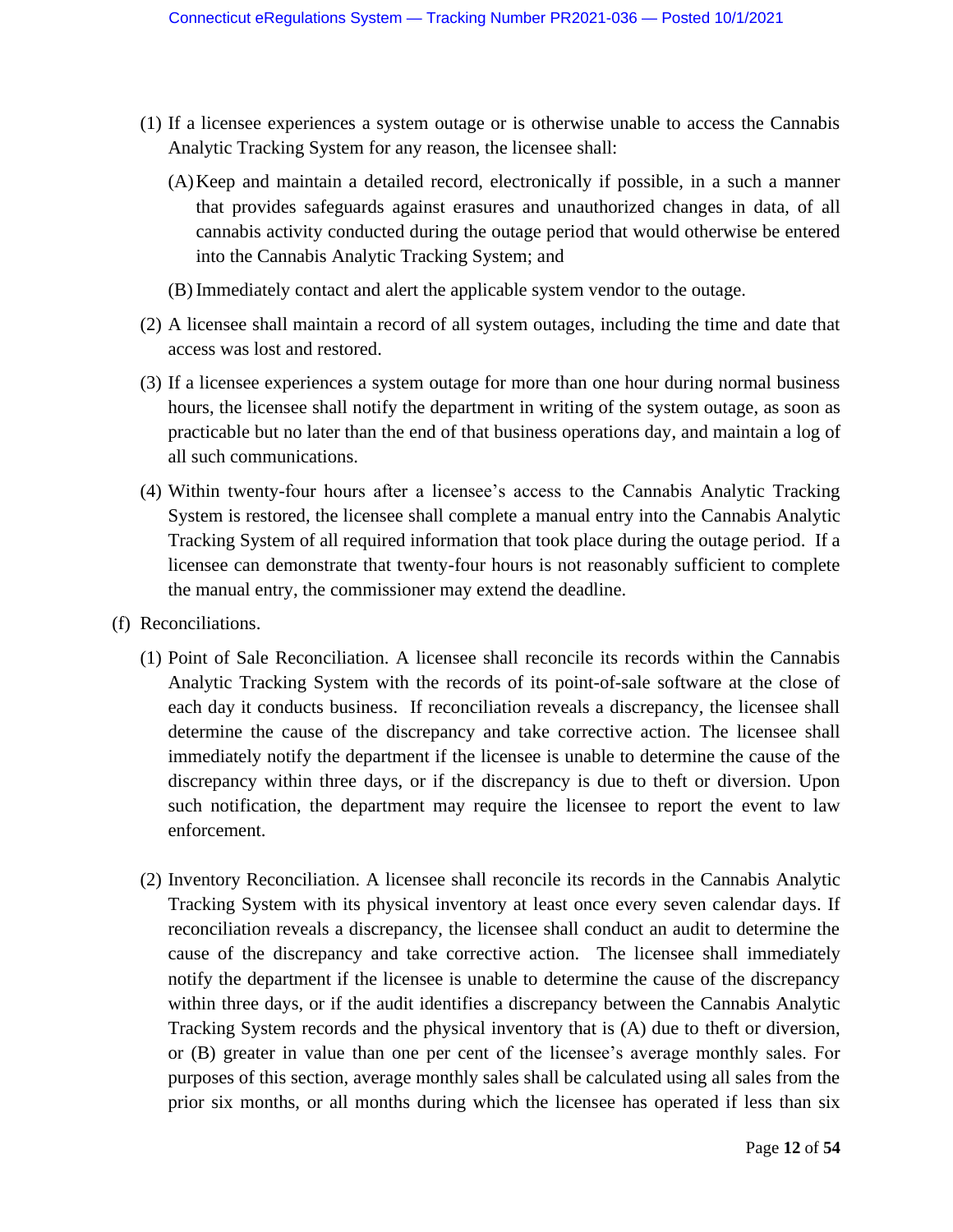months. Upon such notification, the department may require the establishment to report the event to law enforcement.

(3) A licensee shall document all reconciliations and department notifications pursuant to this subsection (f). Discrepancies may be investigated by the department, individually and in the aggregate. A licensee shall use reasonable efforts to prevent the recurrence of discrepancies.

#### **Section 21a-XXX-6. Licensee Records; Furnishing Information; Audits.**

- (a) A licensee shall maintain a complete set of all records necessary to fully show the business transactions related to cannabis for a period of the current tax year and the three immediately preceding tax years, all of which shall be maintained and produced in accordance with subsection (b) of this section.
- (b) Every person required by sections 21a-XXX-1 to 21a-XXX-40, inclusive, of these Policies and Procedures, to prepare, obtain or keep records, logs, reports or other documents, and every person in charge, or having custody, of such documents, shall maintain such documents in an auditable format for the current tax year and the three immediately preceding years. Upon request, such person shall make such documents immediately available for inspection and copying by the commissioner and shall produce copies of such documents to the commissioner within three days. Such documents shall be provided to the commissioner in electronic format, unless not commercially practical. In complying with this section, no person shall use a foreign language, codes or symbols to designate cannabis types or persons in the keeping of any required document.
- (c) The commissioner may require any person licensed or registered pursuant to the act to furnish such information as the commissioner considers necessary for the proper administration of the act and sections 21a-XXX-1 to 21a-XXX-40, inclusive, of these Policies and Procedures, and may require an audit of any cannabis establishment and the expense thereof shall be paid by such cannabis establishment.
- (d) For purposes of the supervision and enforcement of the cannabis industry established pursuant to the act, the commissioner is authorized to:
	- (1) Enter any place, including a vehicle, in which cannabis is held, dispensed, sold, produced, delivered, transported, manufactured or otherwise disposed of;
	- (2) Inspect such place and all pertinent equipment, finished and unfinished material, containers and labeling, and all things in such place, including, but not limited to, records, files, financial data, sales data, shipping data, pricing data, employee data, research, papers, processes, controls, and establishments. Such inspection may include,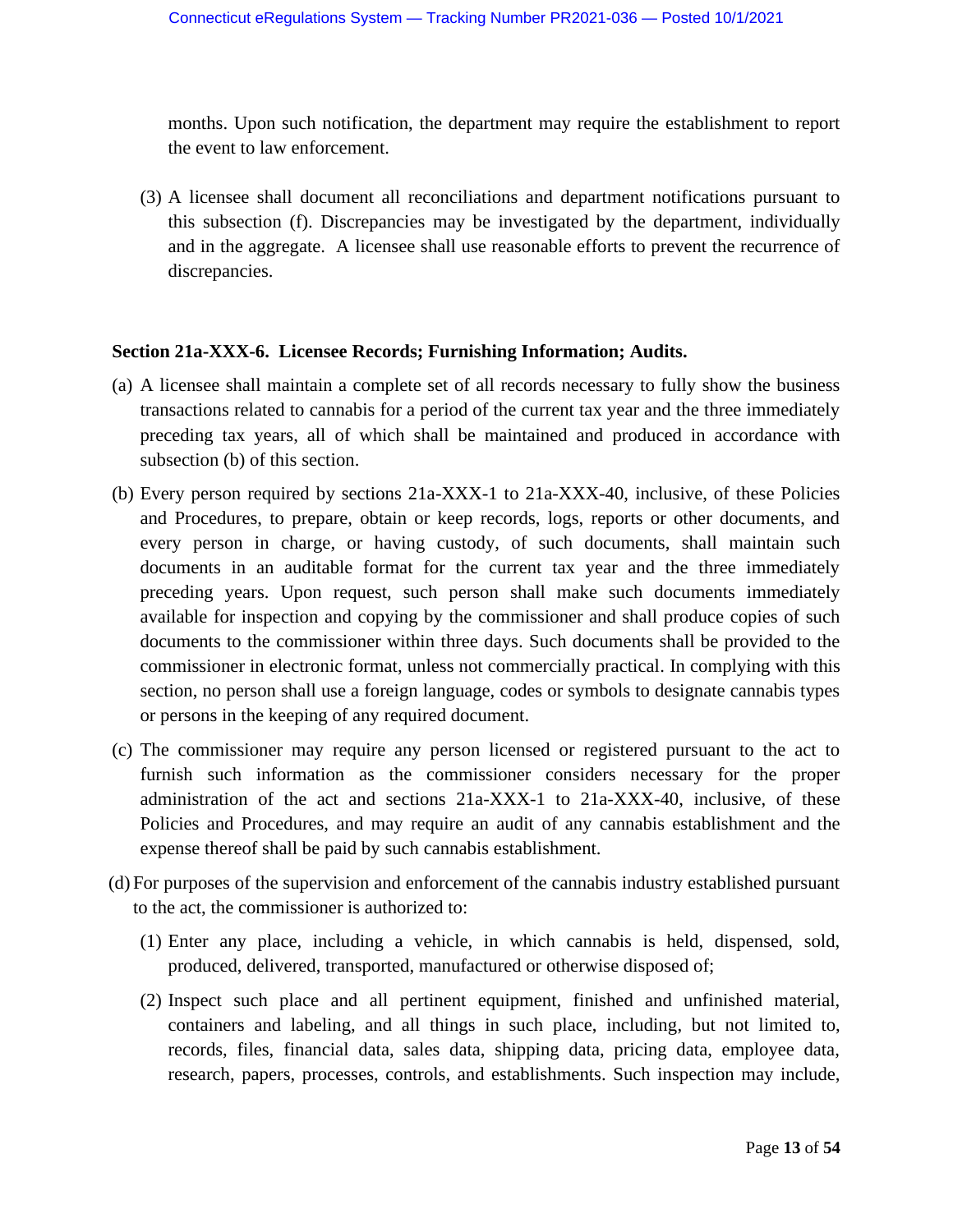but not be limited to, onsite audits or inspections by the Connecticut Agricultural Experimental Station; and

(3) Inventory any stock of cannabis and obtain samples of any cannabis, labels, containers for cannabis, paraphernalia, and finished or unfinished material.

# **Section 21a-XXX-7. Cannabis Establishment Minimum Security Systems and Equipment Requirements.**

- (a) All cannabis establishments shall have a security system to prevent and detect diversion, theft and loss of cannabis utilizing commercial grade equipment, which shall, at a minimum, include:
	- (1) A perimeter alarm;
	- (2) A motion detector, or multiple motion detectors, as necessary to adequately detect unauthorized presence in the establishment;
	- (3) Video surveillance cameras recording at all times and in all areas that may contain cannabis and at all points of entry and exit, which shall be appropriate for the normal lighting conditions of the area under surveillance. The cannabis establishment shall direct cameras at all approved safes, approved vaults, dispensing and sale areas, and any other area where there is cannabis. At entry and exit points, the cannabis establishment shall angle cameras so as to allow for the capture of clear and certain identification of any person entering or exiting the establishment and areas where cannabis is stored. Additional video surveillance requirements include:
		- (i) Video surveillance recordings shall be made available for immediate viewing at the direction of the department and shall be retained for at least thirty days. If a cannabis establishment is aware of a pending criminal, civil or administrative investigation or legal proceeding for which a recording may contain relevant information, the cannabis establishment shall retain an unaltered copy of the recording until the investigation or proceeding is closed or the entity conducting the investigation or proceeding notifies the cannabis establishment that it is not necessary to retain the recording; and
		- (ii) All video surveillance recording shall (1) be equipped with the ability to immediately produce a clear color still image that is a minimum of 9600 dpi from any camera image (live or recorded) with the date and timestamp, synchronized and set correctly, embedded on all recordings in such a way as to not materially obscure the picture, and (2) allow for the exportation of still images in an industry standard image format, which may include .png, .jpg, .bmp, and .gif. Exported video shall have the ability to be saved in an industry standard file format that can be played on a standard computer operating system, and archived in a proprietary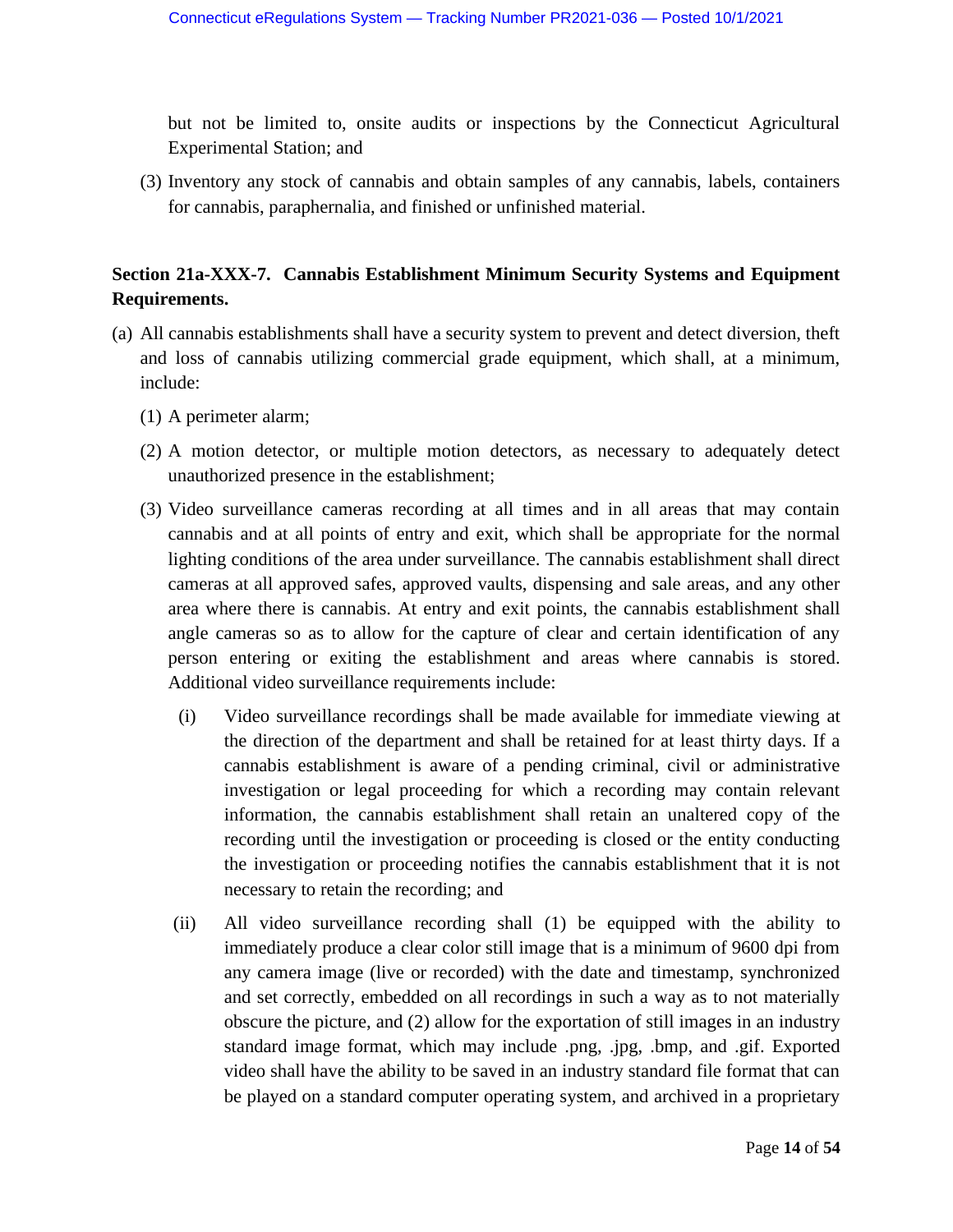format that ensures authentication of the video and guarantees that no alteration of the recorded image has taken place. A cannabis establishment shall erase all recordings prior to disposal or sale of the establishment except for any recording retained in accordance with subsection (a)(3)(i).

- (4) A duress alarm, which for purposes of this subsection means a silent security alarm system signal generated by the entry of a designated code into an arming station in order to signal that the alarm user is being forced to turn off the system;
- (5) A panic alarm, which for purposes of this subsection means an audible security alarm system signal generated by the manual activation of a device intended to signal a life threatening or emergency situation requiring a law enforcement response;
- (6) A holdup alarm, which for purposes of this subsection means a silent alarm signal generated by the manual activation of a device intended to signal a robbery in progress;
- (7) An automatic voice dialer, which for purposes of this subsection means any electrical, electronic, mechanical, or other device capable of being programmed to send a prerecorded voice message, when activated, over a telephone line, radio or other communication system, to a law enforcement, public safety or emergency services agency requesting dispatch;
- (8) A failure notification system that provides an audible, text or visual notification of any failure in the security system. The failure notification system shall provide an alert to the cannabis establishment, and at least one key employee thereof, within five minutes of the failure, either by telephone, email, or text message;
- (9) The ability to remain operational during a power outage; and
- (10) A back-up alarm system that shall detect unauthorized entry during times when no employees are present at the establishment and that shall be provided by a company supplying commercial grade equipment, other than the company supplying the primary security system.
- (b) A cannabis establishment shall keep all security equipment in good-working order and test such equipment no less than two times per year. A cannabis establishment shall maintain a log of all equipment testing and the dates thereof.
- (c) A cannabis establishment shall maintain all security system equipment and recordings in a secure location so as to prevent theft, loss, destruction and alteration, and limit access to persons that are essential to surveillance operations, law enforcement agencies, security system service employees, the department and others approved by the commissioner. A cannabis establishment shall maintain a current list of authorized employees and service personnel that have access to the surveillance room. A cannabis establishment shall keep all on-site surveillance rooms locked and shall not use such rooms for any other function.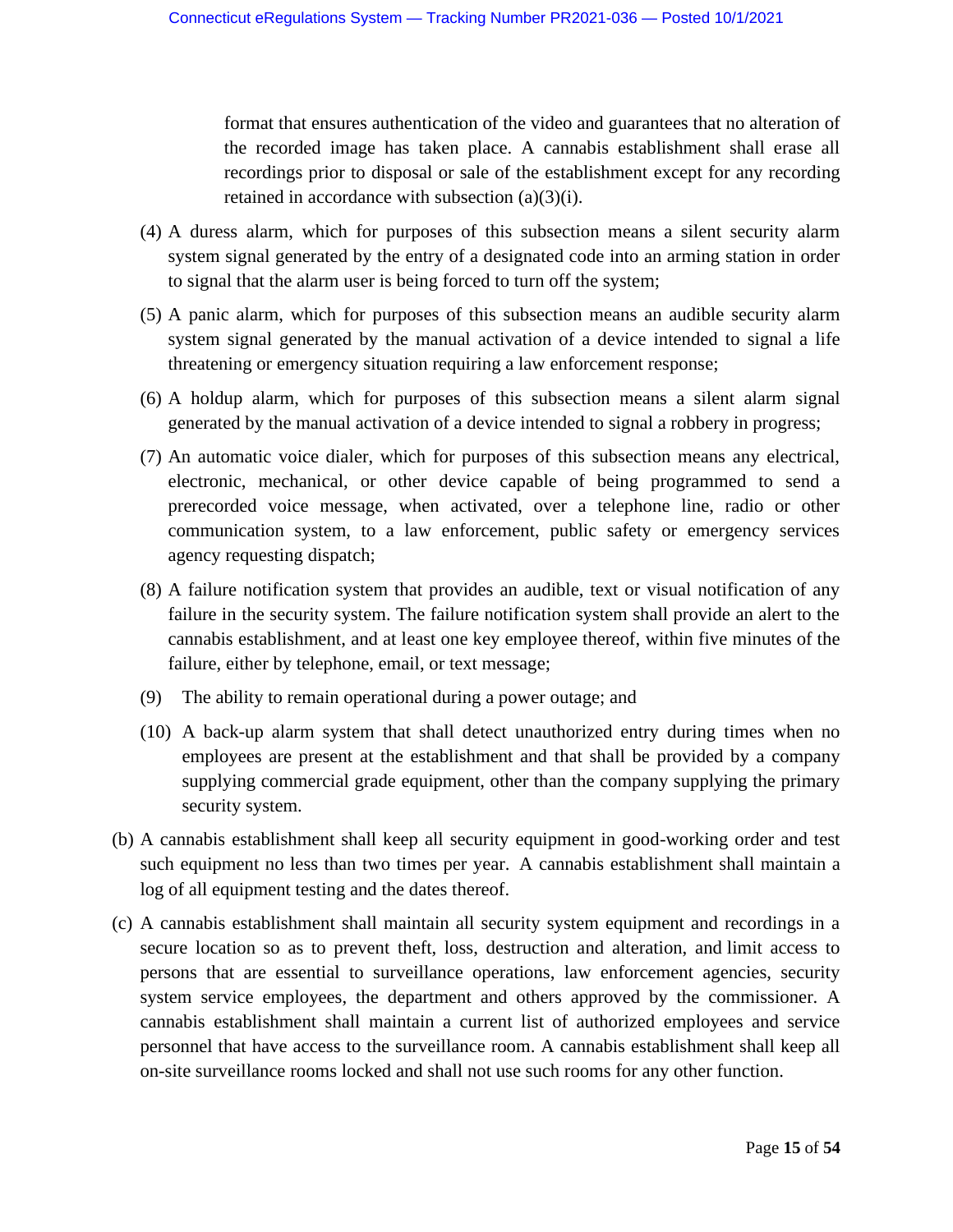(d) A cannabis establishment shall keep the outside perimeter of the cannabis establishment premises well-lit at all times.

#### **Section 21a-XXX-8. Cannabis Establishment Minimum Security Procedures.**

- (a) A cannabis establishment shall:
	- (1) Not produce, manufacture or maintain cannabis in excess of the quantity required for normal, efficient operation;
	- (2) Store all cannabis in an approved safe or approved vault, and in such a manner as to prevent diversion, theft, loss, adulteration or access by unauthorized persons, provided that a hybrid retailer, retailer or dispensary facility may store a reasonable daily amount of cannabis in a securely locked cabinet or drawer during hours of operation;
	- (3) Securely lock any cannabis undergoing a production or manufacturing process that cannot be completed before the end of a business day, inside an area that affords adequate security, provided that if a delivery service or transporter is unable to deliver cannabis, the delivery service or transporter shall return the cannabis in accordance with section 21a-XXX-39(j).
	- (4) Maintain all cannabis in a secure area or location within the establishment accessible only to specifically authorized employees, which shall include only the minimum number of employees essential for efficient operation;
	- (5) Keep all approved safes, approved vaults, cabinets and drawers, or any other approved equipment or areas used for the production, cultivation, harvesting, processing, manufacturing or storage of cannabis, securely locked or protected from entry, except for the actual time required to remove or replace cannabis;
	- (6) Keep all locks and security equipment in good working order;
	- (7) Provide keys, including electronic keys and key cards, or assign unique security measures, such as combination numbers, passwords or electronic or biometric security systems only to specifically authorized employees as necessary for normal, efficient operation, and maintain a log of all key holders, as well as the security measures and the assigned employee;
	- (8) Collect keys from and deactivate unique security measures assigned to an employee at the time such employee ceases to be an employee of the licensee, is suspended, or ceases to have authorization to possess such keys or unique security measures.
	- (9) Not allow keys, or other security measures to be accessible to persons other than the specifically authorized employee to which they are assigned; and
	- (10) Post a sign at all points of access to any area containing cannabis, including a room with an approved safe or approved vault, which sign shall be a minimum of twelve inches in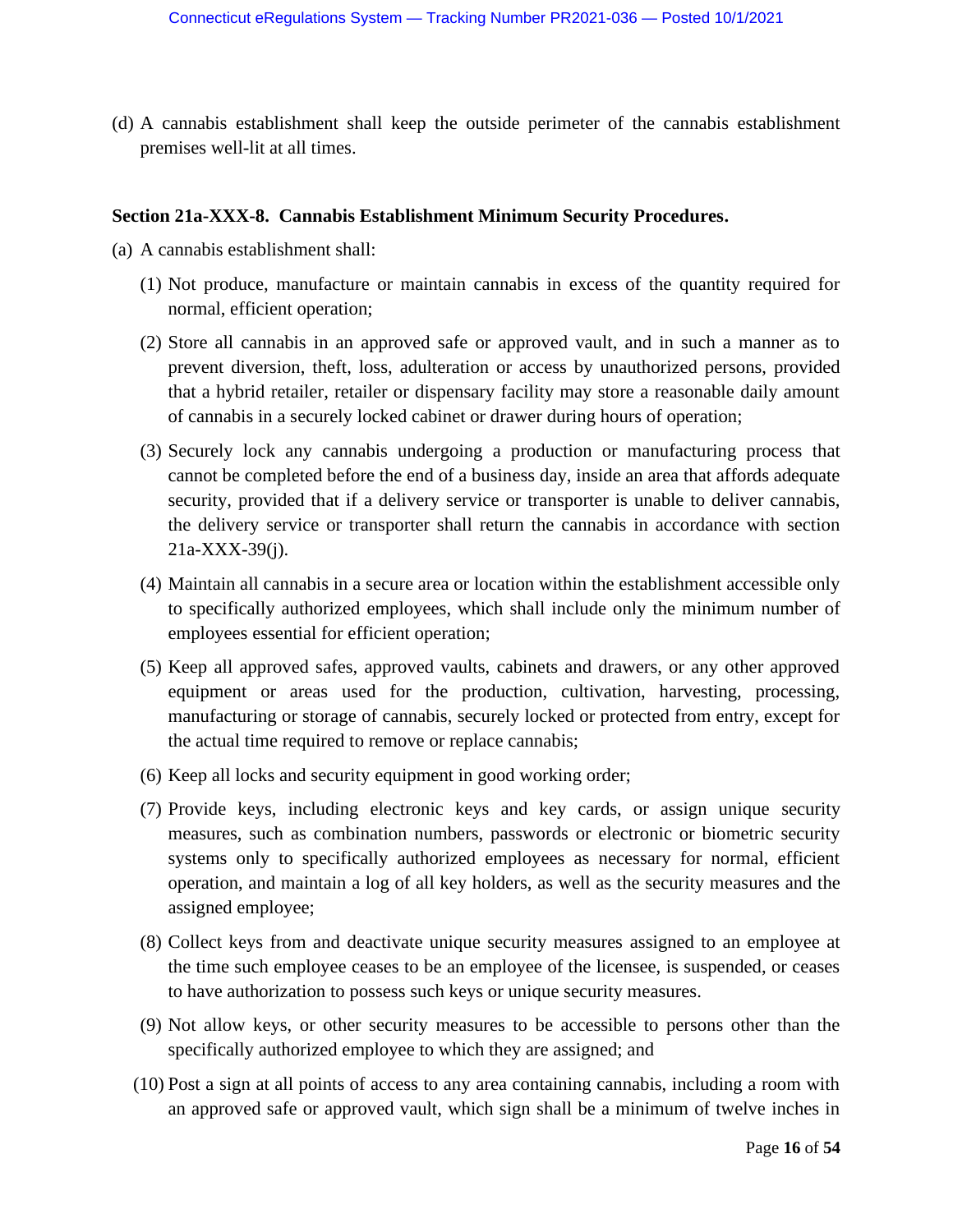height and twelve inches in width which shall state: "Do Not Enter – Access Limited to Authorized Employees Only" in lettering no smaller than one inch in height.

- (11) Maintain a secure cannabis return location for undeliverable cannabis that (i) is accessible from the exterior of the establishment in a manner that secures the cannabis inside of the establishment in a locked container located in a restricted area once deposited, (ii) is accessible for the deposit of undeliverable cannabis at all times, (iii) is only accessible from the interior of the establishment by key employees, and (iv) safeguards its contents and the quality thereof.
- (b) A producer, cultivator, micro-cultivator, product manufacturer, food and beverage manufacturer and packager shall maintain a log of each instance of an employee accessing a restricted area in which unpackaged cannabis is stored.
- (c) A cannabis establishment shall keep its establishment securely locked and protected from entry by unauthorized persons at all times.
- (d) The department may require additional safeguards, including, but not limited to, a supervised watchperson service, if an establishment presents special security issues, such as an inventory of cannabis materially exceeding that permitted under subsection (a)(1) of this section, exposed handling or unusual vulnerability to diversion, theft or loss, or reasonable suspicion of criminal activity on or around the establishment or premises.
- (e) If diversion, theft or loss of cannabis has occurred from an establishment, the commissioner may require additional storage and security safeguards to ensure the security of the cannabis and protect public health and safety.
- (f) Any cannabis stored not in compliance with the act and sections 21a-XXX-1 to 21a-XXX-40, inclusive, of these Policies and Procedures, or at a location other than the establishment for which the license was issued, shall be subject to embargo or seizure by the department in accordance with section 21a-96 of the Connecticut General Statutes.
- (g) The commissioner may waive a specific security requirement set forth in this section if a cannabis establishment proposes in advance other safeguards determined by the department to be an adequate substitute.
- (h) Except as provided in section 21a-XXX-9 of these Policies and Procedures, no person shall be allowed access to any restricted area within an establishment containing cannabis, other than members of the department and law enforcement in performance of governmental duties, and laboratory employees and employees of the establishment whose responsibilities necessitate access to the area containing cannabis, and then for only as long as necessary to perform the such duties and responsibilities.

#### **Section 21a-XXX-9. Cannabis Establishment Visitors.**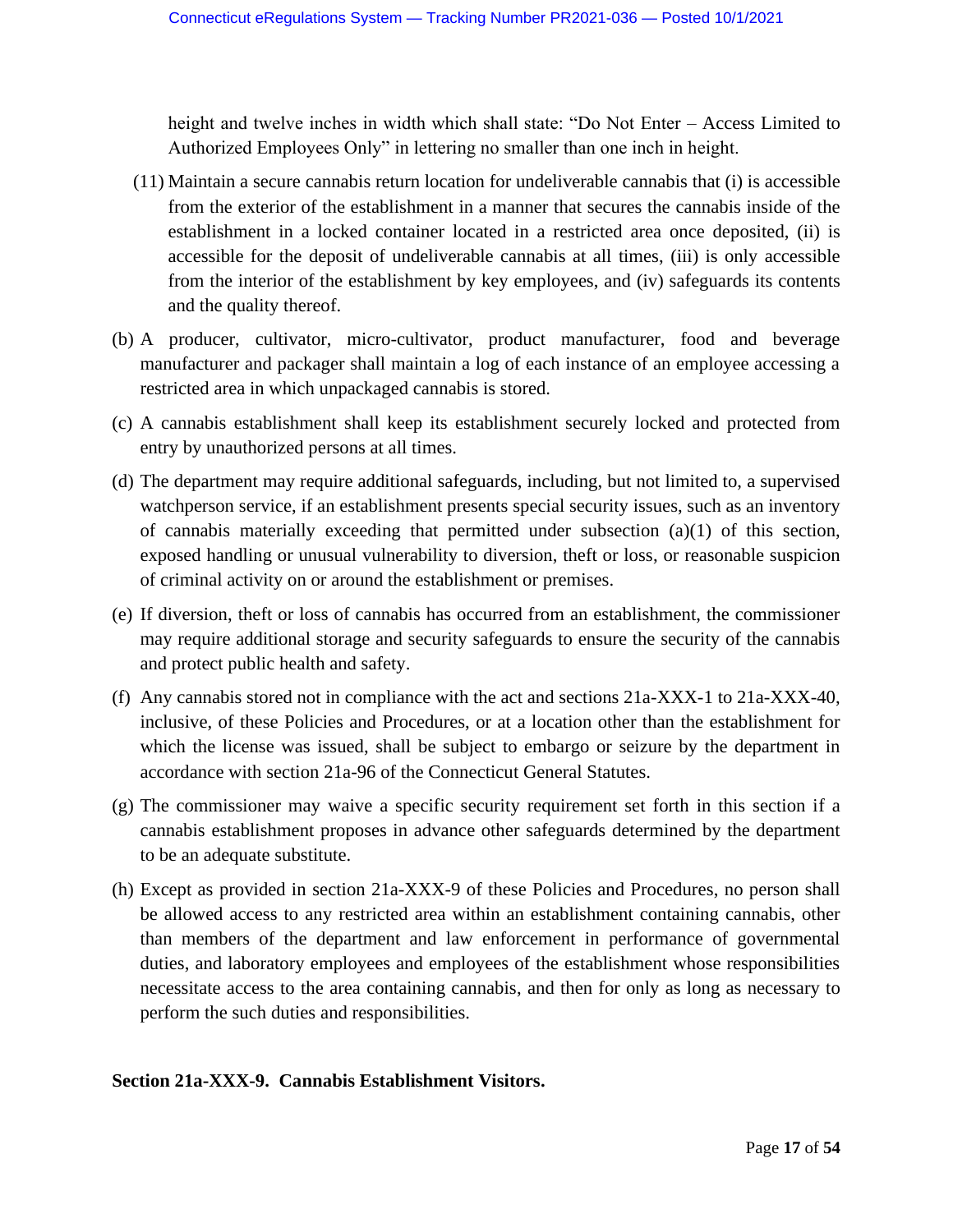- (a) No person other than an authorized employee shall be allowed inside of a cannabis establishment, other than (1) public areas of a hybrid retailer or retailer, (2) qualifying patients and caregivers in unrestricted areas of a dispensary facility, and (3) visitors pursuant to subsection (b), provided that nothing herein shall prohibit a mother, father or legal guardian from bringing into the workplace their child under 12 months of age. For purposes hereof, a landlord of a cannabis establishment that is not also an employee thereof shall only be permitted to enter restricted areas of such cannabis establishment in accordance with this section, and such restriction shall be reflected in the lease, rental agreement, or other contract between the landlord and the cannabis establishment .
- (b) Unless otherwise prohibited by the commissioner as provided in subsection (d) of this section, a cannabis establishment may allow visitors to enter restricted areas of their establishment in accordance with the following procedures:
	- (1) All visitors shall be listed on a visitor log, including the name and company affiliation of all proposed visitors, as well as the date, time, and purpose of the visit, which log shall be submitted to the department at least twenty-four hours in advance of any visit;
	- (2) All visitors shall obtain and carry a visitor identification badge from the cannabis establishment prior to or at the time of entering;
	- (3) All visitors shall be escorted and monitored by an employee; and
	- (4) All visitors shall visibly display the visitor identification badge and return it to an authorized employee upon exiting the premises.
- (c) If an emergency requires the presence of a visitor and makes it impractical for the cannabis establishment to include such visitor on a proposed visitor log at least twenty-four hours in advance, the cannabis establishment shall provide written notice to the commissioner as soon as practicable, but no later than twelve hours after the onset of the emergency. Such notice shall include the name and company affiliation of the visitor, as well as the date, time, and purpose of the visit. Visitors in an emergency shall remain escorted and monitored by an employee at all times, and a log of such visit shall be maintained in accordance with subsection (b) of this section.
- (d) The commissioner may, for the purposes of protecting public health and safety, prohibit a proposed visitor from entering restricted areas of a cannabis establishment.

# **Section 21a-XXX-10. Responsibilities of Key Employees**. Key employees shall be responsible for ensuring that:

- (a) All employees are registered and properly trained;
- (b) All record-retention requirements are met;
- (c) All requirements for the physical security of cannabis and the establishment are met;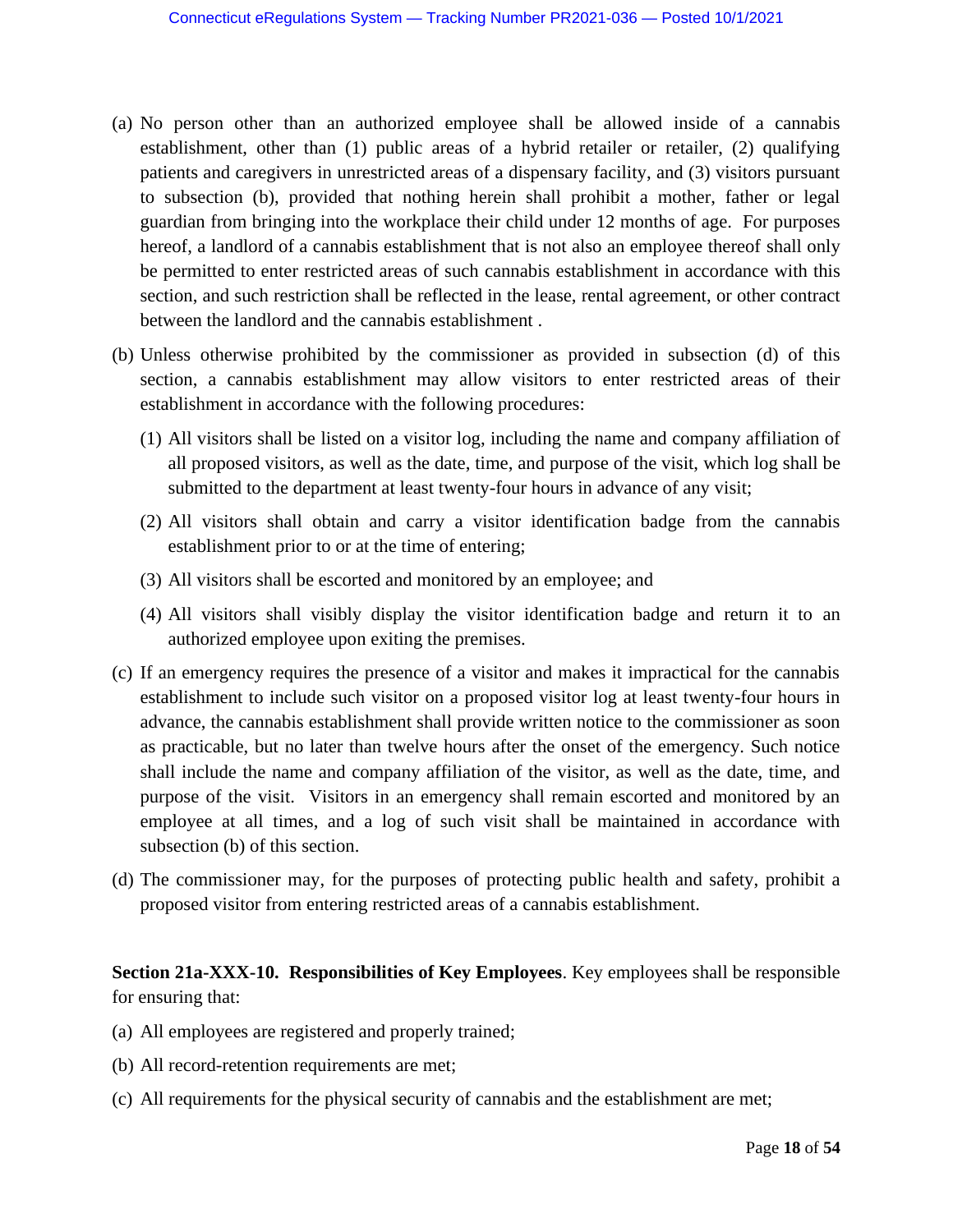- (d) If a hybrid retailer key employee or retailer key employee, the following items are conspicuously posted in the establishment in a location and manner so they are clearly and readily identifiable to qualifying patients, caregivers and consumers:
	- (1) Cannabis establishment license;
	- (2) The name of all licensed pharmacists, if applicable; and
	- (3) The price of all cannabis offered by the establishment as identified by their brand name as registered pursuant to section 21a-XXX-31 of these Policies and Procedures; and
- (e) If a hybrid retailer key employee, the establishment has appropriate United States Pharmacopeia or comparable pharmaceutical reference materials for the purposes of dispensing, compounding, titrating, diluting, and other purposes as needed, to ensure that cannabis can be properly dispensed; and
- (f) Any other filings or notifications required to be made on behalf of the cannabis establishment as set forth in sections 21a-XXX-1 to 21a-XXX-40, inclusive, of these Policies and Procedures, are completed.

#### **Section 21a-XXX-11. Employee Training.**

- (a) When an employee registers with the department, if applicable, prior to commencing work, a cannabis establishment shall provide employee training, including, but not limited to:
	- (1) The proper use of the Cannabis Analytic Tracking System and of security measures and controls that have been adopted for the prevention of diversion, theft, loss and adulteration of cannabis;
	- (2) Procedures and instructions for responding to an emergency;
	- (3) On-the-job and other related education, commensurate with the tasks expected to be performed, including but not limited to the training required by section 21a-XXX-5 of these Policies and Procedures;
	- (4) If a hybrid retailer employee with access to patient records, professional conduct, ethics, and state and federal laws regarding patient confidentiality, and
	- (5) If a dispensary technician: developments in the medical use of marijuana.
- (b) A cannabis establishment shall ensure continued competency of employees through continuing supplemental in-service training, and shall maintain a written log documenting the initial and continuing training of employees, which shall contain (A) the names and signatures of the trainee and training supervisor,  $(B)$  the dates of the training, and  $(C)$  a general description of the topics covered.
- (c) Prior to commencing work, an incoming key employee shall review and sign all employee training records as confirmation of understanding the contents. Prior to commencing work,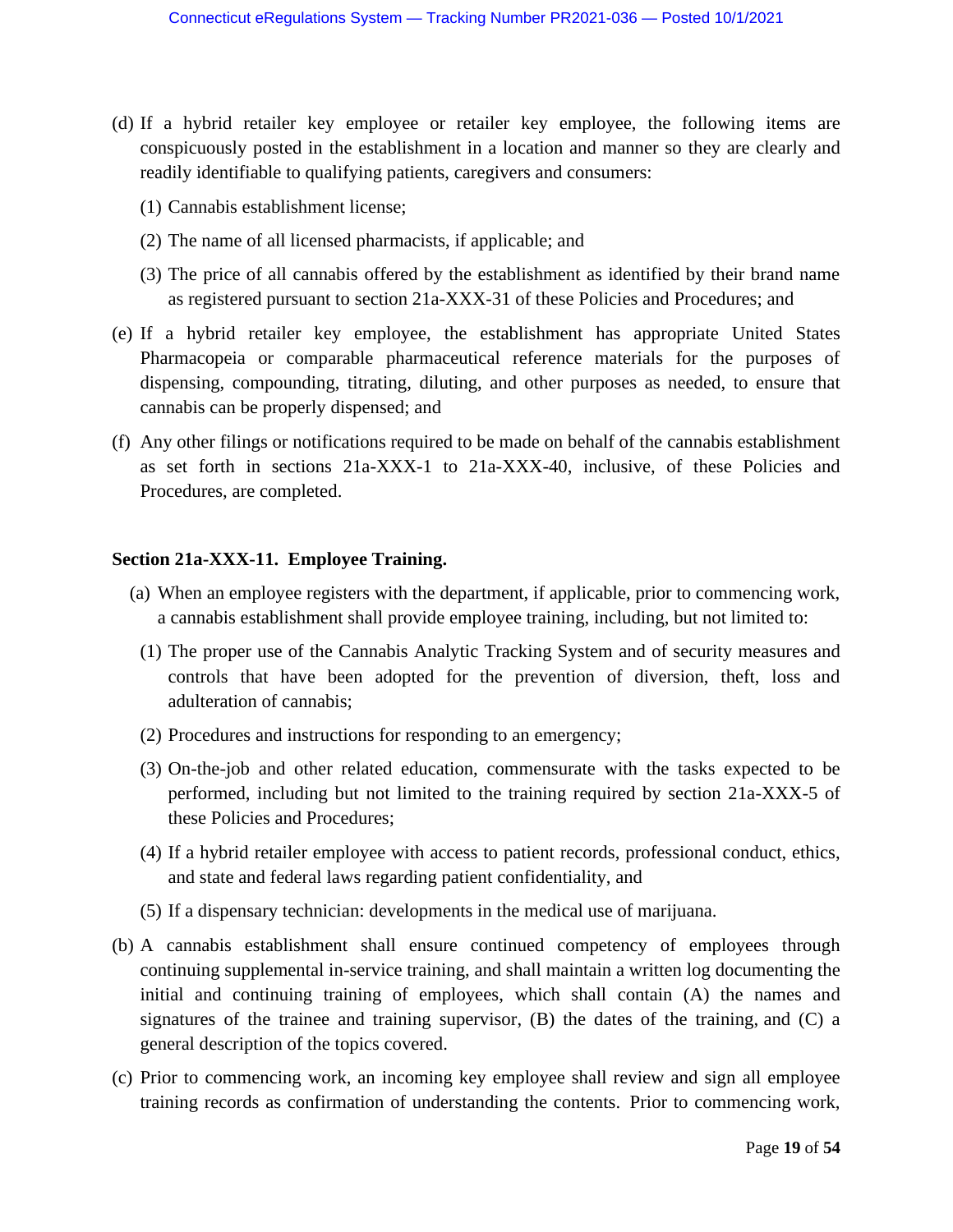an incoming licensed pharmacist shall review and sign all dispensary technician training records as confirmation of understanding the contents.

## **Section 21a-XXX-12. Notification of Changes by Cannabis Establishments.**

- (a) Unless otherwise provided in the act or sections 21a-XXX-1 to 21a-XXX-40, inclusive, of these Policies and Procedures, a key employee designated by the cannabis establishment shall provide any notification or information that is required from a cannabis establishment pursuant to the act or sections 21a-XXX-1 to 21a-XXX-40, inclusive, of these Policies and Procedures. A cannabis establishment shall provide the department with the name and contact information of such designated key employee within twenty-four hours of such designation, and any change thereto.
- (b) Prior to any person becoming affiliated with a cannabis establishment, including any change associated with a change in ownership of the cannabis establishment, such person shall comply with the licensing and registration requirements set forth in the act and sections 21a-XXX-1 to 21a-XXX-40, inclusive, of these Policies and Procedures. No person shall commence such affiliation until approved by the commissioner, if approval is required.
- (c) In the event that a key employee is no longer able or willing to continue carrying out key employee duties, the designated key employee shall immediately notify the department that the departing key employee has ceased carrying out such duties and provide the name, address and license number of the person who assumes such duties. Such person shall serve as an acting key employee until such time as the commissioner approves a replacement key employee. Not more than fifteen days after the departing key employee has ceased carrying out duties, the cannabis establishment shall submit to the department a key employee application for the replacement key employee, in a form and manner prescribed by the commissioner.
- (d) A cannabis establishment shall notify the department no later than five days after the date that a cannabis establishment backer or employee ceases to work for, or be affiliated with, the cannabis establishment.
- (e) Prior to any change in the ownership of a cannabis establishment becoming effective, the cannabis establishment shall notify the department of such change, in a form and manner prescribed by the commissioner.
- (f) Prior to changing a cannabis establishment's name, location or making any modification, expansion, reduction or other physical, non-cosmetic alteration of a cannabis establishment, the cannabis establishment shall submit to the department an application for such change, in a form and manner prescribed by the commissioner. No cannabis establishment shall make such change until approved by the commissioner, and such change may be subject to inspection by the department to confirm compliance with the approved application.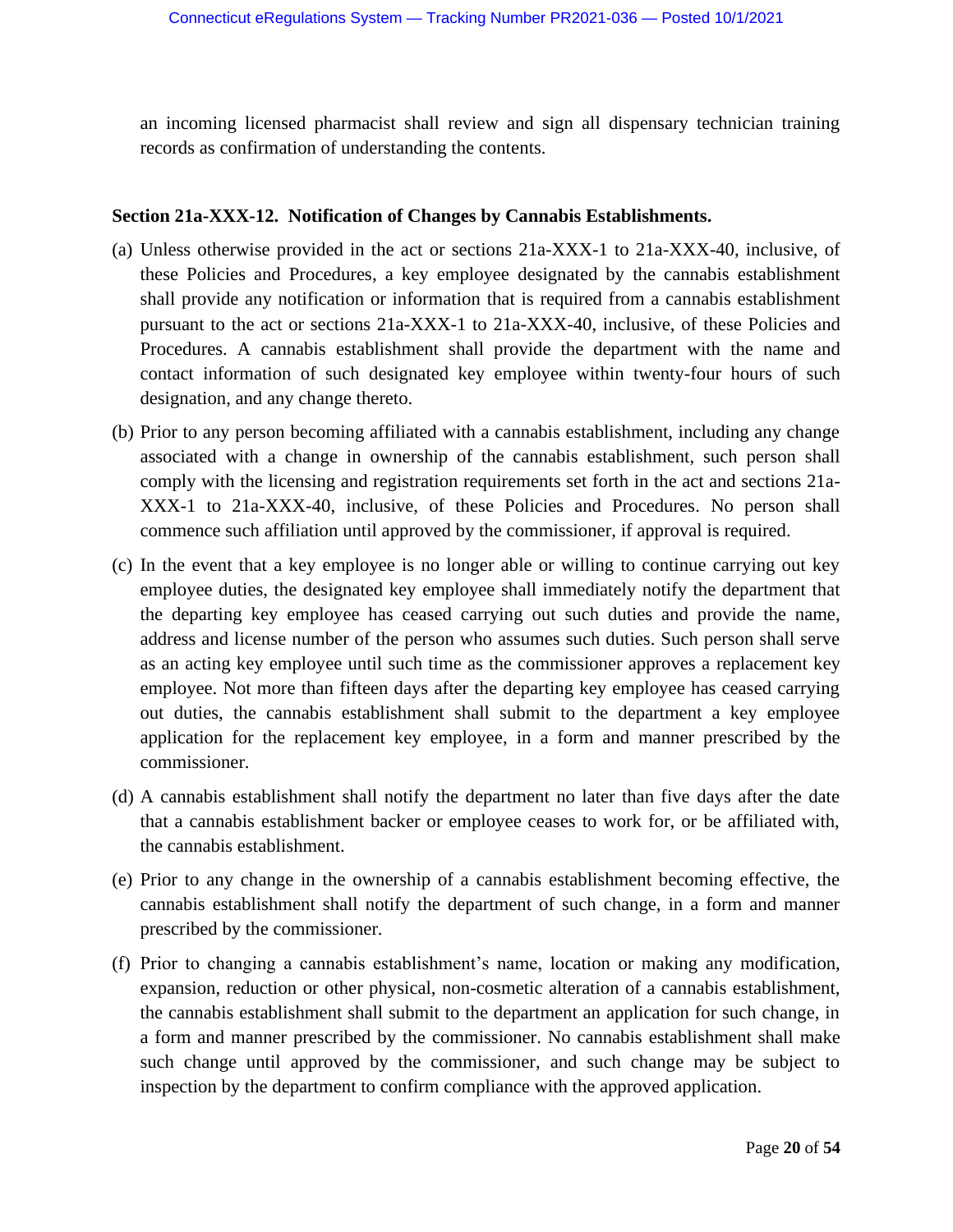(g) A cannabis establishment shall notify the department if the cannabis establishment will be permanently closing or does not intend to renew its license, as soon as practicable after such decision has been made and no less than 30 days prior to the effective date of such change. Such notification shall be accompanied by a written plan of disposition for all cannabis located at the establishment.

### **Section 21a-XXX-13. Notification of Changes by Backers, Key Employees, and Employees.**

Every backer, key employee and employee of a cannabis establishment shall notify the department of any change in name, contact information, place of employment, and any other information that is required by the act or sections 21a-XXX-1 to 21a-XXX-40, inclusive, of these Policies and Procedures, in a form and manner prescribed by the commissioner, no more than five days after the change becomes effective.

## **Section 21a-XXX-14. Marketing; Advertising.**

- (a) A cannabis establishment shall ensure signage complies with state and local ordinances and requirements.
- (b) (1) A cannabis establishment, backer, employee, or authorized representative thereof shall not collaborate, directly or indirectly, in any advertising that has the purpose or effect of steering or influencing patient or caregiver choice regarding the selection of a physician, APRN, or pharmacist.

(2) Notwithstanding the provisions of subdivision (1) of this subsection, a cannabis establishment, physician, APRN or pharmacist may make advertisements of another party available to qualifying patients or caregivers, provided advertisements for all persons in the same category are made available in a nondiscriminatory manner.

- (c) An advertisement for cannabis shall not contain, and a cannabis establishment shall not collaborate, directly or indirectly, in any advertising that contains:
	- (1) Any statement that is false, misleading, deceptive, or that creates such an impression, directly, by omission, or through ambiguity, or is otherwise in violation of the Connecticut Unfair Trade Practices Act, sections 42-110a to 42-110q, inclusive, of the Connecticut General Statutes. For purposes of this subdivision, false or misleading information in any part of the advertisement shall not be negated or ameliorated by the inclusion of a true statement in another distinct part of the advertisement;
	- (2) Any statement that falsely disparages a competitor's product or business;
	- (3) Any statement, design, representation, picture or illustration that (A) is obscene or indecent, (B) relates to the safety, efficacy, curative or therapeutic effects of cannabis, unless supported by substantial evidence or substantial clinical data, or (C) portrays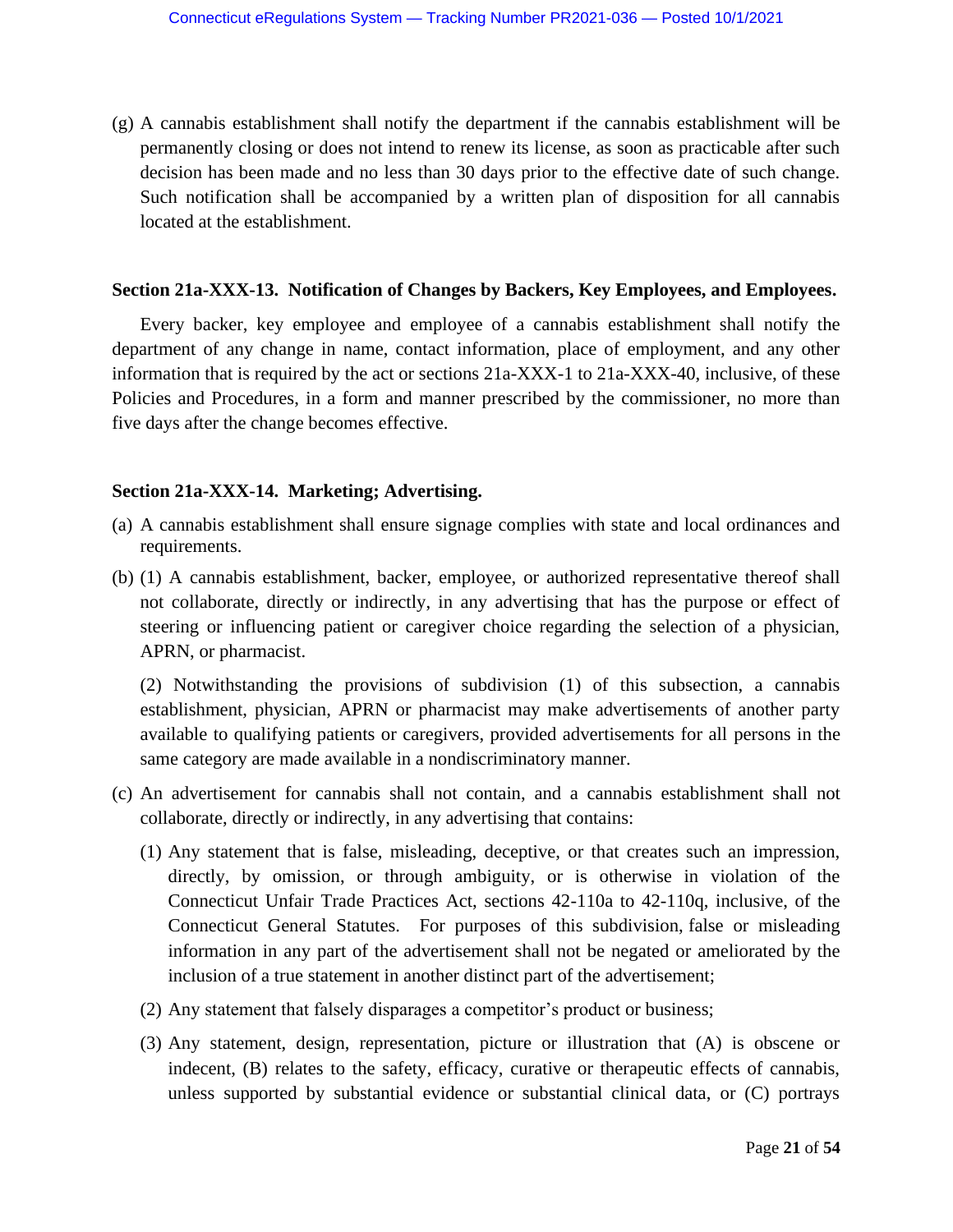anyone under the age of twenty-one, anyone reasonably expected to be under the age of twenty-one, objects suggestive of the presence of anyone under the age of twenty-one, or the use of a figure, symbol or language that is customarily associated with anyone under the age of twenty-one; or

- (4) Any statement that indicates or implies that the product or entity in the advertisement has been approved or endorsed by the commissioner, department, the state of Connecticut, the federal government, or any person or entity associated with the state of Connecticut or the federal government.
- (d) All advertisements for cannabis that make a statement relating to use and effect shall present a true statement of such information. Advertisements broadcast through media shall include such information in audio and visually, wherever possible. For purposes of this subsection, an advertisement does not satisfy the "true statement" requirement if it fails to present a fair balance of available information relating to use and effect, taking into account such factors as format, layout, design, and other techniques to achieve emphasis, or if it would otherwise be deemed such pursuant to section 21a-408-69 of the Regulations of Connecticut State Agencies.
- (e) No advertisement may be disseminated if the submitter of the advertisement has received information that the use of the cannabis at issue may cause fatalities or serious damage;
- (f) A cannabis establishment shall maintain a log of all advertisements with which it has collaborated, directly or indirectly, which log shall include a copy of the advertisement, as well as the medium, location, and date range of dissemination.
- (g) A licensee shall provide the department access to view all social media platforms utilized by the licensee, and all advertising content disseminated on such platforms.
- (h) The commissioner may:
	- (1) Require a specific disclosure be made in the advertisement in a clear and conspicuous manner if the commissioner determines that the advertisement would be false or misleading without such disclosure; or
	- (2) Require specific changes to a licensee's advertisement that are, in the commissioner's discretion necessary to protect the public health, safety, and welfare.

## **Section 21a-XXX-15. Operation of Hybrid Retailers and Retailers.**

(a) No person may operate a hybrid retailer or retailer without a corresponding license issued by the department, or be a backer or employee thereof without a corresponding license or registration, as applicable. Any person licensed or registered pursuant to the act shall display such credentials to any authorized department representative or law enforcement official upon request at any time such person is in possession of, or has access to cannabis.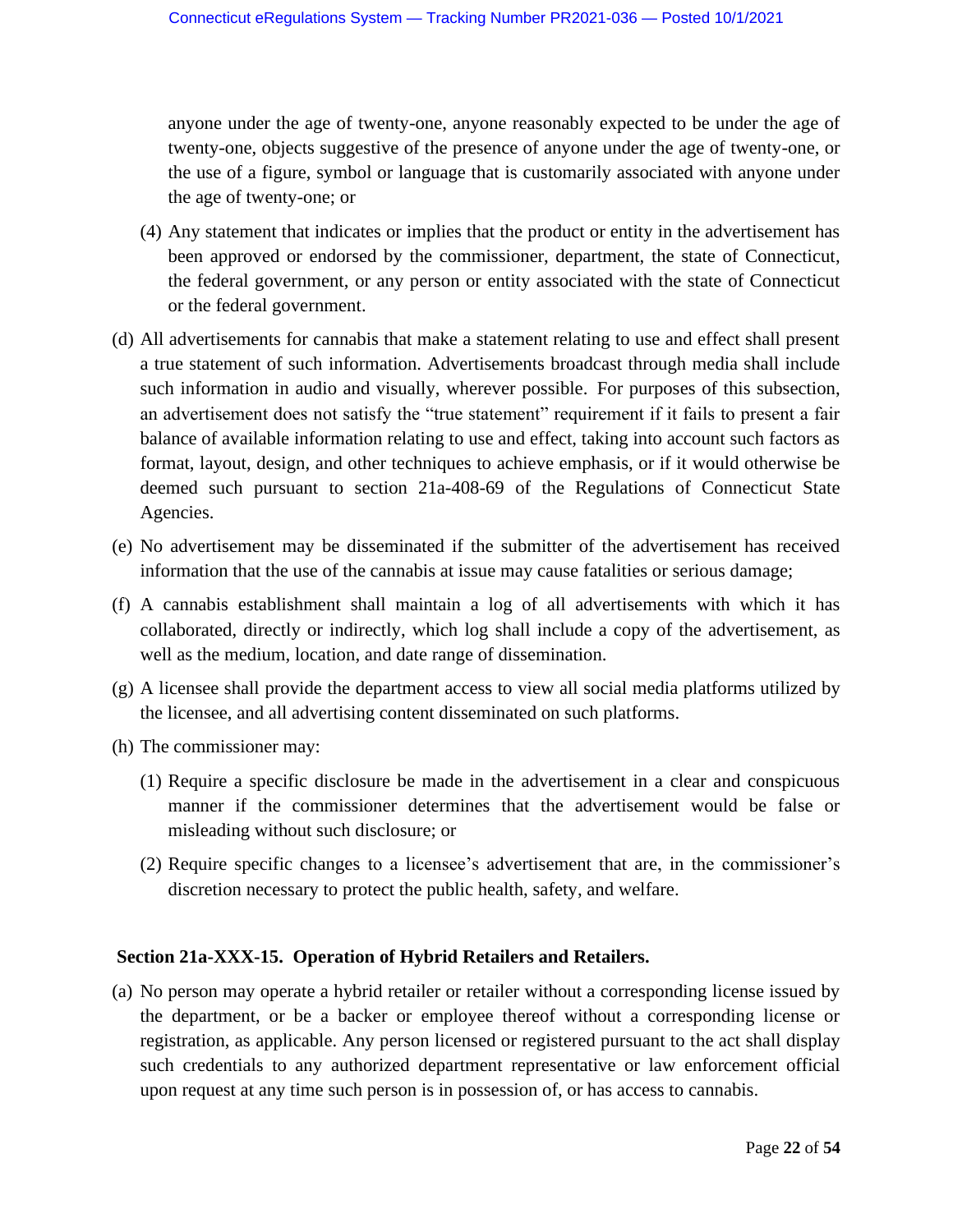- (b) No person at a hybrid retailer or retailer shall provide cannabis samples or engage in cannabis processing or manufacturing, or cannabis compounding, except that a licensed pharmacist at a hybrid retailer may dilute cannabis for a qualifying patient or caregiver using a USP grade substance with no active ingredient for the purposes of dose titration, tapering, for the addition of a flavoring agent, as defined in section 20-617a of the Connecticut General Statues, or to create a maintenance dose that is not available at the time of purchase. When diluting cannabis for a qualifying patient or caregiver, the licensed pharmacist shall use the entire contents of the cannabis being purchased and label the newly diluted product with the appropriate strength. A record of the cannabis dilution, including the unique identifier of the cannabis, and expiration for both the cannabis and the inactive ingredient, shall be entered into the Cannabis Analytic Tracking System.
- (c) Hybrid retailers and retailers shall sell cannabis only in the original child-resistant, tamperresistant, and light-resistant containers or packaging as delivered to the establishment, and no cannabis shall be removed from its original packaging inside the establishment, except that a licensed pharmacist at a hybrid retailer:
	- (1) That dilutes cannabis for a qualifying patient or caregiver pursuant to subsection (b) of this section may place any such diluted product in new packaging so long as such packaging is child-resistant, tamper-resistant, and light-resistant in accordance with section 21a-XXX-33 of these Policies and Procedures; or
	- (2) May remove the cannabis from its original packaging and place the cannabis in a nonchild-resistant, secure, and light-resistant container upon a written request from the qualifying patient or caregiver, provided all original labeling is maintained with the product.
- (d) Only a licensed pharmacist may dispense cannabis to qualifying patients and caregivers.
- (e) Hybrid retailers and retailers shall not leave any point of access to cannabis in the establishment unattended during operation, and shall not permit any person behind the service counter or in other areas where cannabis is stored unless such person (1) is licensed or registered with the department pursuant to the act and has responsibilities that necessitate access, and then only under the supervision of a key employee and for only as long as necessary to perform such responsibilities, or (2) is an authorized representative of the department performing their governmental duties.
- (f) All hybrid retailer and retailer employees shall, at all times while at the establishment, have their current license or registration, as applicable, available for inspection by the commissioner.
- (g) While inside the establishment, all hybrid retailer and retailer employees shall wear name tags or similar forms of identification that clearly identify them to the public, including their licensed or registered position at the establishment.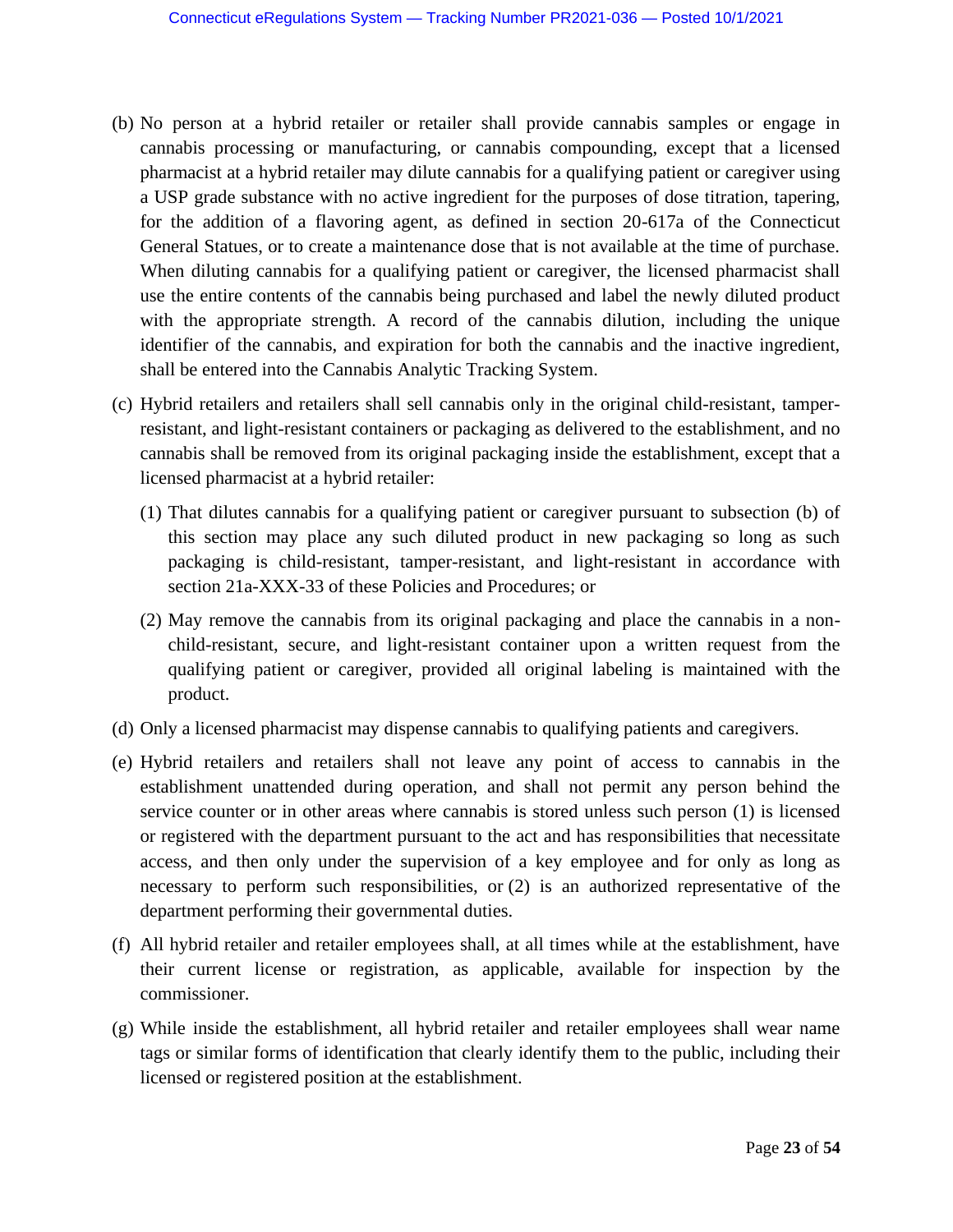- (h) Hybrid retailers and retailers shall (1) conspicuously post their hours of operation (A) at all entrances to the establishment in block letters at least one-half inch in height, and (B) on any Internet web site for the establishment, and (2) make available publicly and conspicuously at the establishment and on any Internet web site of the establishment, the price of all cannabis offered to prospective qualifying patients, caregivers, and consumers.
- (i) Hybrid retailers and retailers shall employ best efforts to provide access to low-dose THC products and high-dose CBD products, taking into account economic demands and availability.
- (j) Hybrid retailers and retailers shall provide information to qualifying patients, caregivers, and consumers regarding the possession and use of cannabis, both at the establishment through prominent visual display, and on any Internet web site of the establishment. Each hybrid retailer and retailer shall submit all informational material to the commissioner for approval prior to being provided to qualifying patients, caregivers, and consumers. Such informational material shall include information related to:
	- (1) Limitations on the right to possess and use cannabis pursuant to the act, chapter 420f of the Connecticut General Statutes, and sections 21a-408-1 to 21a-408-72, inclusive, of the Regulations of Connecticut State Agencies and sections 21a-XXX-1 to 21a-XXX-41, inclusive, of these Policies and Procedures;
	- (2) Safe techniques for proper use of cannabis and paraphernalia;
	- (3) Forms of consumption or inhalation by which one can use cannabis;
	- (4) Signs and symptoms of substance abuse;
	- (5) Opportunities to participate in substance abuse programs; and
	- (6) Other consumer health materials deemed necessary by the commissioner to protect public health and safety.
- (k) Hybrid retailers and retailers shall establish, maintain, and comply with a written alcoholfree, drug-free and smoke-free workplace policy, as well as written policies and procedures, approved by the commissioner, for the manufacture, security, storage, inventory, and distribution of cannabis, as applicable. Such written policies and procedures shall include (A) methods for identifying, recording, and reporting diversion, theft or loss, and for correcting all inventory errors and inaccuracies, and (B) processes for the following:
	- (1) Handling mandatory and voluntary recalls of cannabis. Such process shall be adequate to deal with recalls due to any action initiated at the request of the commissioner and any voluntary action by a cannabis establishment to remove defective or potentially defective cannabis from the market, or any action undertaken to promote public health and safety by replacing existing cannabis with improved products;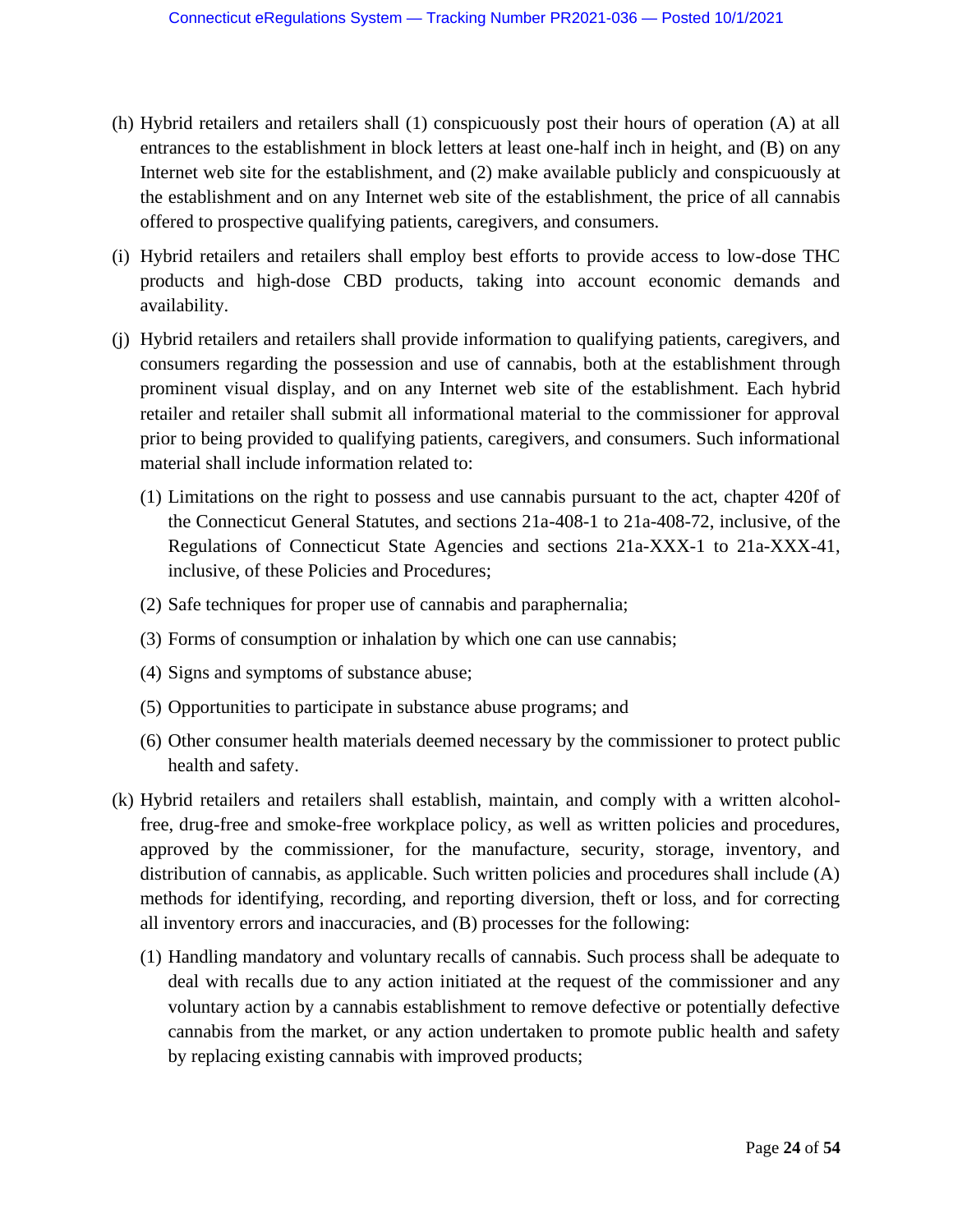- (2) Preparing for, protecting against, and handling any crisis that affects the security or operation of an establishment in the event of strike, fire, flood, or other natural disaster, or other situations of local, state, or national emergency;
- (3) Ensuring that any outdated, damaged, deteriorated, misbranded, or adulterated cannabis is segregated from all other cannabis and disposed of in accordance with section 21a-XXX-3 of these Policies and Procedures. This procedure shall provide for written documentation of the cannabis disposition and disposal; and
- (4) Ensuring the oldest stock of cannabis is distributed first. A written policy or procedure may permit deviation from this requirement, if such deviation is temporary and appropriate.
- All written policies and procedures shall be available to the department upon request.
- (l) All cannabis deliveries shall be received at the establishment under the direct supervision of a key employee, who shall be present to accept the delivery. Upon delivery, a key employee shall confirm the accuracy of the manifest accompanying the delivery, document any discrepancies, and immediately place the delivered cannabis in an approved safe or approved vault.

### **Section 21a-XXX-16. Hybrid Retailer and Retailer Prohibitions.**

- (a) No hybrid retailer shall be open or in operation, and no person shall be in a hybrid retailer, unless a key employee and a licensed pharmacist is present and supervising activity within the establishment. At all other times, the establishment shall be closed in accordance with section 21a-XXX-17 of these Policies and Procedures.
- (b) No hybrid retailer shall be open for qualifying patients and caregivers to purchase cannabis less than thirty-five hours per week, nor operate without appropriate United States Pharmacopeia or comparable pharmaceutical reference materials for the purposes of dispensing, compounding, titrating, diluting, and other purposes as needed, to ensure that cannabis can be properly dispensed.
- (c) No person associated with a hybrid retailer shall enter into any agreement with a certifying physician, APRN or health care facility concerning the provision of services or equipment that may adversely affect any person's freedom to choose the establishment at which a qualifying patient or caregiver will purchase cannabis, except that such prohibition shall not apply to an approved research program.
- (d) No person, other than a licensed pharmacist under the conditions set forth in section 21a-XXX-15(b) of these Policies and Procedures, shall open or break the seal placed on packaged cannabis while inside the establishment.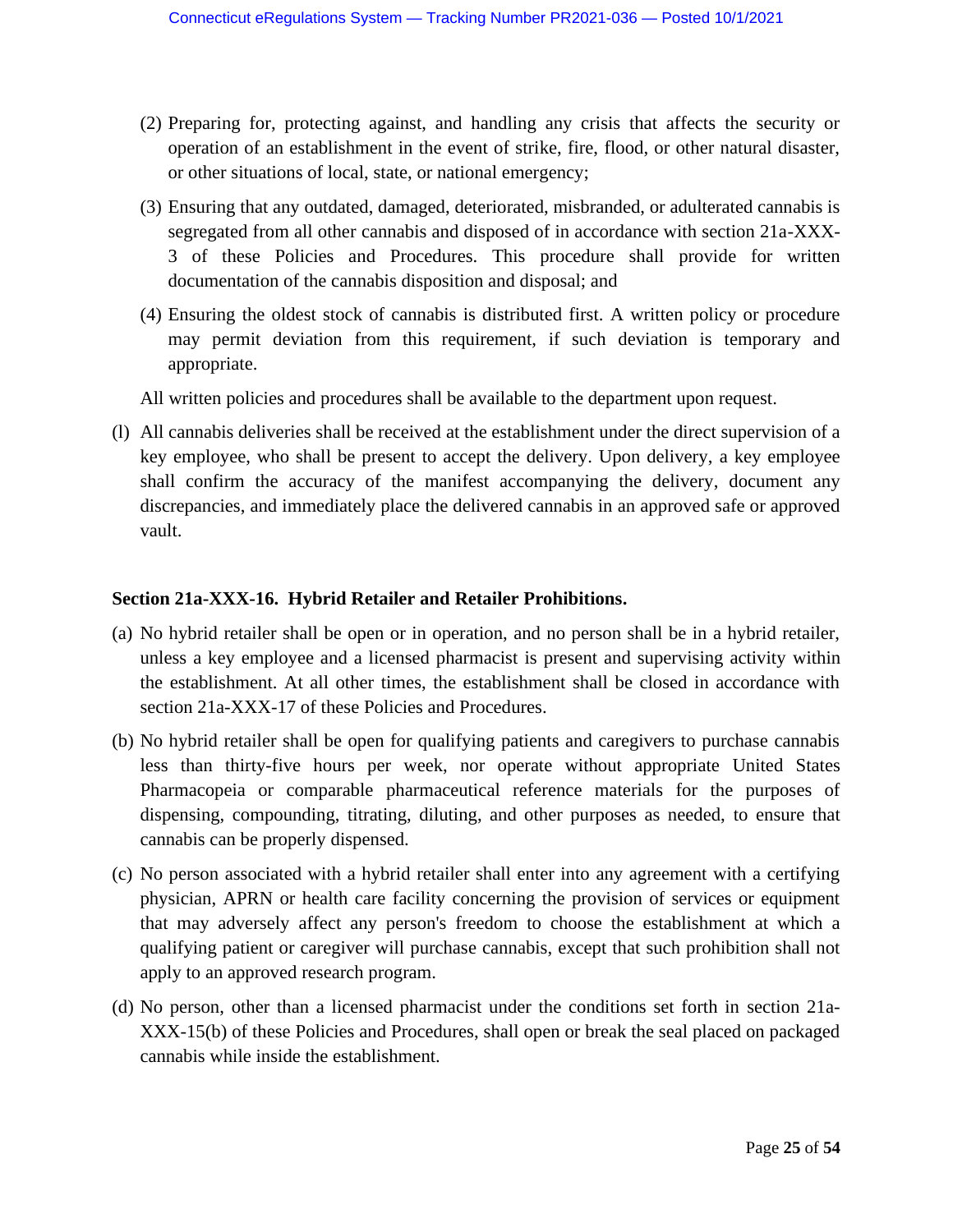- (e) No retailer shall be open or in operation, and no person shall be in a retailer establishment, unless a key employee is present and supervising activity within the establishment. At all other times, the establishment shall be closed and properly secured, in accordance with section 21a-XXX-17 of these Policies and Procedures.
- (f) No cannabis shall be applied, ingested, or consumed inside a hybrid retailer or retailer establishment.
- (g) No food or beverages shall be consumed by qualifying patients, caregivers, or consumers at a hybrid retailer or retailer establishment, except that at a hybrid retailer may provide complimentary non-alcoholic, non-cannabis food and beverages to qualifying patients and caregivers attending a pre-scheduled education, counseling, or therapy program at the hybrid retailer establishment.
- (h) A hybrid retailer or retailer shall only sell, offer, give, dispense, compound, transfer, or transport, as applicable, cannabis and cannabis related products or services.

### **Section 21a-XXX-17. Hybrid Retailer and Retailer Closures.**

- (a) During times that a hybrid retailer or retailer is closed:
	- (1) The establishment shall be securely locked and equipped with a security system, in accordance with sections 21a-XXX-7 and 21a-XXX-8 of these Policies and Procedures. Such security system shall be activated and shall be able to immediately detect entrance into the establishment during all times of closure. Upon detecting an unauthorized entrant, the system shall be capable of immediately notifying a security company or law enforcement, as well as the designated key employee pursuant to section 21a-XXX-12 of these Policies and Procedures. Keys and access codes to the security system shall be controlled in such a manner so as to prevent access to the establishment by any person other than authorized employees. Only a key employee shall have the authority to deactivate the security system; and
	- (2) Cannabis shall be stored in an approved safe or approved vault within the establishment and cannabis shall not be sold when the establishment is closed.
- (b) A hybrid retailer that closes during its normal hours of operation shall implement procedures to notify qualifying patients and caregivers of when the establishment will resume normal hours of operation. Such procedures may include, but are not limited to, telephone system messages and conspicuously posted signs. If the hybrid retailer establishment is, or will be, closed during its normal hours of operation for longer than three days, the hybrid retailer shall immediately notify the department.
- (c) A hybrid retailer that closes for a period of fourteen days or longer shall, if requested and consented to in writing by a qualifying patient or caregiver, make such qualifying patient's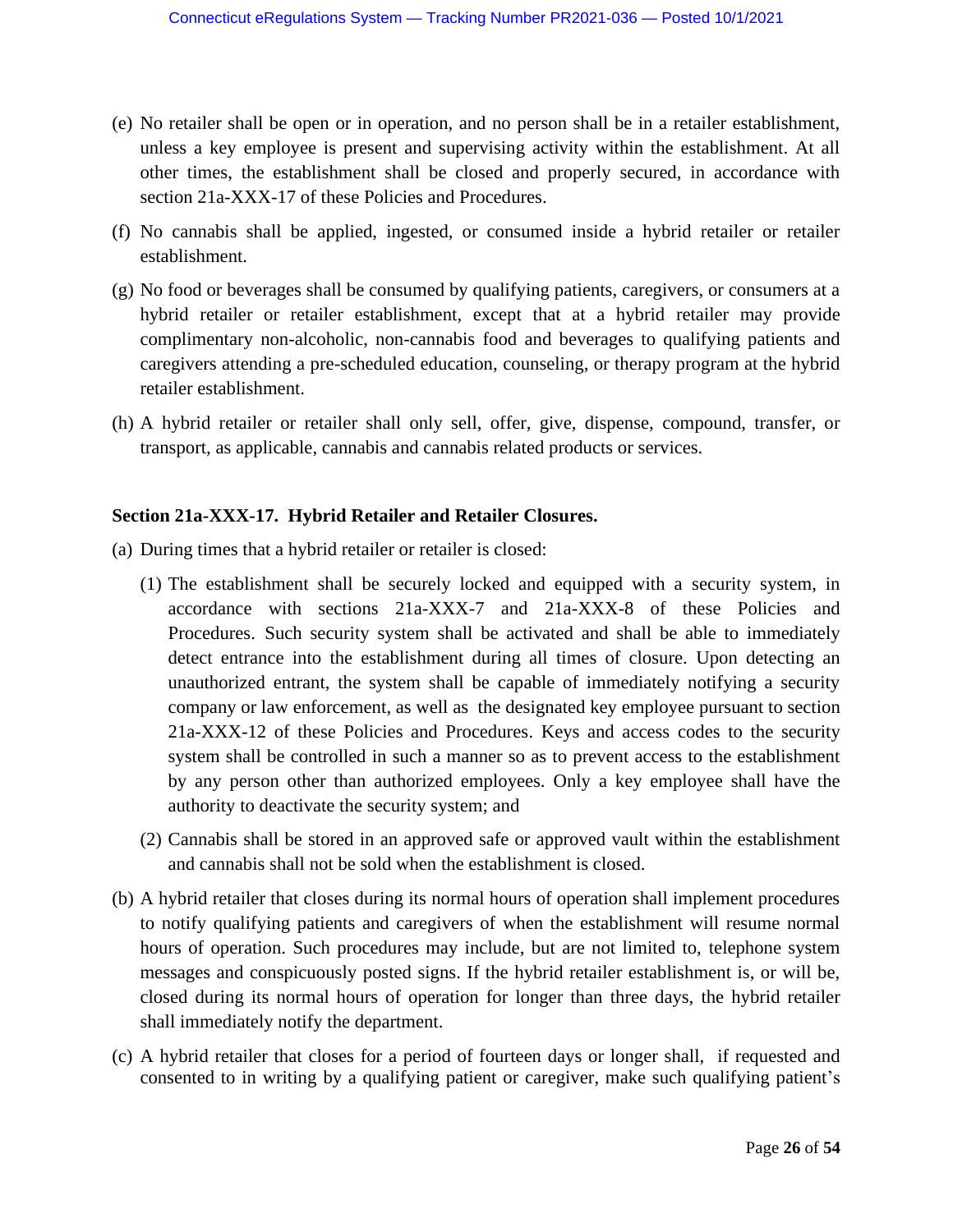complete dispensing record immediately available to a hybrid retailer or dispensary facility specified by such qualifying patient or caregiver.

### **Section 21a-XXX-18. Confidentiality of Information.**

- (a) Except as provided otherwise in this section, hybrid retailers, employees thereof, and any other person associated with a hybrid retailer, shall not disclose patient-specific information received or records kept pursuant to sections 21a-XXX-1 to 21a-XXX-40, inclusive, of these Policies and Procedures, except that such person shall disclose patient or dispensing information to:
	- (1) The department or state and local law enforcement agencies for purposes of investigating and enforcing the act or sections 21a-XXX-1 to 21a-XXX-40, inclusive, of these Policies and Procedures;
	- (2) Authorized physicians, APRNs, pharmacists, dispensary facilities or other hybrid retailers for the purpose of providing patient care and drug therapy management and monitoring controlled substances obtained by the qualifying patient;
	- (3) A qualifying patient, but only with respect to information related to such qualifying patient;
	- (4) A caregiver, but only with respect to information concerning the qualifying patient of such caregiver;
	- (5) Another hybrid retailer or dispensary facility if requested and consented to in writing by a qualifying patient or caregiver, but only with respect to information related to such qualifying patient, or the qualifying patient of such caregiver, as applicable.
	- (6) Third party payors who pay claims for services provided at the hybrid retailer and rendered to a qualifying patient or who have a formal agreement or contract to audit any records or information in connection with such claims, in either case only with respect to such claims;
	- (7) Any person, the state or federal government or any agency thereof pursuant to an order of a court of competent jurisdiction or pursuant to a search warrant; and
	- (8) Any person upon the written consent of the qualifying patient and only with respect to information related to such patient. Such written consent shall clearly identify the specific person and purpose for which consent is being granted, but in no event shall such information be disclosed to an electronic data intermediary, except as provided in subsection (d) of this section.
- (b) If a hybrid retailer uses an electronic system for the storage and retrieval of patient information or related records, the hybrid retailer shall (A) maintain a cybersecurity program designed to protect the confidentiality and integrity of the electronic system, (B) establish,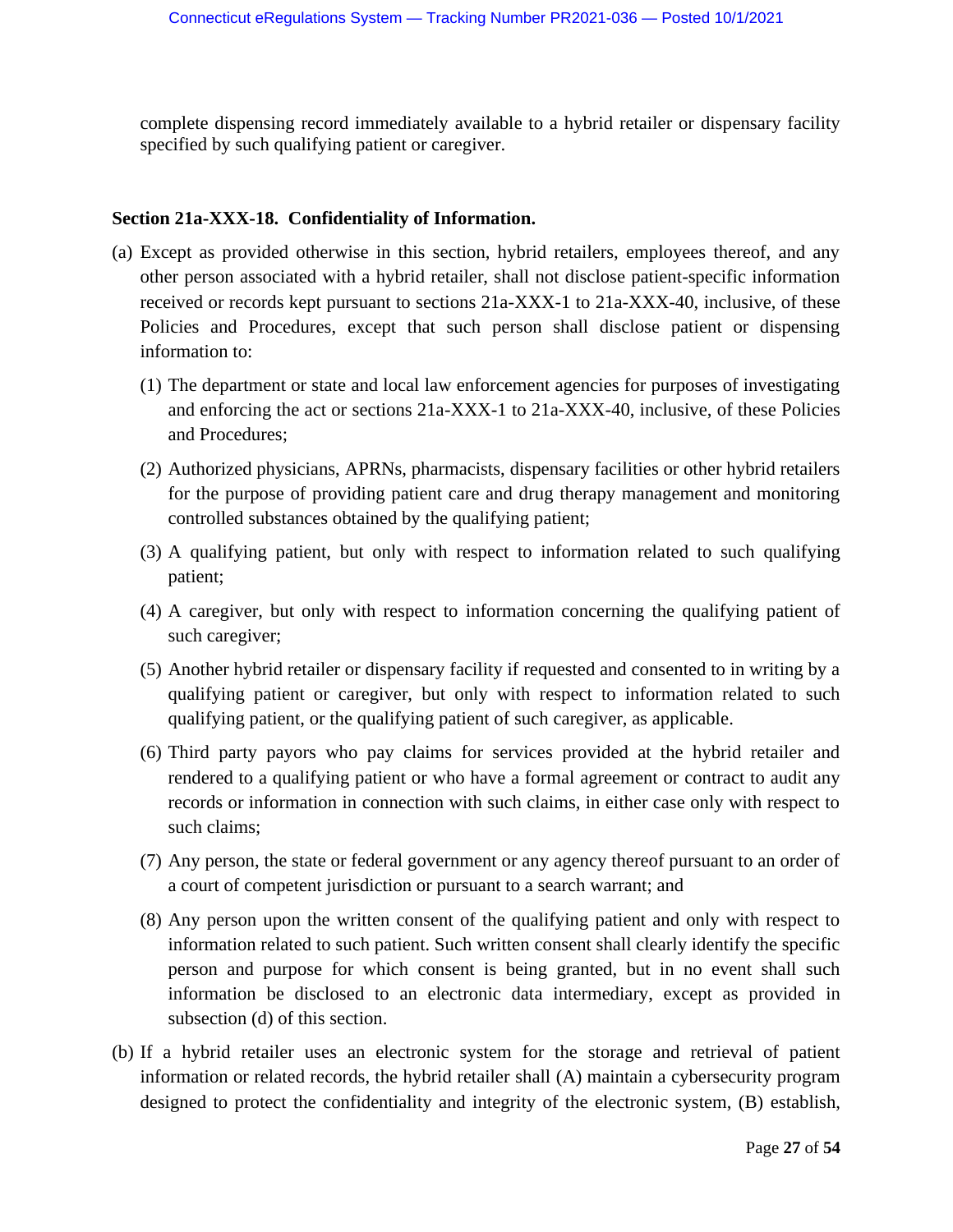implement and maintain reasonable administrative, technical and physical data security practices to protect the confidentiality and integrity of the electronic system, and (C) use an electronic system that:

- (1) Encrypts data to safeguard the confidentiality and integrity of the information contained therein;
- (2) Complies with all state and federal laws regarding patient confidentiality
- (3) Limits the type of information and access to such information to the minimum necessary, including disposing of such information once it is no longer operationally necessary;
- (4) Is capable of providing safeguards against erasures and unauthorized changes in data after the information has been entered or verified by the hybrid retailer; and
- (5) Is capable of being reconstructed in the event of a computer malfunction or accidental data destruction.
- (c) Electronic equipment utilized by a hybrid retailer shall only collect patient-specific data for the purpose of providing patient care, drug therapy management and monitoring controlled substances.
- (d) Any electronic data intermediary engaged by a hybrid retailer shall not retain data involving qualifying patients, caregivers or other data from a hybrid retailer or an authorized representative of the hybrid retailer, and any agreements entered into between a hybrid retailer and a third party shall include these privacy provisions. Notwithstanding the foregoing, data necessary for purpose of identity verification may be retained by an electronic data intermediary only for such purposes, provided that such data shall under no circumstance be sold, resold, or reused in any manner.

## **Section 21a-XXX-19. Rights and Responsibilities of Licensed Pharmacists.**

- (a) A licensed pharmacist, in good faith and in accordance with a certification and any accompanying instructions, may sell and dispense cannabis to any qualifying patient or caregiver.
- (b) A licensed pharmacist shall register with the department to access the electronic prescription drug monitoring program, established pursuant to section 21a-254 of the Connecticut General Statutes.
- (c) A licensed pharmacist shall review a qualifying patient's controlled substance history report within the electronic prescription drug monitoring program before dispensing any cannabis to the qualifying patient or the qualifying patient's caregiver.
- (d) A licensed pharmacist shall exercise professional judgment to determine whether to dispense cannabis to a qualifying patient or caregiver if the licensed pharmacist suspects that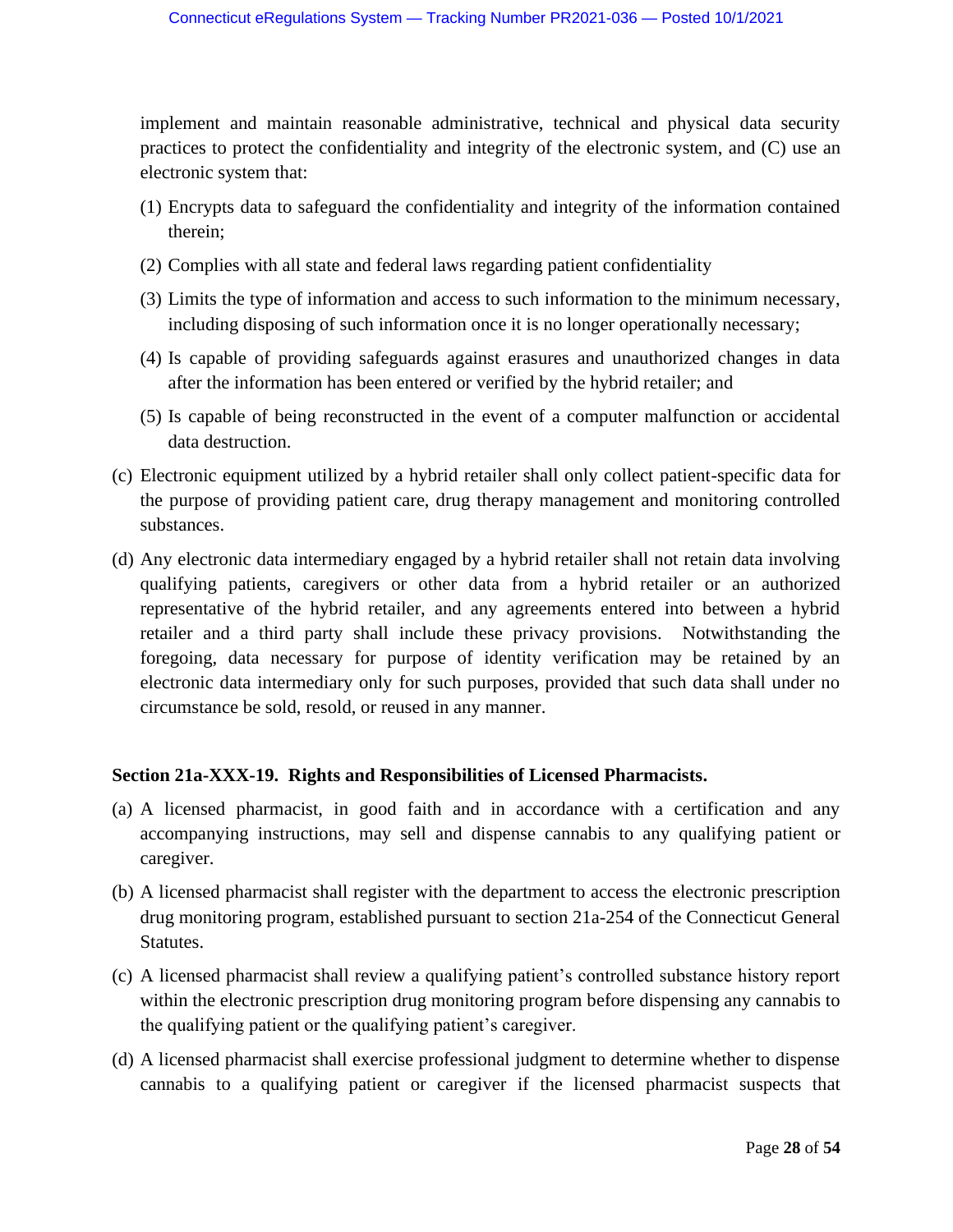dispensing cannabis to the qualifying patient or caregiver may have negative health or safety consequences for the qualifying patient or the public.

- (e) A licensed pharmacist shall require the presentation of a registration certificate together with another valid photographic identification issued to a qualifying patient or caregiver, prior to selling cannabis to such qualifying patient or caregiver.
- (f) If provided, a licensed pharmacist shall document a qualifying patient's self-assessment of the effects of cannabis in treating the qualifying patient's debilitating medical condition or the symptoms thereof. A hybrid retailer shall maintain such documentation electronically for at least three years following the date of the qualifying patient's last visit.

## **Section 21a-XXX-20. Rights And Responsibilities of Dispensary Technicians.**

- (a) Dispensary technicians. Ratio. Supervision and Responsibility.
	- (1) The ratio of dispensary technicians to licensed pharmacists on duty at a hybrid retailer shall not exceed three dispensary technicians to one licensed pharmacist.
	- (2) A licensed pharmacist whose license is under suspension or revocation shall not act as a licensed pharmacist or dispensary technician.
	- (3) The licensed pharmacist providing direct supervision of dispensary technicians shall be responsible for such dispensary technicians' actions. The department may take disciplinary action against a licensed pharmacist in connection with any violations relating to the dispensing of cannabis that result from the actions of a dispensary technician, or the use of dispensary technicians in the performance of tasks in a manner not in conformance with sections 21a-408-1 to 21a-408-72, inclusive, of the Regulations of Connecticut State Agencies, or sections 21a-XXX-1 to 21a-XXX-40, inclusive of these Policies and Procedures. As used in this subsection, "direct supervision" means a supervising licensed pharmacist who (A) is physically present in the area or location where the dispensary technician is performing routine cannabis dispensing functions; and (B) conducts in-process and final checks on the dispensary technician's performance.
- (b) Dispensary technicians shall not engage in any activity prohibited pursuant to section 21a-408-44 of the Regulations of Connecticut State Agencies, provided that a dispensary technician may communicate with a physician or APRN who certified a qualifying patient, or the physician's or APRN's authorized representative, to obtain a clarification on a qualifying patient's written certification or instructions provided the supervising licensed pharmacist is aware that such clarification is being requested.

## **Section 21a-XXX-21. Dispensing Errors.**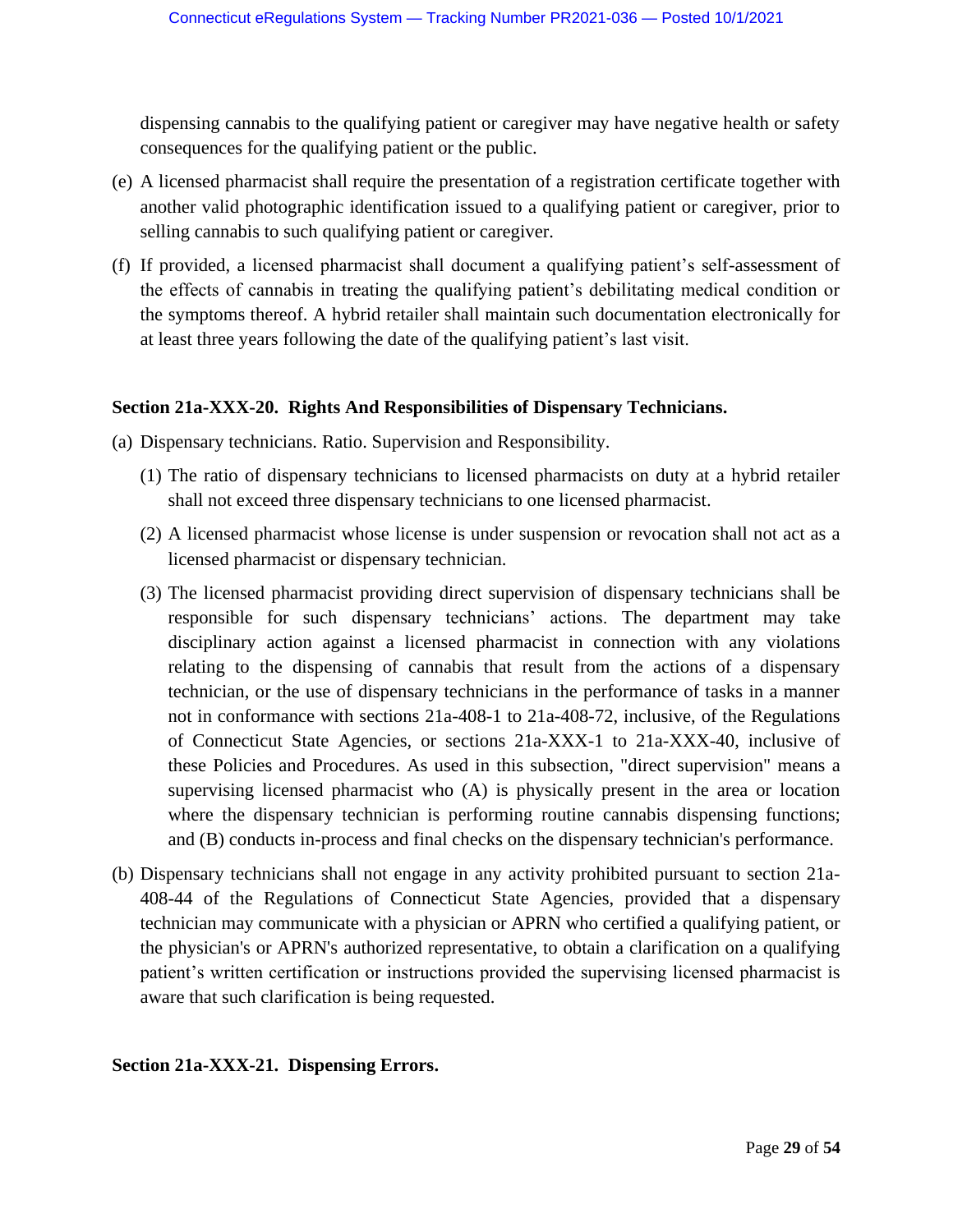Hybrid retailers, licensed pharmacists and dispensary technicians shall abide by all requirements applicable to dispensary facilities and employees thereof, as applicable, under sections 21a-408- 48 and 21a-408-49 of the Regulations of Connecticut State Agencies. The responsibilities of a dispensary facility manager shall be satisfied by the key employee designated to provide notifications to the department on behalf of the cannabis establishment pursuant to section 21a-XXX-12 of these Policies and Procedures.

# **Section 21a-XXX-22. Hybrid Retailer Reporting into the Prescription Monitoring Program.**

A hybrid retailer shall record in the electronic prescription drug monitoring program, established pursuant to section 21a-254 of the Connecticut General Statutes, all of the information required by section 21a-408-51(b) of the Regulations of Connecticut State Agencies, in real-time or immediately upon completion of a transaction to a qualifying patient or caregiver, unless not reasonably feasible for a specific transaction, but in no case longer than one hour after completion of the transaction. If cannabis is to be delivered to a qualifying patient or caregiver, such information shall be recorded into the electronic prescription drug monitoring program prior to leaving the originating establishment. In the event that such a delivery is unsuccessful, the information entry shall be removed from the electronic prescription drug monitoring program within one hour of the cannabis being returned to the originating establishment.

**Section 21a-XXX-23. Medical Supply Shortages.** If the commissioner determines that a cannabis supply or variety shortage exists, or may occur absent intervening action, the commissioner may, in the commissioner's discretion, temporarily set lower transaction limits, classify certain products as medical marijuana products, or take other measures to ensure an adequate supply and variety of cannabis and medical marijuana products to ensure uninterrupted availability for qualifying patients, based on historical purchase patterns. Such transaction limits or other measures shall be posted on the department's Internet web site and become effective five days thereafter, or sooner, as determined by the commissioner.

# **Section 21a-XXX-24. Operation of a Producer, Cultivator, Micro-Cultivator, Product Manufacturer, Food And Beverage Manufacturer, Product Packager, Delivery Service, And Transporter.**

- (a) A producer, cultivator, micro-cultivator, product manufacturer, food and beverage manufacturer, product packager, delivery service, and transporter shall:
	- (1) Produce, manufacture, package, handle, and store cannabis, as applicable, and only at its establishment or inside of its registered transport vehicles as permitted by these policies and procedures, and only for use inside the state of Connecticut;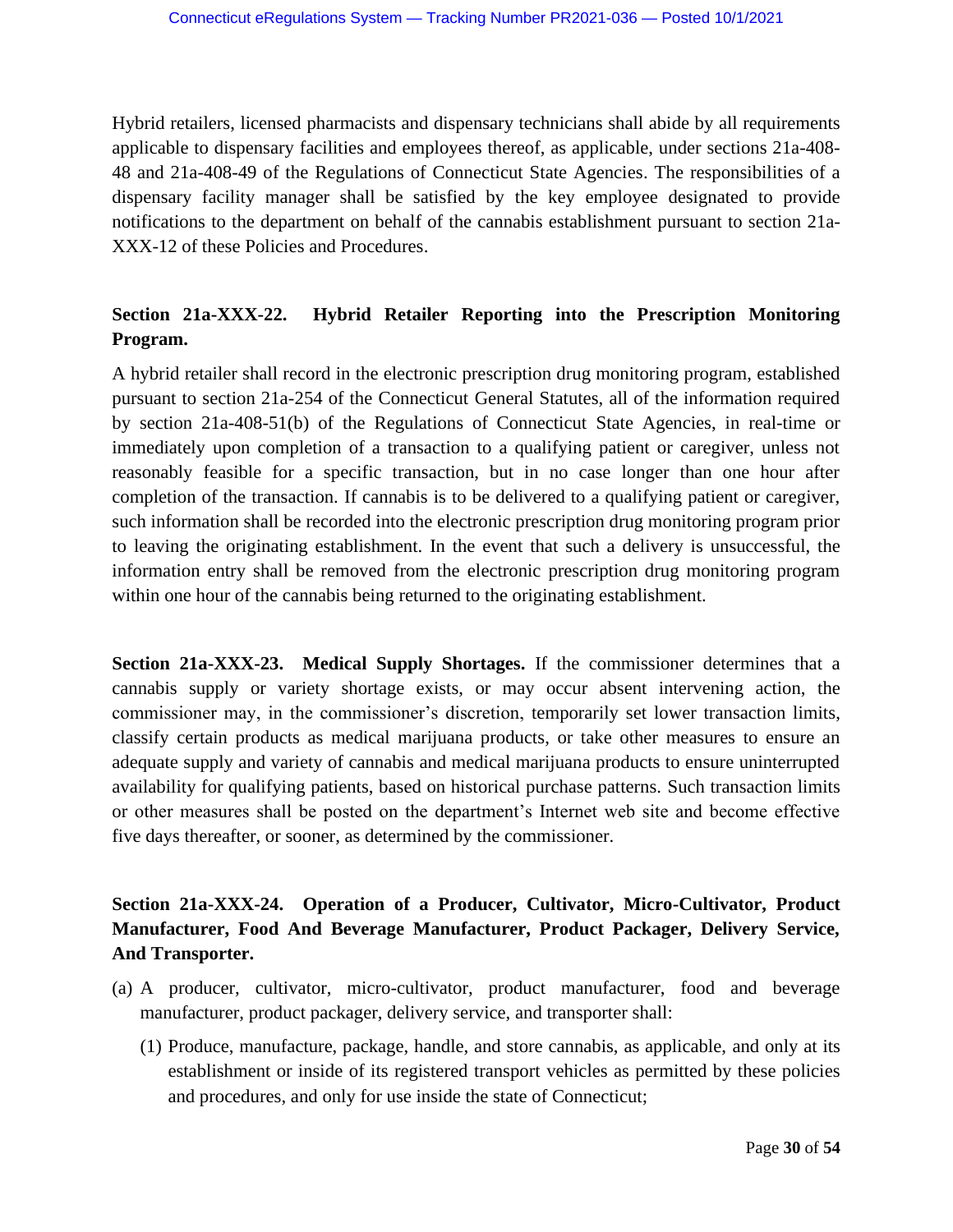- (2) Sell, deliver, transport or distribute cannabis only from its establishment, provided that a micro-cultivator shall only sell to consumers by means of delivery;
- (3) Not refuse to deal with any cannabis establishment on the same terms and conditions that it deals with any other cannabis establishment; and
- (4) Neither directly nor indirectly discriminate in price between different cannabis establishments that are purchasing a comparable service, or grade, strain, brand, type or quality of cannabis, taking into account differences in the cost of manufacture, sale or delivery resulting from the differing methods or quantities in which such cannabis is sold or delivered to such cannabis establishments.
- (b) A producer, cultivator, micro-cultivator, product manufacturer, food and beverage manufacturer, product packager, delivery service, or transporter license shall permit such licensee to operate out of a single establishment location, except that a cannabis establishment changing its location may store cannabis at both the former and new location for a period of time approved by the department as necessary for transition, but in no event shall the cannabis establishment sell to consumers, qualifying patients or caregivers simultaneously at more than one location. Prior to operating an additional establishment at a different location, a licensee shall obtain a corresponding license in accordance with the act. Notwithstanding the foregoing, a delivery service or transporter may maintain multiple parking locations for transport vehicles, provided that no cannabis is stored at such locations unattended, after the establishment's hours of operations, or for a period longer than twentyfour hours.
- (c) A cultivator establishment shall not contain more than two hundred fifty thousand square feet of grow space.

# **Section 21a-XXX-25. Minimum Requirements for the Storage and Handling of Cannabis by a Producer, Cultivator, Micro-Cultivator, Food and Beverage Manufacturer, Product Manufacturer, Product Packager, Delivery Service, and Transporter.**

- (a) A producer, cultivator, micro-cultivator, food and beverage manufacturer, product manufacturer, product packager, delivery service, and transporter shall:
	- (1) Maintain all production, manufacturing, handling and storage areas with adequate lighting, ventilation, temperature, sanitation, humidity, space, equipment, and security conditions for cannabis that meet the standards set forth under 21 CFR Part 211 subpart C, unless otherwise expressly permitted by the commissioner;
	- (2) Separate for storage, away from saleable cannabis, cannabis that is outdated, damaged, deteriorated, misbranded, or adulterated, or for which the containers or packaging have been opened or breached, until such cannabis is disposed of in accordance with section 21a-XXX-3 of these Policies and Procedures;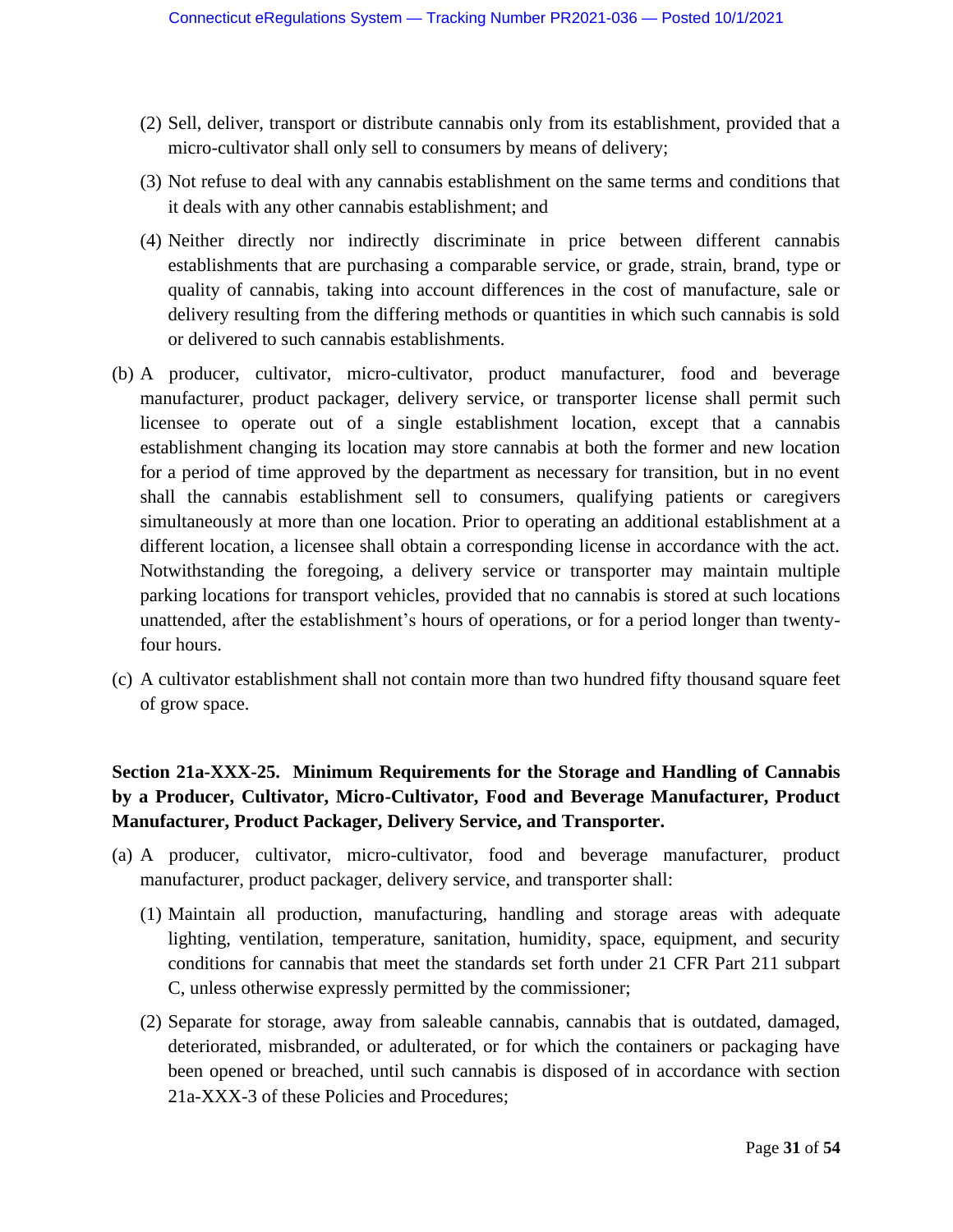- (3) Maintain its establishment in a clean and orderly condition;
- (4) Maintain its establishment free from infestation by insects, rodents, birds, or vermin of any kind; and
- (5) If a delivery service or transporter, not store cannabis in its establishment or any transport vehicle unattended, after the establishment's hours of operations, or for a period longer than twenty-four hours.
- (b) Any area within an establishment where cannabis will be manufactured into an edible or beverage form shall comply with the Connecticut Food, Drug and Cosmetic Act, sections 21a-91 to 21a-120, inclusive, and sections 21a-151 to 21a-159, inclusive, of the Connecticut General Statutes, regarding bakeries and food manufacturing establishments.
- (c) A producer, cultivator, micro-cultivator, food and beverage manufacturer, product manufacturer, product packager, delivery service, and transporter shall (A) compartmentalize areas of its establishment based on access to cannabis, post a sign no less than twelve inches in height and no less than twelve inches in width at all points of access to areas containing cannabis stating "Do Not Enter – Access Limited to Authorized Employees Only" in lettering no smaller than one inch in height, and restrict employee access accordingly, and (B) establish, maintain and comply with written policies and procedures, approved by the commissioner, regarding best practices for the secure and proper production, manufacturing, handling, and storage of cannabis, including, but not limited to, policies and procedures for:
	- (1) Separating areas that provide access to cannabis from areas without any cannabis access, and restricting access to areas containing cannabis to only those employees who are licensed or registered with the department and specifically authorized to access cannabis at the establishment;
	- (2) Providing different color identification badges for employees that are licensed or registered with the department and specifically authorized to access cannabis, so as to ensure only such employees are able to access cannabis within the establishment;
	- (3) Requiring pocketless, one-piece clothing for all employees working in an area containing unpackaged cannabis, except for delivery service and transporter employees; and
	- (4) Documenting the chain of custody of all cannabis.
- (d) A producer, cultivator, micro-cultivator, food and beverage manufacturer, product manufacturer, product packager, delivery service, and transporter shall establish, maintain, and comply with written policies and procedures, approved by the commissioner, for the manufacture, security, storage, inventory, and distribution of cannabis, as applicable. Such written policies and procedures shall include (A) methods for identifying, recording, and reporting diversion, theft or loss, and for correcting all inventory errors and inaccuracies, and (B) processes for the following: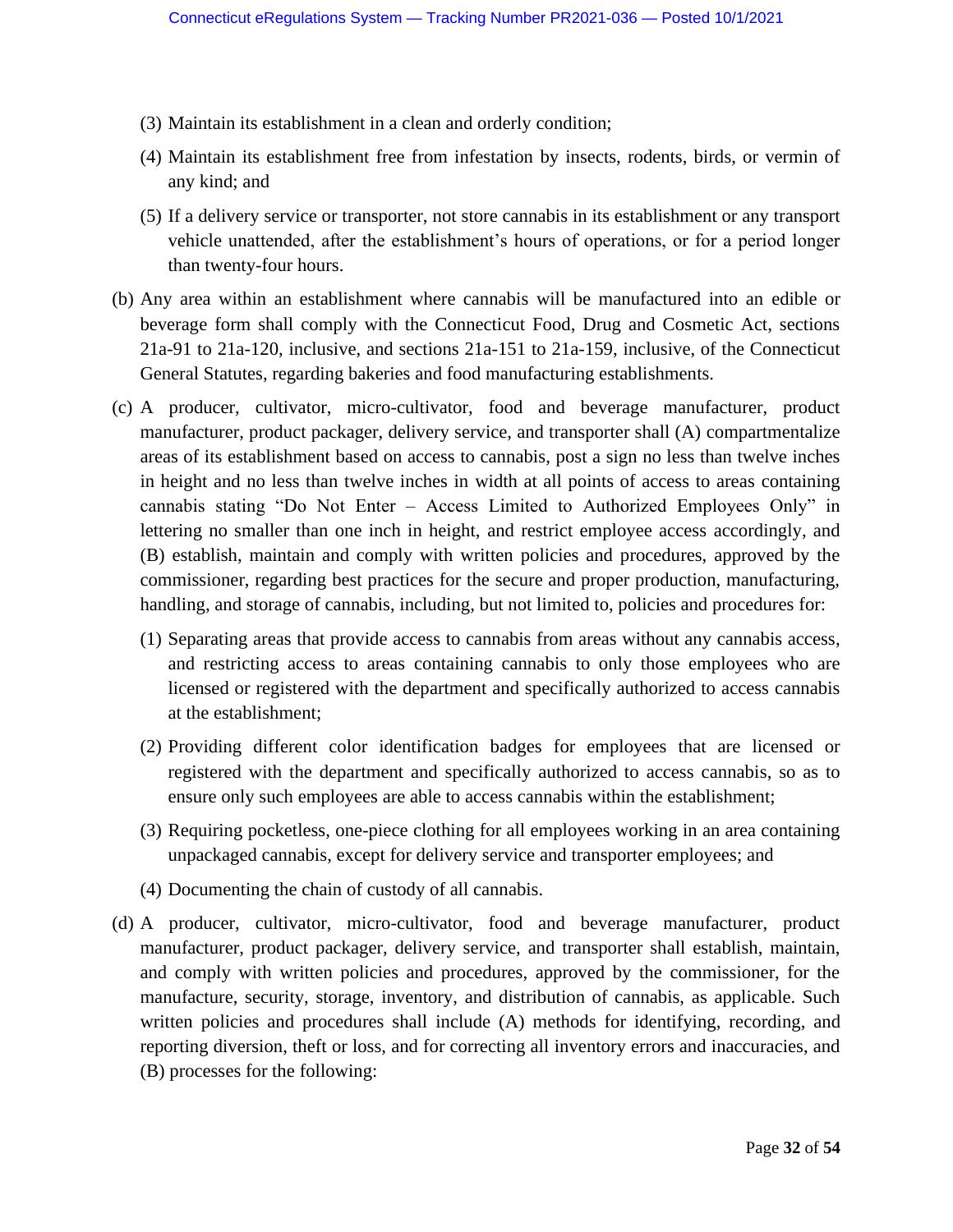- (1) Handling mandatory and voluntary recalls of cannabis. Such process shall be adequate to deal with recalls due to any action initiated at the request of the commissioner and any voluntary action by a cannabis establishment to remove defective or potentially defective cannabis from the market, or any action undertaken to promote public health and safety by replacing existing cannabis with improved products;
- (2) Preparing for, protecting against, and handling any crisis that affects the security or operation of an establishment in the event of strike, fire, flood, or other natural disaster, or other situations of local, state, or national emergency;
- (3) Ensuring that any outdated, damaged, deteriorated, misbranded, or adulterated cannabis is segregated from all other cannabis and disposed of in accordance with section 21a-XXX-3 of these Policies and Procedures. This procedure shall provide for written documentation of the cannabis disposition and disposal; and
- (4) Ensuring the oldest stock of cannabis is distributed first. A written policy or procedure may permit deviation from this requirement, if such deviation is temporary and the reason for such deviation is documented.
- (e) No person, except authorized employees, law enforcement or employees of the department during the course of their employment, shall be allowed in a restricted area of a producer, cultivator, micro-cultivator, food and beverage manufacturer, product manufacturer, product packager, delivery service, or transporter, except that:
	- (1) Laboratory staff may enter an establishment for the sole purpose of identifying and collecting cannabis samples for purposes of conducting laboratory tests; and
	- (2) Other persons may enter the restricted areas of an establishment pursuant to, and abiding by, the procedures set forth in section 21a-XXX-9 of these Policies and Procedures.

**Section 21a-XXX-26. Cannabis Manufacturing Restrictions.** Except as otherwise provided in section 21a-XXX-29 of these Policies and Procedures, cannabis permitted for sale to a consumer, qualifying patient or caregiver shall meet the following requirements, and any cannabis not in compliance with this section shall be deemed adulterated:

- (a) Raw cannabis and cannabis products shall be homogenous and shelf-stable for a minimum of 60 days after opening without refrigeration.
- (b) Cannabis products shall only be produced and manufactured (1) using ingredients and components permitted by the U.S. Food and Drug Administration for the specified use in food or food manufacturing pursuant to the Substances Added to Food inventory, if edible, (2) with equipment that meets the standards set forth under 21 CFR Part 211 subpart D, and (3) in facilities that meet the standards set forth under 21 CFR Part 211 subpart C.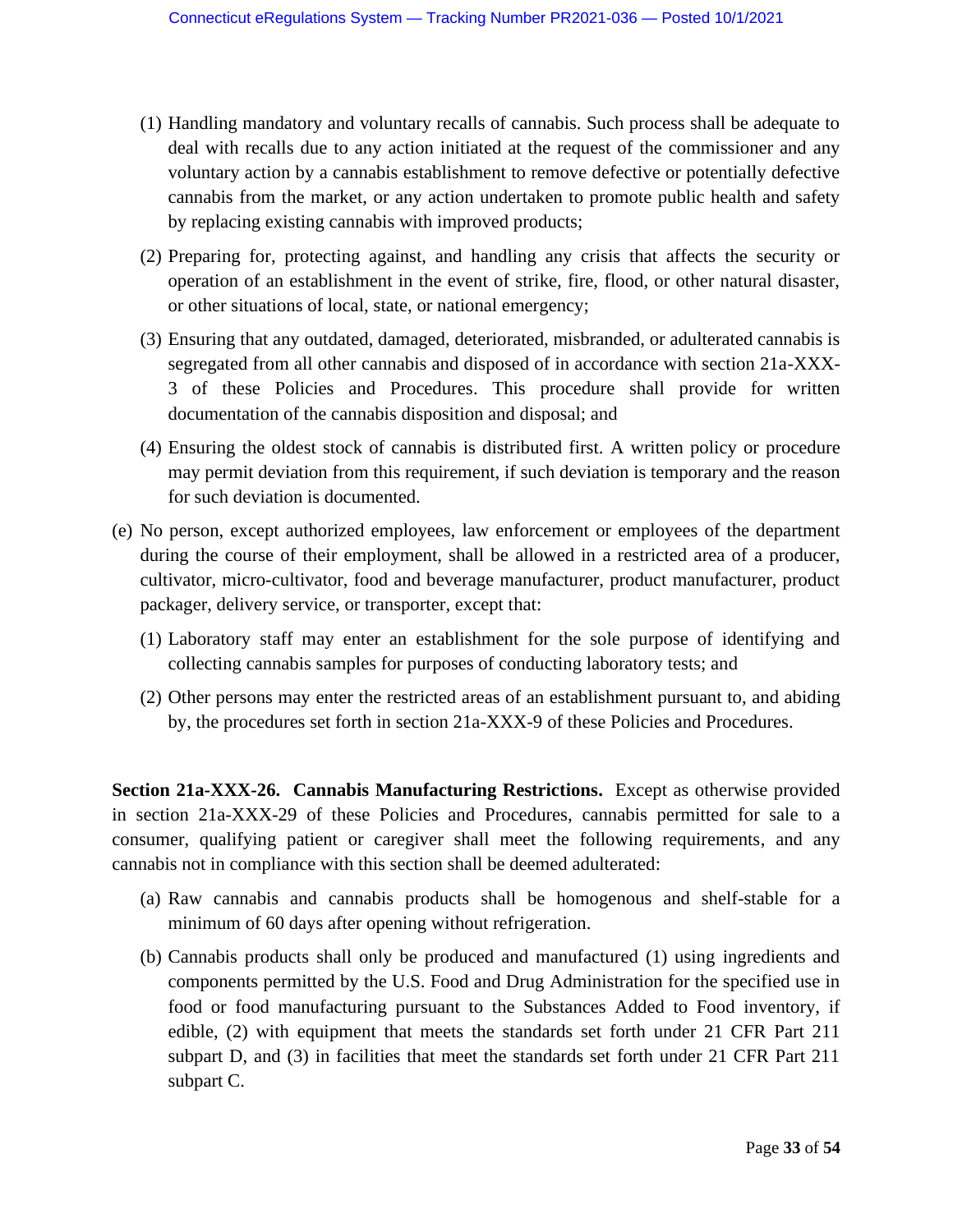- (c) Cannabis shall only incorporate cannabis-derived terpenes and other cannabis-derived additives that are derived from cannabis grown and regulated in the State of Connecticut.
- (d) Cannabis shall not incorporate terpenes from any source other than cannabis grown and regulated in the State of Connecticut.
- (e) Edible cannabis products capable of maintaining a defined external form or outline shall be in cuboid or spherical form, or such other form as approved by the commissioner, and conspicuously stamped, embossed, imprinted, or otherwise marked with the capital letters "THC" in plain font, each stamp comprising not less than twenty-five per cent of the largest side of the product's exterior.
- (f) Cannabis shall not bear notable likeness to a commercial product not containing cannabis.
- (g) Cannabis shall not be in the form of capsules, pills, tablets, sublinguals, nor suppositories or other product forms intended to be administered in or through a bodily orifice or membrane other than orally.
- (h) Cannabis shall not be designed, molded or created in a form that is obscene or indecent, may encourage use of cannabis by persons under the age of twenty-one, or is customarily associated with persons under the age of twenty-one.
- (i) Cannabis shall not be produced or manufactured (1) in the presence of a pesticide chemical not authorized by the commissioner, or (2) using a solvent other than a United States Pharmacopeia 467 Class 3 organic solvent, as confirmed by laboratory testing.

**Section 21a-XXX-27. Cannabis Content Restrictions.** Except as otherwise provided in section 21a-XXX-29, cannabis permitted for sale to a consumer, qualifying patient, or caregiver shall not contain any of the following and any cannabis not in compliance with this section shall be deemed adulterated:

- (a) Alcohol, provided that this provision shall not prohibit any liquid that contains less than one half of one per cent of alcohol by volume.
- (b) Dietary supplements or any regulated drug or controlled substance other than cannabis.
- (c) Non-cannabinoid additives that are psychotropic or could increase the potency, toxicity or addictive properties of cannabis, including but not limited to caffeine and nicotine.
- (d) Artificial, synthetic, toxic or artificial coloring additives.
- (e) Added flavor, terpenes or other cannabis-derived additives not derived from cannabis grown and regulated in the State of Connecticut.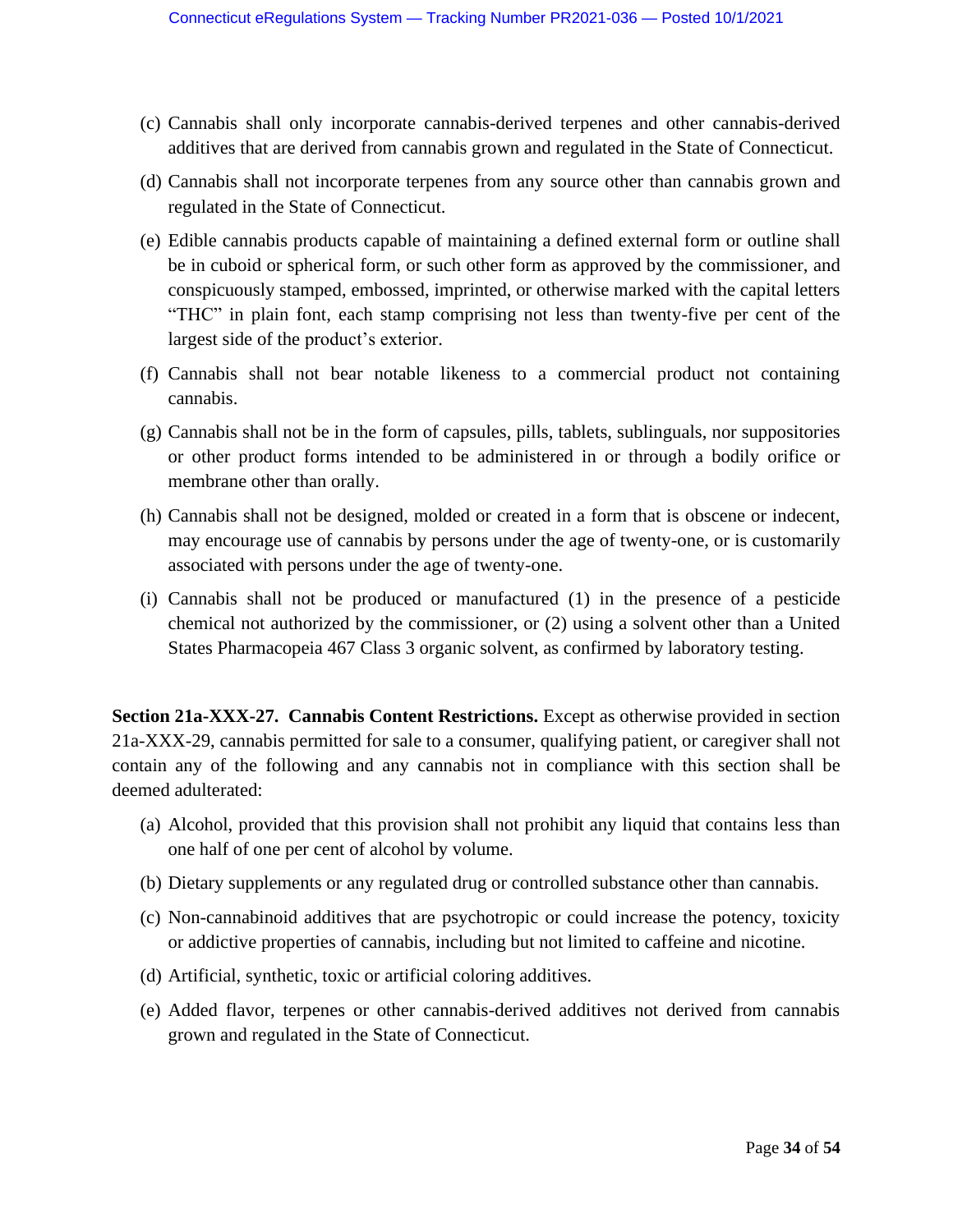- (f) Any inactive ingredient not included as approved in the Federal Food and Drug Administration Inactive Ingredient Database for the intended route of administration, dosage form, and potency.
- (g) Any non-cannabis derived ingredient that is not Generally Recognized as Safe pursuant to the Federal Food, Drug and Cosmetic Act.
- (h) Any non-cannabis derived ingredient that is not permitted by the U.S. Food and Drug Administration for the specified mode of use in food or food manufacturing pursuant to the Substances Added to Food inventory.
- (i) Excipients that are not pharmaceutical grade or approved by the department for the intended mode of consumption.
- (j) If the cannabis is intended for inhalation, polyethylene glycol, vitamin E acetate, medium chain triglycerides, squalene, squalane, or other substances demonstrated to be harmful when inhaled, as determined by the commissioner.
- (k) If cannabis flower or other cannabis plant material, a total THC concentration higher than thirty per cent on a dry-weight basis.
- (l) If a cannabis product other than cannabis flower, cannabis plant material, and prefilled cartridges for use in an electronic cannabis delivery system, a total THC concentration greater than sixty per cent on a dry-weight basis.
- (m)Any other substance determined by the commissioner to be contrary to public health and safety.

**Section 21a-XXX-28. Delivery Device Restrictions.** Except as otherwise set forth in section 21a-XXX-29 of these Policies and Procedures, the following delivery devices are prohibited and shall not be sold to consumers, qualifying patients, or caregivers:

- (a) Delivery devices used for pulmonary administration that aerosolize or volatilize cannabis for administration through inhalation, including but not limited to inhalers and nebulizers, provided that nothing herein shall prohibit vaporizers that (1) have a heating element that is made of inert material and does not come into direct contact with cannabis resin or extract, (2) incorporate internal or external temperature controls regulated to prevent combustion, and (3) are incapable of producing temperatures sufficient to burn cannabis.
- (b) Delivery devices used to administer cannabis through skin, subcutaneously, intramuscularly or intravenously, including but not limited to transdermal patches and syringes.
- (c) Delivery devices used to administer cannabis in or through a bodily orifice or membrane, other than orally, including but not limited to nasal sprays.
- (d) Delivery devices designed for cannabis to have any direct contact with a heating element.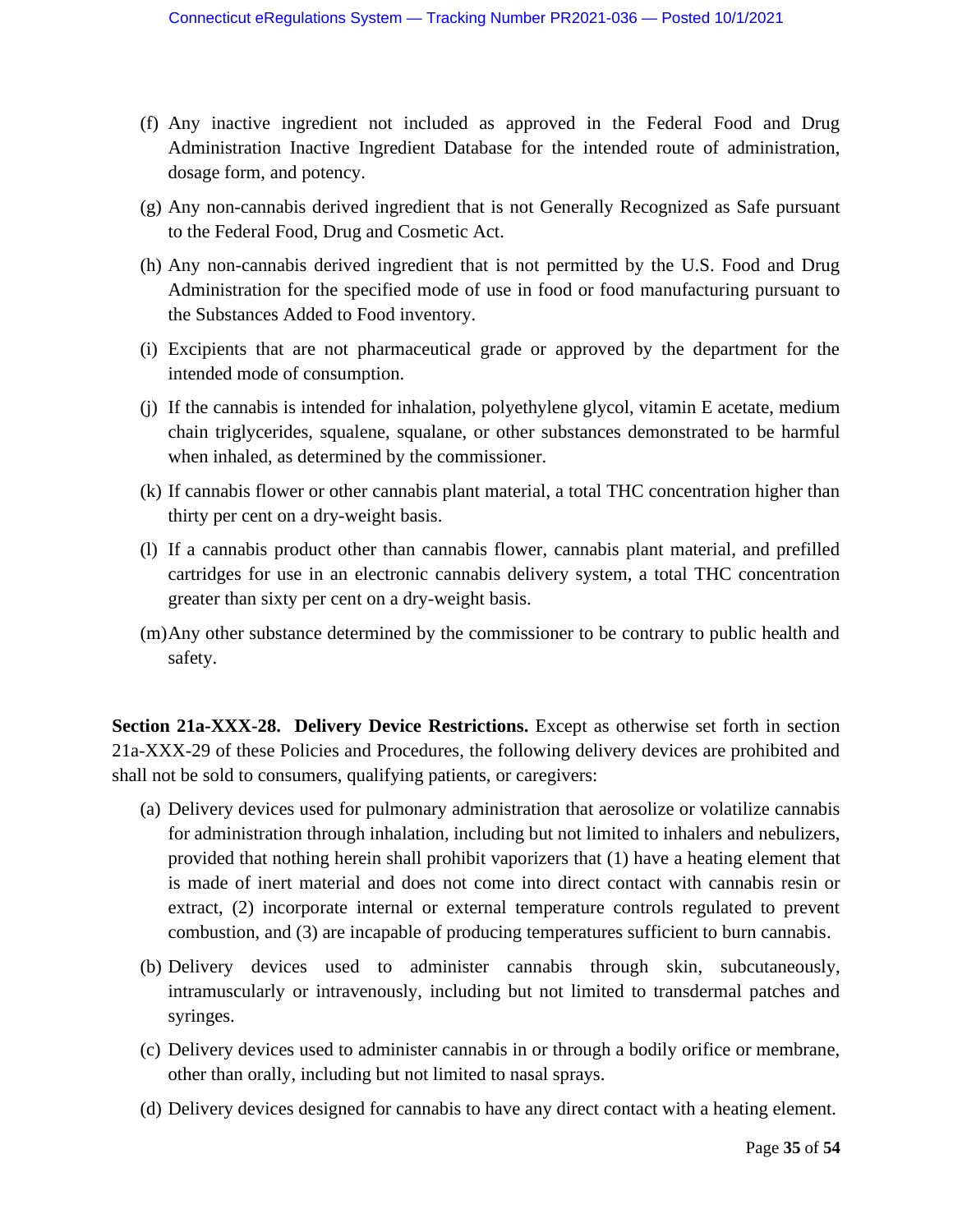- (e) Delivery device cartridges, unless they are pre-filled, single-use, tamper-resistant and sealed in such a manner that reasonably restricts any attempt to refill or reuse.
- (f) Delivery devices or components thereof that are obscene or indecent, may encourage cannabis use by persons under the age of 21, or are customarily associated with persons under the age of 21.
- (g) Delivery devices or components thereof that could introduce any substance into cannabis such that the cannabis would no longer satisfy the restrictions set forth herein, or the laboratory testing requirements set forth in section 21a-XXX-30 of these Policies and Procedures.
- (h) Delivery devices or components thereof containing any cadmium, arsenic, lead or mercury.

#### **Section 21a-XXX-29. Medical Marijuana Products.**

- (a) Notwithstanding the restrictions set forth in sections 21a-XXX-26, 21a-XXX-27, and 21a-XXX-28 of these Policies and Procedures, a dispensary facility or hybrid retailer may sell the following medical marijuana products and delivery devices to qualifying patients and caregivers, provided that all other requirements and restrictions of sections 21a-XXX-26, 21a-XXX-27, and 21a-XXX-28 of these Policies and Procedures not explicitly exempted hereunder are satisfied:
	- (1) Delivery devices used for pulmonary administration or otherwise used to aerosolize or volatilize cannabis for administration through inhalation, provided any such delivery devices that incorporate a heating element (A) have a heating element made of inert material, (B) incorporate internal or external temperature controls regulated to prevent combustion, and (C) are incapable of producing temperatures sufficient to burn cannabis.
	- (2) Delivery devices and forms of cannabis intended for transdermal and topical administration, including transdermal patches, and syringes.
	- (3) Delivery devices and forms of cannabis intended for administration in or through a bodily orifice or membrane, including but not limited to capsules, pills, tablets, sublinguals, lozenges, nasal sprays, and suppositories.
	- (4) Cannabis containing non-cannabis derived flavor additives that satisfy the requirements of section  $21a-XXX-27(g)$  and section  $21a-XXX-27(h)$  of these Policies and Procedures.
	- (5) Cannabis in the form of ethanol-based tinctures with an alcohol level no greater than ten per cent by volume, or such greater amount as approved by the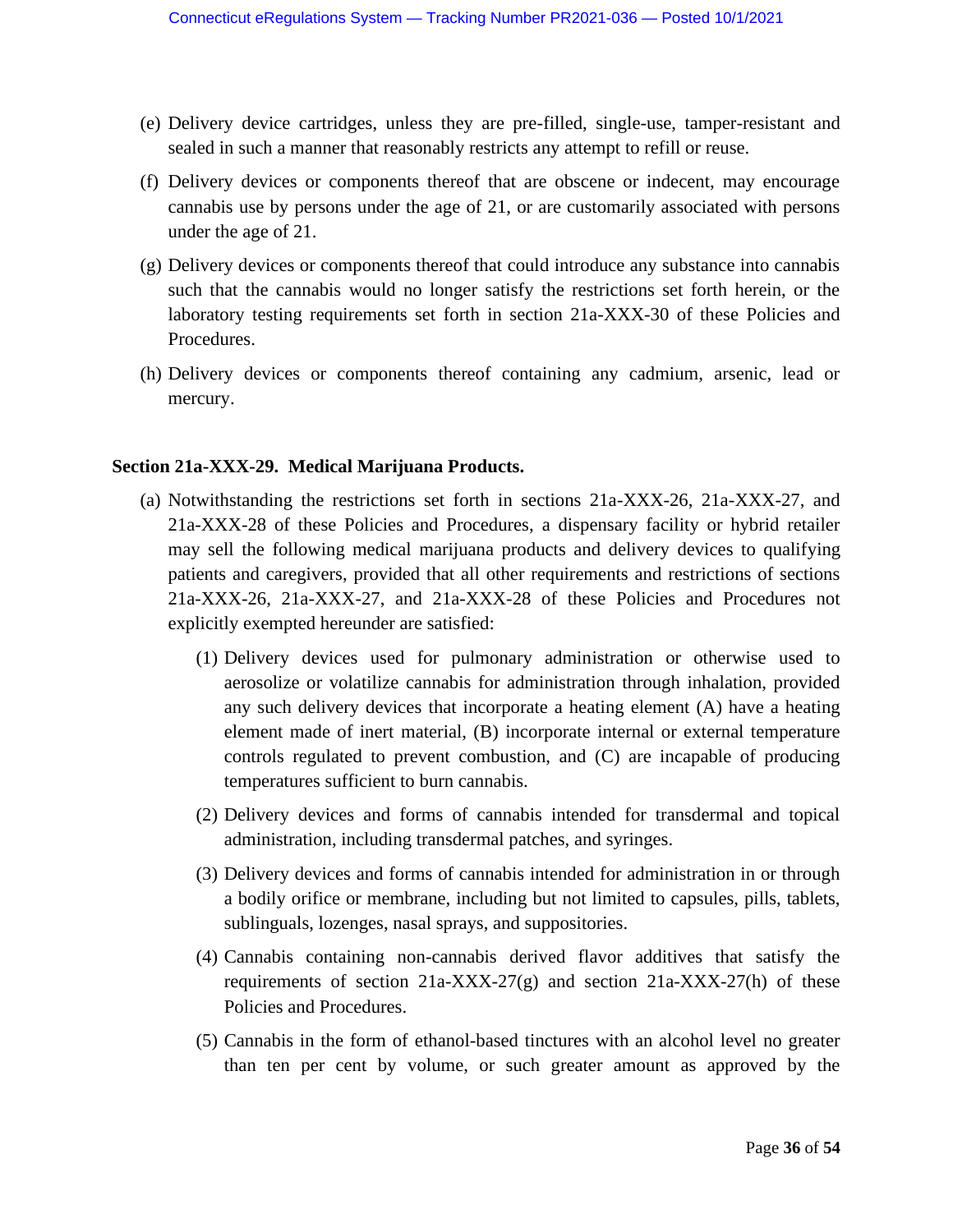commissioner on a case-by-case basis, provided such tincture is packaged with a calibrated dropper or similar device for accurate dispensing measurement.

- (6) Cannabis flower or other cannabis plant material with a total THC concentration higher than thirty per cent on a dry-weight basis.
- (7) Cannabis product other than cannabis flower and cannabis plant material with a total THC concentration greater than sixty per cent on a dry-weight basis.
- (8) Any other delivery device or form of cannabis approved by the commissioner.
- (b) Any medical marijuana products not in compliance with this section shall be deemed adulterated.

## **Section 21a-XXX-30. Laboratory Testing.**

- (a) Except for the purpose of laboratory testing, no cannabis establishment shall sell, transfer, transport, or otherwise convey cannabis that has not yielded satisfactory results from all laboratory tests and analysis required under this section.
- (b) All harvested cannabis and manufactured cannabis products shall be separated into homogenized batches prior to any packaging or manufacturing, with the entirety of each such batch available for a laboratory employee to select a random sample to be tested in accordance with this section, and for purposes of conducting cannabinoid and terpenoid analysis.
- (c) Aside from the sample, the batch from which the sample was taken shall be isolated and withheld from use in its entirety from the time a sample is taken until the time the laboratory provides the analysis and test results. During this period of isolation, the cannabis batch shall be stored in a cool, dry, and secure location to prevent contamination and degradation. Under no circumstances shall any cannabis in the isolated batch be sold, transferred, transported, or otherwise conveyed by the cannabis establishment until the laboratory has completed testing and analysis, entered the results required hereunder into the Cannabis Analytic Tracking System, and provided the cannabis establishment with a certificate of analysis.
- (d) All samples shall be analyzed to determine the cannabinoid and terpene profiles, as well as each active ingredient that constitutes at least one per cent of the cannabis batch, the results of which shall be entered into the Cannabis Analytic Tracking System simultaneously with the results of all testing required under subsection (f) of this section. Samples for each analysis required under this subsection (c) of this section shall be not less than one half of one gram.
- (e) If a sample yields satisfactory results for all testing required under subsection (f) of this section, the laboratory shall enter all analysis and test results into the Cannabis Analytic Tracking System and destroy the sample in accordance with section 21a-XXX-3 of these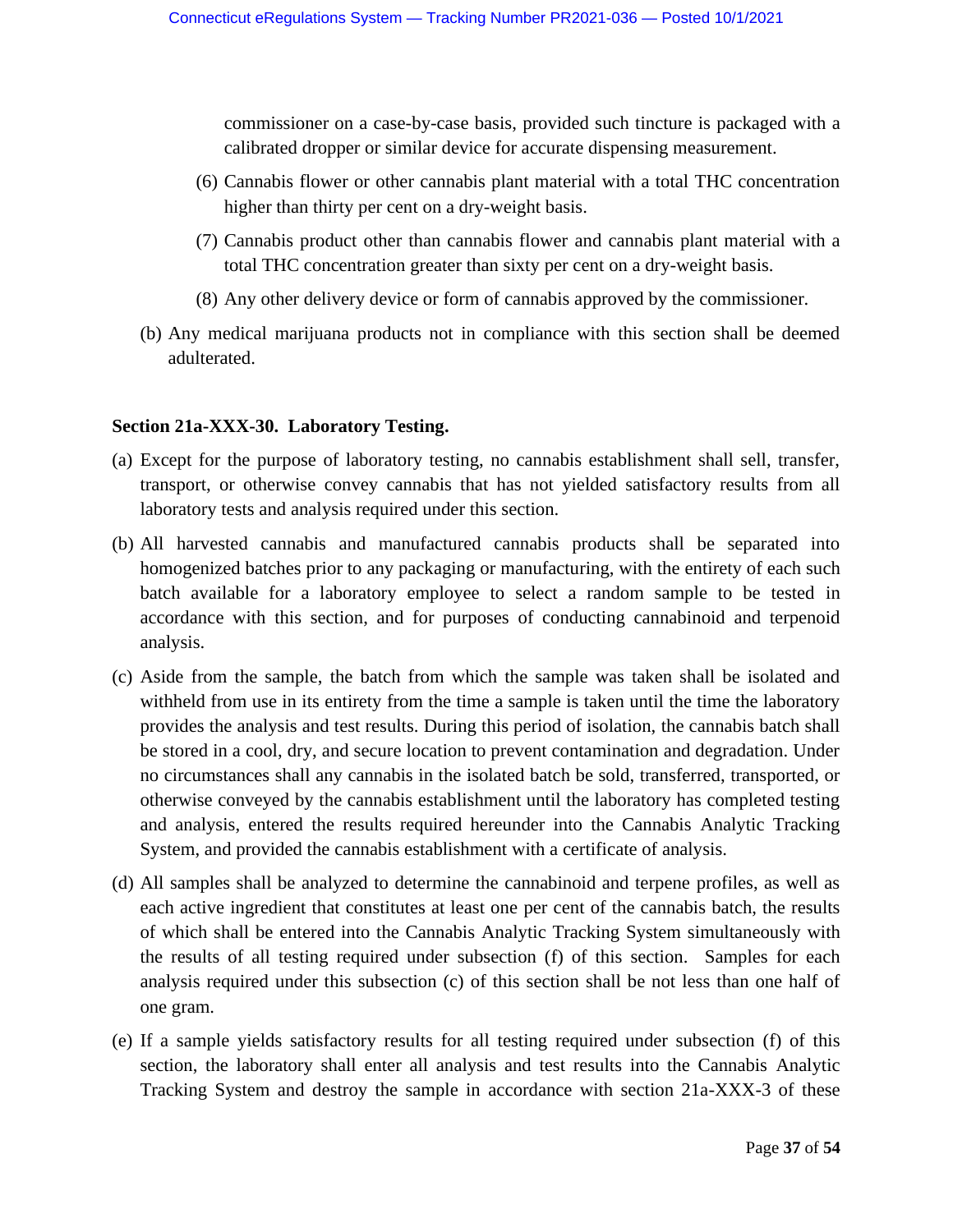Policies and Procedures, and the batch of cannabis from which the sample was taken shall be permitted for sale, transfer, transport, or other conveyance in accordance with the act. Notwithstanding the foregoing, the laboratory shall maintain a remainder comprising twentyfive per cent of the sample in a manner preventing deterioration for a period of sixty days, which remainder may be subject to department testing.

- (f) For the purposes of this section, a sample shall be deemed to have yielded satisfactory results if it satisfies the applicable following standards:
	- (1) Microbiological Testing: a sample, not less than one gram, shall be deemed satisfactory if it satisfies the standards set forth in Section 2023 of the United States Pharmacopeia for all raw products, and Section 1111 of the United States Pharmacopeia for all dosage forms other than raw product, which can be obtained at [http://www.usp.org.](http://www.usp.org/) Additionally, if the cannabis is intended for inhalation, the sample shall be deemed satisfactory only upon an absence of the pathogenic *Aspergillus* species *A. fumigatus*, *A. flavus*, *A. niger*, and *A. terreus*.
	- (2) Mycotoxin Testing: a sample, not less than one half of one gram, shall be deemed satisfactory if it contains less than 20 micrograms per kilogram of each of the following mycotoxins: aflatoxin B1, aflatoxin B2, aflatoxin G1, aflatoxin G2, and ochratoxin A.
	- (3) Heavy Metal Testing: a sample, not less than one half of one gram, shall be deemed satisfactory if it meets the following standards for the intended route of administration based on consumption levels of up to 10 grams per day:

| <b>Heavy Metal</b> | Intended<br>Administration: | of<br>Route | Intended<br>Route<br>of<br>Inhalation   Administration: Not inhalation |
|--------------------|-----------------------------|-------------|------------------------------------------------------------------------|
| Cadmium            | $\leq 0.2$                  |             | $\leq 0.5$                                                             |
| Arsenic            | $\leq 0.2$                  |             | $\leq 1.5$                                                             |
| Lead               | $\leq 0.5$                  |             | $\leq 0.5$                                                             |
| Mercury            | $\leq 0.1$                  |             | $\leq 3.0$                                                             |

(4) Pesticide Chemical Residue Testing: a sample, not less than one half of one gram, shall be deemed satisfactory if (A) all of the Category I Residual Pesticides are not detected, employing a limit of quantitation of 0.10  $\mu$ g/g, and (B) all of the Category II Residual Pesticides do not exceed the indicated levels below. For purposes of this subdivision, Category I Residual Pesticides shall include aldicarb, carbofuran, chlordane, chlorfenapyr, chlorpyrifos, coumaphos, daminozide, dichlorvos (DDVP), dimethoate, ethoprop(hos), etofenprox, fenoxycarb, fipronil, imazalil, methiocarb, methyl parathion, mevinphos, paclobutrazol, propoxur (baygon), spiroxamine, and thiacloprid, and Category II Residual Pesticides shall include the following, with the corresponding action levels: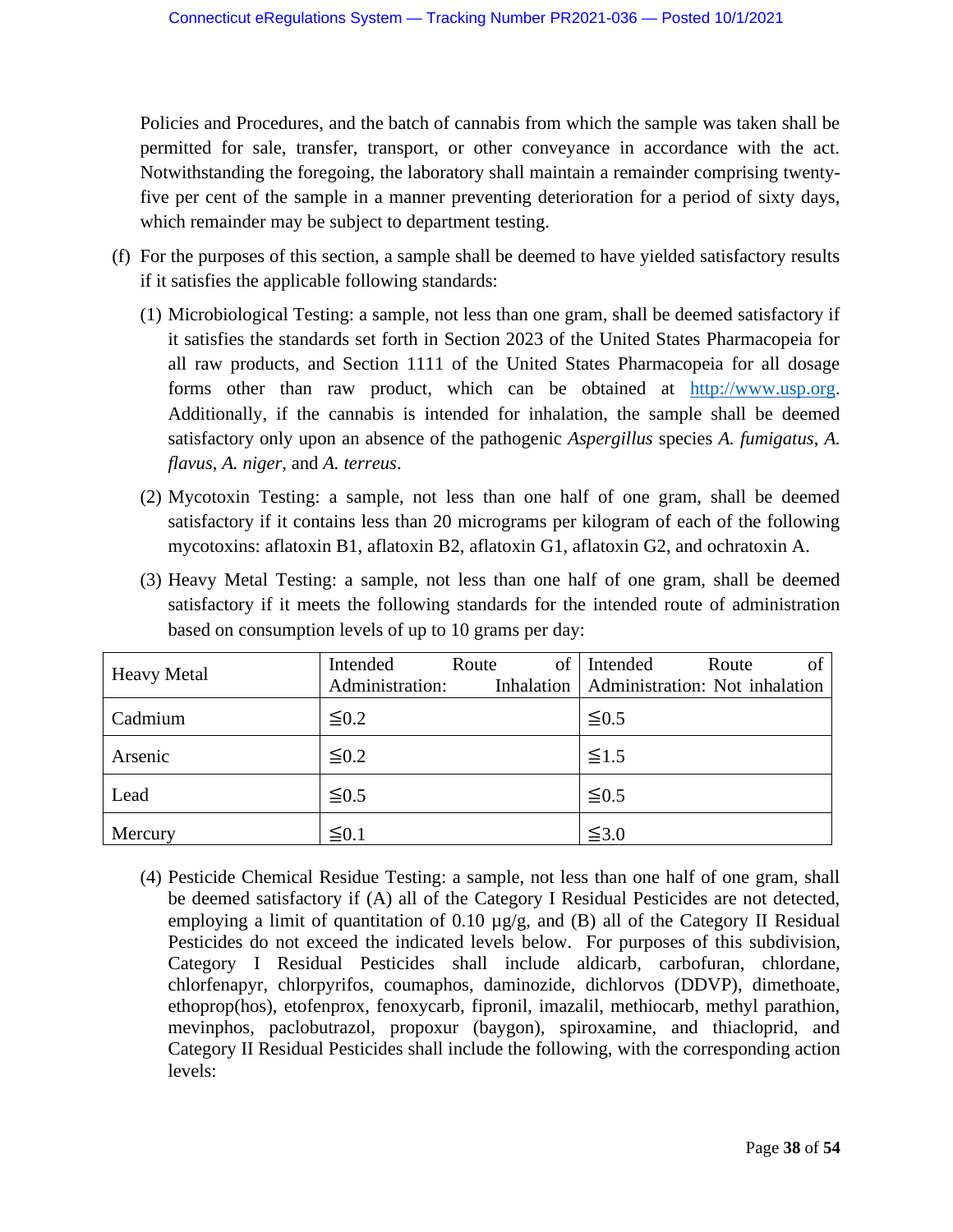|                                                   | Intended<br>of<br>Route        | Intended<br>of<br>Route         |
|---------------------------------------------------|--------------------------------|---------------------------------|
| Residual<br>Category<br>$\mathbf{I}$<br>Pesticide | Administration:<br>Inhalation, | Administration: Not Inhalation, |
|                                                   | Level $(\mu g/g)$              | Level $(\mu g/g)$               |
| Abamectin                                         | 0.1                            | 0.3                             |
| Acephate                                          | 0.1                            | 5                               |
| Acequinocyl                                       | 0.1                            | $\overline{4}$                  |
| Acetamiprid                                       | 0.1                            | 5                               |
| Azoxystrobin                                      | 0.1                            | 40                              |
| <b>Bifenazate</b>                                 | 0.1                            | 5                               |
| <b>Bifenthrin</b>                                 | 3                              | 0.5                             |
| <b>Boscalid</b>                                   | 0.1                            | 10                              |
| Captan                                            | 0.7                            | 5                               |
| Carbaryl                                          | 0.5                            | 0.5                             |
| Chlorantraniliprole                               | 10                             | 40                              |
| Clofentezine                                      | 0.1                            | 0.5                             |
| Cyfluthrin                                        | $\overline{2}$                 | $\mathbf{1}$                    |
| Cypermethrin                                      | $\mathbf{1}$                   | 1                               |
| Diazinon                                          | 0.1                            | 0.2                             |
| Dimethomorph                                      | $\overline{2}$                 | 20                              |
| Etoxazole                                         | 0.1                            | 1.5                             |
| Fenhexamid                                        | 0.1                            | 10                              |
| Fenpyroximate                                     | 0.1                            | $\overline{2}$                  |
| Flonicamid                                        | 0.1                            | $\overline{2}$                  |
| Fludioxonil                                       | 0.1                            | 30                              |
| Hexythiazox                                       | 0.1                            | $\overline{2}$                  |
| Imidacloprid                                      | 5                              | 3                               |
| Kresoxim-methyl                                   | 0.1                            | $\mathbf{1}$                    |
| Malathion                                         | 0.5                            | 5                               |
| Metalaxyl                                         | $\overline{2}$                 | 15                              |
| Methomyl                                          | $\mathbf{1}$                   | 0.1                             |
| Myclobutanil                                      | 0.1                            | 9                               |
| Naled                                             | 0.1                            | 0.5                             |
| Oxamyl                                            | 0.5                            | 0.2                             |
| Pentachloronitrobenzene                           | 0.1                            | 0.2                             |
| Permethrin                                        | 0.5                            | 20                              |
| Phosmet                                           | 0.1                            | 0.2                             |
| Piperonylbutoxide                                 | 3                              | 8                               |
| Prallethrin                                       | 0.1                            | 0.4                             |
| Propiconazole                                     | 0.1                            | 20                              |
| Pyrethrins                                        | 0.5                            | 1                               |
| Pyridaben                                         | 0.1                            | 3                               |
| Spinetoram                                        | 0.1                            | 3                               |
| Spinosad                                          | 0.1                            | 3                               |
| Spiromesifen                                      | 0.1                            | 12                              |
| Spirotetramat                                     | 0.1                            | 13                              |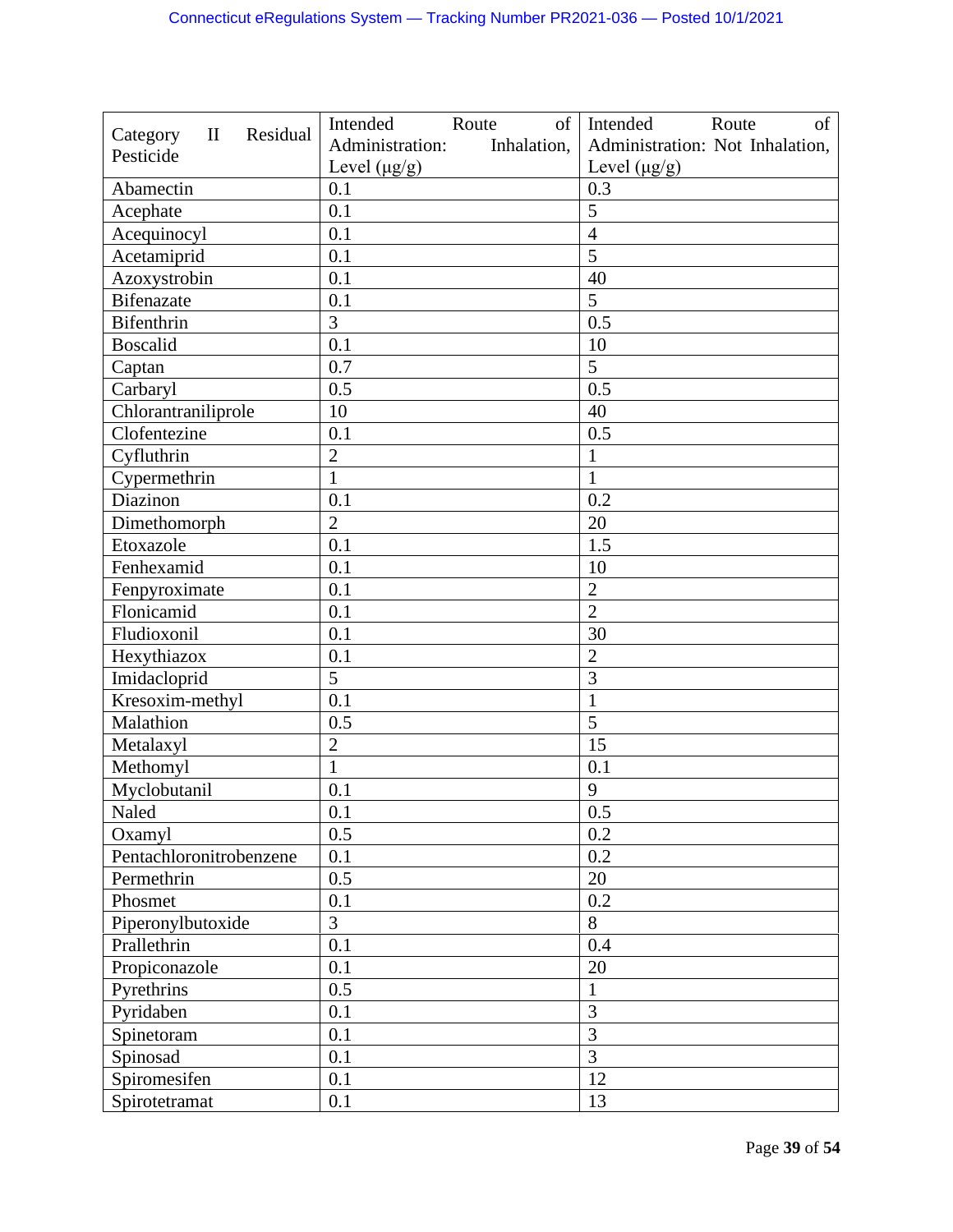| Tebuconazole    | v.i |              |
|-----------------|-----|--------------|
| Thiamethoxam    |     | $+$ . $\sim$ |
| Trifloxystrobin | ∪.⊥ | эc<br>ΟU     |

- (5) Total THC Testing for Cannabis: a sample, not less than one gram, shall be deemed satisfactory if the total THC does not exceed, on a dry-weight basis, (A) thirty per cent, if cannabis flower or other cannabis plant material, or (B) sixty per cent if a cannabis product other than cannabis flower, cannabis plant material, and prefilled cartridges for use in an electronic cannabis delivery system. This subdivision shall not to apply to medical marijuana products.
- (6) Solvent and Biological Control Testing for Cannabis Produced Using a Solvent or Biological Control: a sample, not less than one half of one gram, shall be deemed satisfactory only upon an absence of any solvent or biological control used in production, unless the presence of such solvent or biological control complies with section 21a-XXX-27 of these Policies and Procedures and satisfies the standards set forth in this section.
- (7) Moisture Content and Water Activity Testing for Dried Cannabis Plant Material and Non-Liquid Edible Cannabis Products: a sample, not less than one half of one gram, shall be deemed satisfactory if the water activity does not exceed 0.65 Aw for dried cannabis plant material, and 0.85 Aw for non-liquid edible cannabis product.
- (8) Ingredient Testing for Cannabis Intended for Inhalation: a sample, not less than one half of one gram, shall be deemed satisfactory only upon an absence of polyethylene glycol, vitamin E acetate, medium chain triglycerides, squalene, squalane, or other substances determined by the commissioner to be harmful when inhaled.
- (g) The laboratory shall use certified reference materials to validate results from the testing required under this section, with an acceptable tolerance between 80 per cent to 120 per cent.
- (h) If a cannabis sample does not yield satisfactory results for any testing required under this section, the laboratory shall enter all analysis and test results into the Cannabis Analytic Tracking System and dispose of the cannabis sample in accordance with section 21a-XXX-3 of these Policies and Procedures. Thereafter, the cannabis establishment may:
	- (1) Retest and reanalyze the cannabis by having an employee from the same laboratory select another random sample from the same batch. If the sample yields satisfactory results for all testing required hereunder, an employee from a different laboratory shall select a different random sample from the same batch for testing. If both samples yield satisfactory results for all testing required hereunder, the cannabis batch shall be permitted for sale, transfer, transport, or other conveyance in accordance with the act; or
	- (2) Remediate the cannabis batch, if a remediation plan sufficient to ensure public health and safety is submitted to and approved by the commissioner, and have a laboratory employee select a random sample from the remediated batch. If the sample yields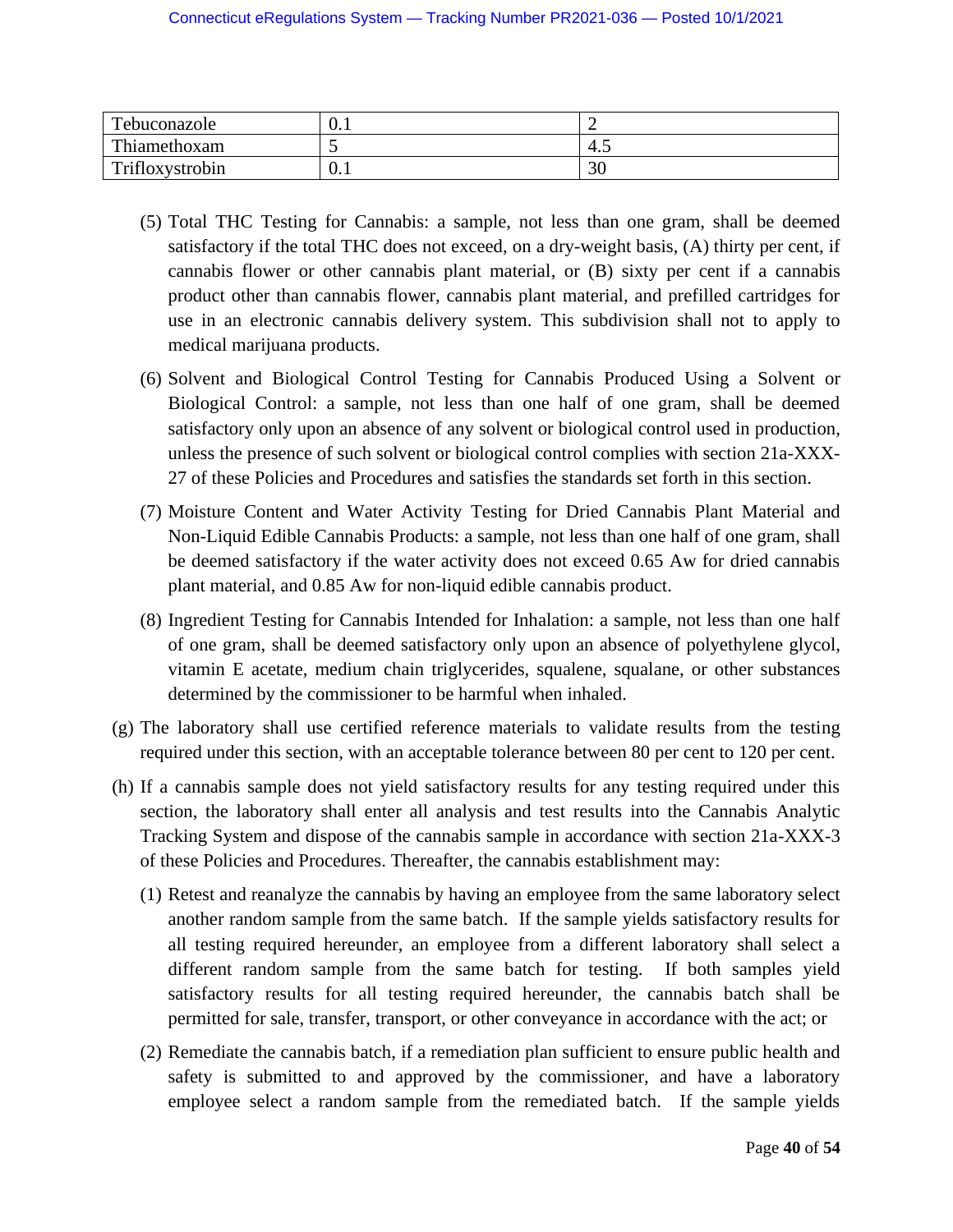satisfactory results for any testing required hereunder, an employee from a different laboratory shall select a different random sample from the same batch for testing. If both samples yield satisfactory results for all testing required hereunder, the cannabis batch shall be permitted for sale, transfer, transport, or other conveyance in accordance with the act.

- (i) If the cannabis establishment does not retest or remediate, or if any subsequent testing does not yield satisfactory results for any testing required under this section, then the entire batch from which the sample was taken shall be destroyed by the cannabis establishment in accordance with section 21a-XXX-3 of these Policies and Procedures.
- (j) The results of all testing required hereunder shall be valid for a period of one year from the date of testing, after which time cannabis shall be tested again and yield satisfactory results before it is permitted for sale, transfer, transport, or other conveyance in accordance with the act.
- (k) In addition to entering all analysis and testing results into the Cannabis Analytic Tracking System, the laboratory shall maintain a separate record of all analysis and testing results.
- (l) The Commissioner may require additional testing as necessary to further protect public health and safety.
- (m)Corresponding certificates of analyses shall be available upon request to any person purchasing cannabis, and to physicians or APRNs.

## **Section 21a-XXX-31. Brand Name Testing and Registration.**

- (a) In addition to the testing and analysis required under section 21a-XXX-30 of these Policies and Procedures, each proposed brand of cannabis strain or product shall undergo stability testing prior to registration to ensure that it remains homogenous, and uniform in product quality, cannabinoid concentration and terpenoid concentration, within a range of 90 per cent to 110 per cent, for a period 60 days after opening.
- (b) Once a proposed cannabis strain or product brand yields satisfactory stability testing results, a producer, cultivator, micro-cultivator, product manufacturer and food and beverage manufacturer shall submit for registration with the department, on a form and in a manner prescribed by the commissioner: (1) all laboratory testing and analysis results, (2) all information concerning ingredients, processing techniques and solvents required pursuant to section 21a-XXX-33 of these Policies and Procedures, and (3) a proposed brand name for the cannabis strain or product. Under no circumstances shall a cannabis strain or product be sold, transferred, transported, or otherwise conveyed with a brand name until such brand name has been successfully registered with the department.
- (c) A cannabis strain or product shall only be labeled with a brand name if it: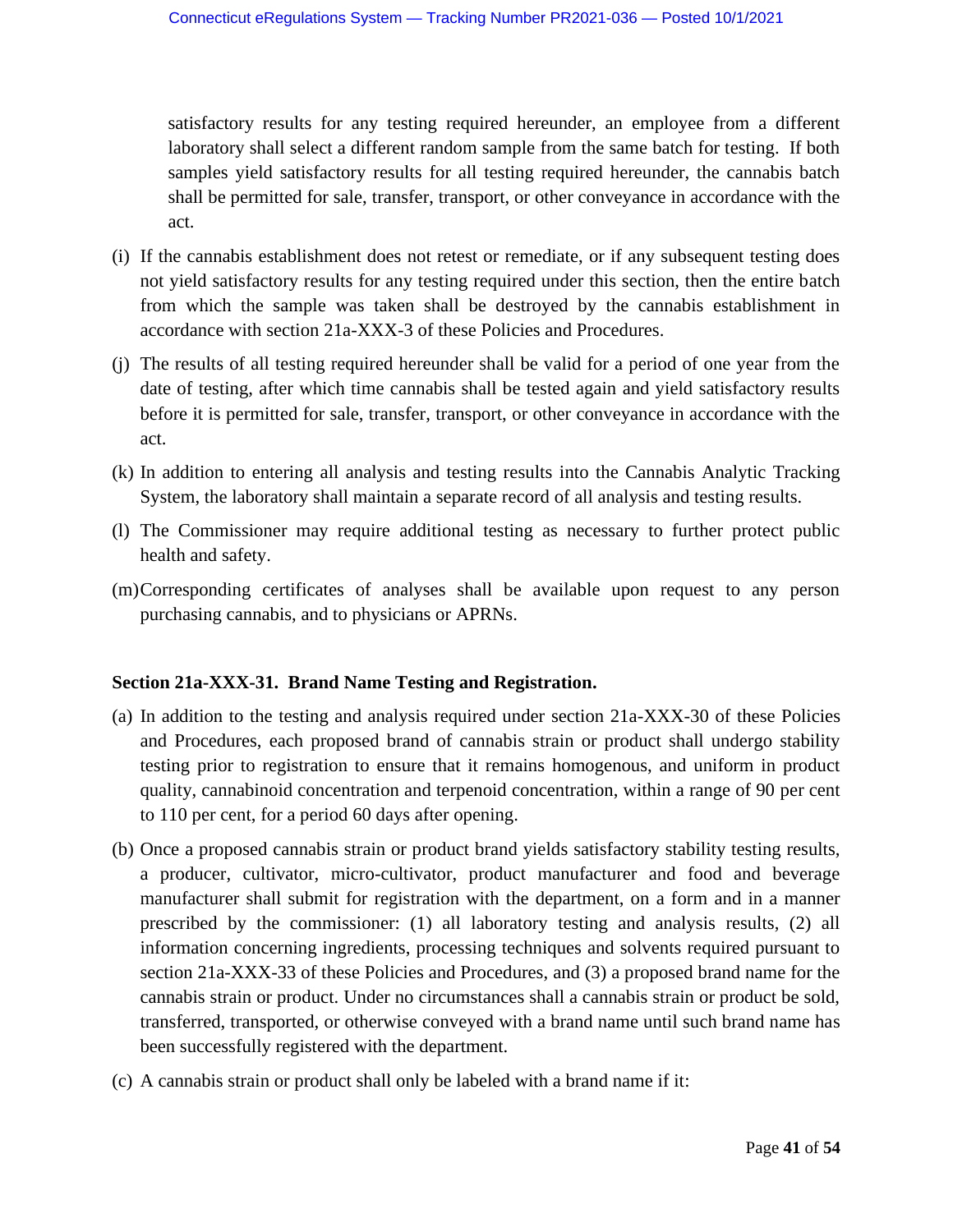- (1) contains all of the same ingredients and is produced in the manner as registered for the brand name; and
- (2) the laboratory results verify that the cannabis strain or product is comprised of the corresponding registered cannabinoid and terpenoid profiles, as well as active ingredients that constitute at least one per cent of the product, within a range of 90 per cent to 110 per cent.
- (d) The department shall not register any brand name that:
	- (1) Is identical, or confusingly similar to the name of an existing non-cannabis product;
	- (2) Is identical, or confusingly similar to the name of an unlawful product or substance;
	- (3) Is confusingly similar to a previously approved brand name of cannabis strain or product;
	- (4) Is obscene or indecent;
	- (5) May encourage the use of cannabis by, or is customarily association with, persons under the age of twenty-one; or
	- (6) Is related to benefits, safety, or efficacy of the cannabis strain or product unless supported by substantial evidence or substantial clinical data.
- (e) The non-refundable fee to register a brand name with the department shall be twenty-five dollars per brand name.

**Section 21a-XXX-32. Cannabis Packaging Requirements.** Cannabis shall be individually packaged in the following manner:

- (a) For purposes of cannabis sold to consumers:
	- (1) A single package shall contain not more than one ounce of cannabis or the equivalent thereof, as set forth in section 3 of the act.
	- (2) The standard serving of an edible cannabis product shall contain not more than five milligrams of total THC.
	- (3) Each single standardized serving of an edible cannabis product in a multiple-serving package shall be physically demarcated and readily separable in a way that enables a reasonable person to easily determine (1) how much of the edible cannabis product constitutes a single standardized serving and (2) the maximum possible amount of total THC contained in the entire package, provided that if such demarcation and separation is impracticable, then the entire package shall contain not more than five milligrams of total THC. Notwithstanding the foregoing, cannabis beverage products shall contain no more than one single standardized serving.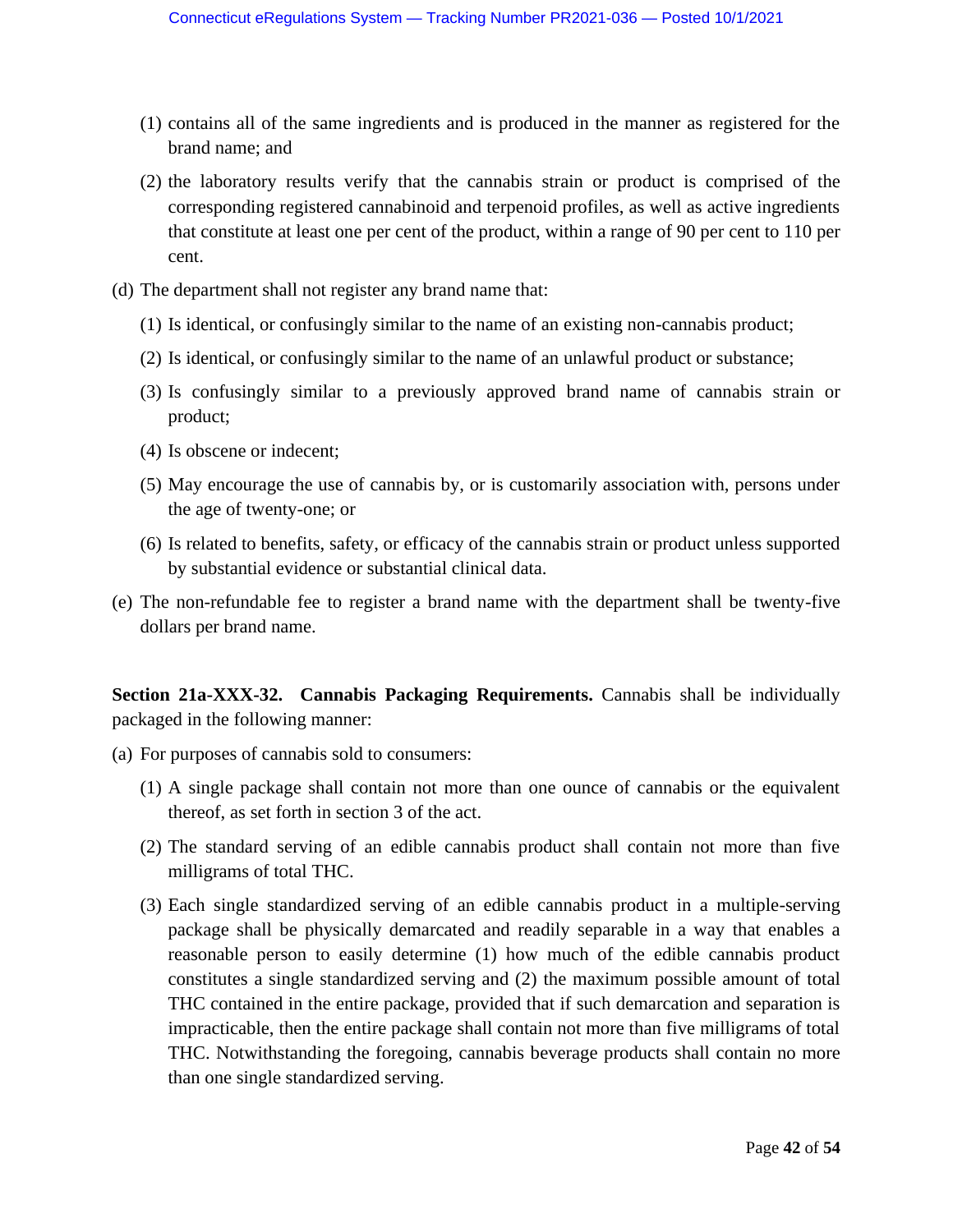- (4) A multiple-serving package of an edible cannabis product shall contain not more than one hundred milligrams of total THC.
- (5) Each cannabis oil cartridge or similarly designed product shall contain not more than three hundred milligrams of total THC.
- (b) For purposes of cannabis sold to qualifying patients and caregivers:
	- (1) A single package shall contain not more than five ounces of cannabis or the equivalent thereof, as set forth in section 3 of the act.
	- (2) The standard serving of an edible cannabis product shall contain not more than twentyfive milligrams of total THC.
	- (3) Each single standardized serving of an edible cannabis product in a multiple-serving package shall be physically demarcated and readily separable in a way that enables a reasonable person to easily determine (1) how much of the edible cannabis product constitutes a single standardized serving and (2) the maximum possible amount of total THC contained in the entire package, provided that if such demarcation and separation is impracticable, then the entire package shall contain not more than twenty-five milligrams of total THC.
	- (4) A multiple-serving package of an edible cannabis product shall contain not more than five hundred milligrams of total THC.
- (c) The design and materials used to package cannabis shall meet the following requirements:
	- (1) Packaging shall be child-resistant, tamper-resistant and light-resistant based on the following standards:
		- (A)Packaging shall be deemed child-resistant if it satisfies the standard for "special packaging" as set forth in the Poison Prevention Packaging Act of 1970 Regulations, 16 CFR 1700.1(b)(4);
		- (B) Packaging shall be deemed tamper-resistant if it has one or more indicators or barriers to entry that would preclude its contents from being accessed or adulterated without indicating to a reasonable person that the package was breached; and
		- (C) Packaging shall be deemed light-resistant if it is entirely and uniformly opaque and protects the whole of its contents from the effects of light.
	- (2) Packaging for cannabis intended for multiple-serving use shall be resealable in such a manner that is continuously child-resistant and preserves the integrity its contents.
	- (3) Packaging shall be impervious and protect its contents from contamination and exposure to any toxic or harmful substance, including any glue, adhesive, or other substance incorporated into the packaging.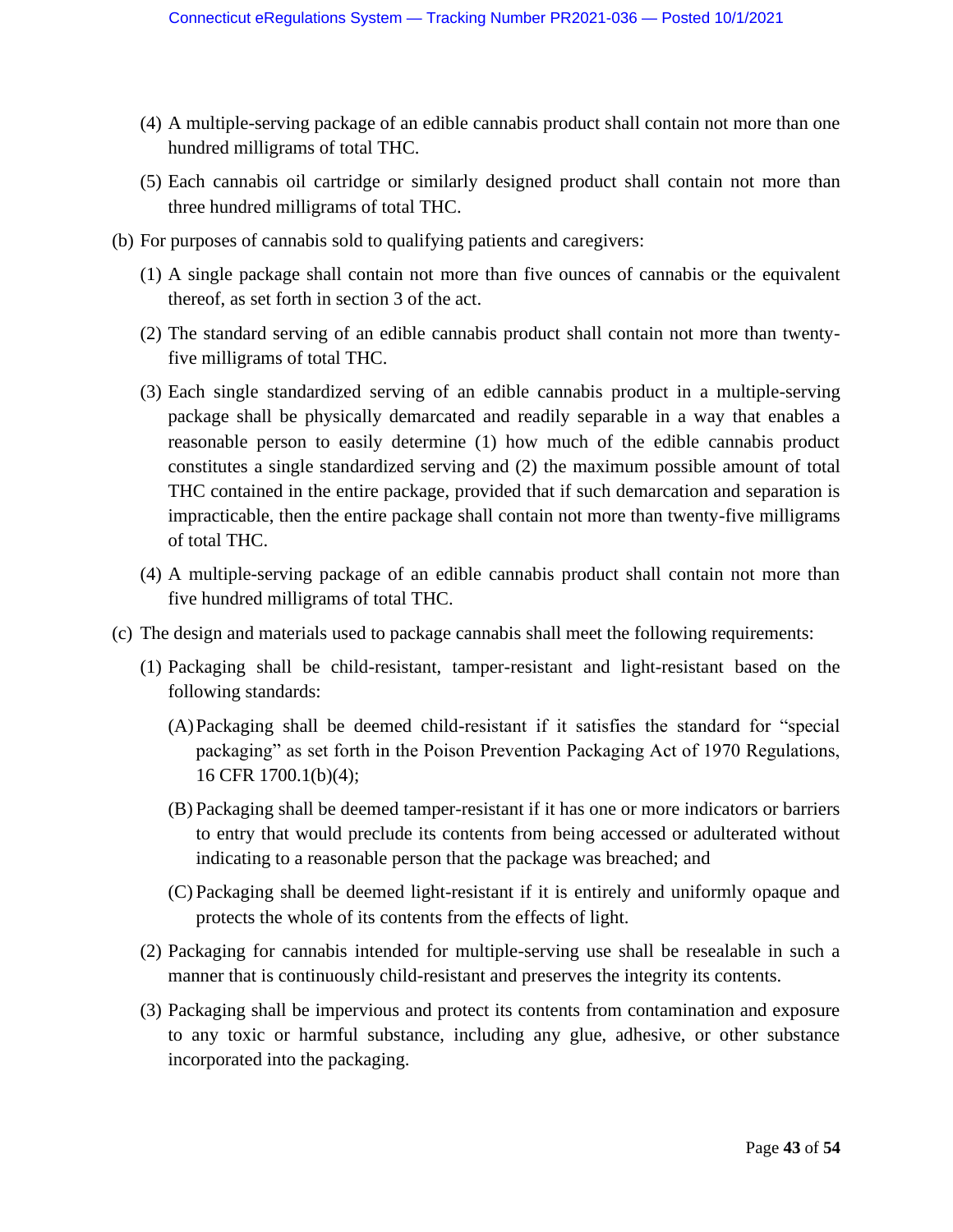- (4) Packaging shall be entirely and uniformly white, and shall not incorporate any information, print, embossing, debossing, graphic or hidden feature, other than labeling required or permitted under section 21a-XXX-33 of these Policies and Procedures.
- (5) Packaging shall not be visually similar to (A) any commercially similar product that does not contain cannabis, or (B) packaging used for any good that is marketed to an audience reasonably expected to be under twenty-one years of age.

### **Section 21a-XXX-33. Cannabis Labeling Requirements.**

- (a) Prior to being sold and transferred to a consumer, qualifying patient, or caregiver, a cannabis package shall be clearly labeled with the following:
	- (1) A unique identifier generated by the Cannabis Analytic Tracking System and used to track cannabis pursuant to section 21a-XXX-5 of these Policies and Procedures.
	- (2) The following information about the cannabis in legible English using black Times New Roman font, flat regular typeface, in uniform size no less than one tenth of an inch, based on a capital letter "K," which information shall also be available on the Internet web site of the cannabis establishment that sells the cannabis:
		- (A)The name of the cannabis, as registered with the department pursuant to section 21a-408-61 of the Regulations of Connecticut State Agencies or section 21a-XXX-31 of these Policies and Procedures.
		- (B) The expiration date, which shall not account for refrigeration after sale to a consumer, qualifying patient or caregiver.
		- (C) The net weight or volume in metric and imperial units.
		- (D)The standardized serving size in customary units and the number of servings included in the package, if applicable.
		- (E) Directions for use and storage.
		- (F) The active ingredients comprising one per cent or more of the cannabis, including cannabinoids, isomers, esters, ethers, salts and salts of isomers, esters and ethers, and all quantities thereof in metric units and as a per centage of volume.
		- (G)A list of all known allergens, as identified by the U.S. Food and Drug Administration, contained in the cannabis.
		- (H)The following warning statement outlined by a red box: "This product is not FDAapproved, may be intoxicating, cause long-term physical and mental health problems, and have delayed side effects. It is illegal to operate a vehicle or machinery under the influence of cannabis. Keep away from children." and at least one of the following warning statements rotated quarterly on an alternating basis: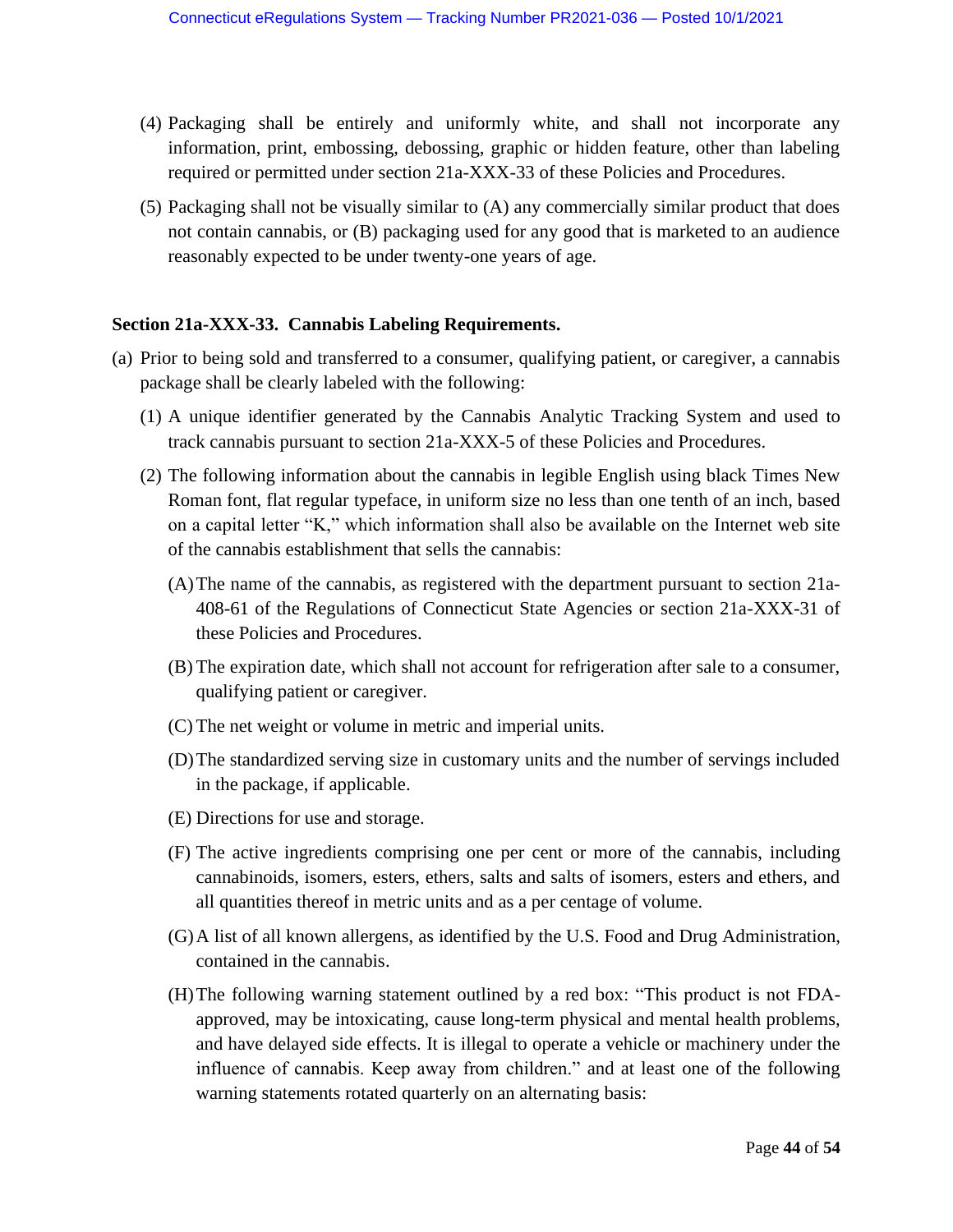Warning: Frequent and prolonged use of cannabis can contribute to mental health problems over time, including anxiety, depression, stunted brain development and impaired memory.

Warning: Consumption while pregnant or breastfeeding may be harmful.

Warning: Cannabis has intoxicating effects and may be habit forming and addictive.

Warning: Consuming more than the recommended amount may result in adverse effects requiring medical attention.

- (I) All information necessary to comply with federal and State of Connecticut labeling requirements for similar products not containing cannabis, including, but not limited to the Connecticut Food, Drug and Cosmetic Act, sections 21a-91 to 21a-120, inclusive, and sections 21a-151 to 21a-159, inclusive, of the Connecticut General Statutes, regarding bakeries and food manufacturing establishments, as well as the Federal Food, Drug and Cosmetics Act and Federal Fair Packaging and Labeling Act.
- (J) Additional warning labels for certain cannabis products as may be required by the commissioner and posted to the department's Internet web site.
- (3) The following unobscured graphics, each in a size not less than one-half inch by one-half inch, which graphics shall not be used for any purpose other than as contemplated herein:
	- (A)The following symbol issued by the department that indicates the package contains THC:



(B) The following symbol issued by the department that indicates the package is not safe or legal for individuals under twenty-one years of age:



(b) A cannabis package may be labeled with a picture of the cannabis, such picture shall (1) clearly depict the size, shape and color of the cannabis, (2) not to obscure or overlap with any information required by section 21a-xxx-33 of these Policies and Procedures, and (3) not exceed twenty-five per cent of the surface of the cannabis package.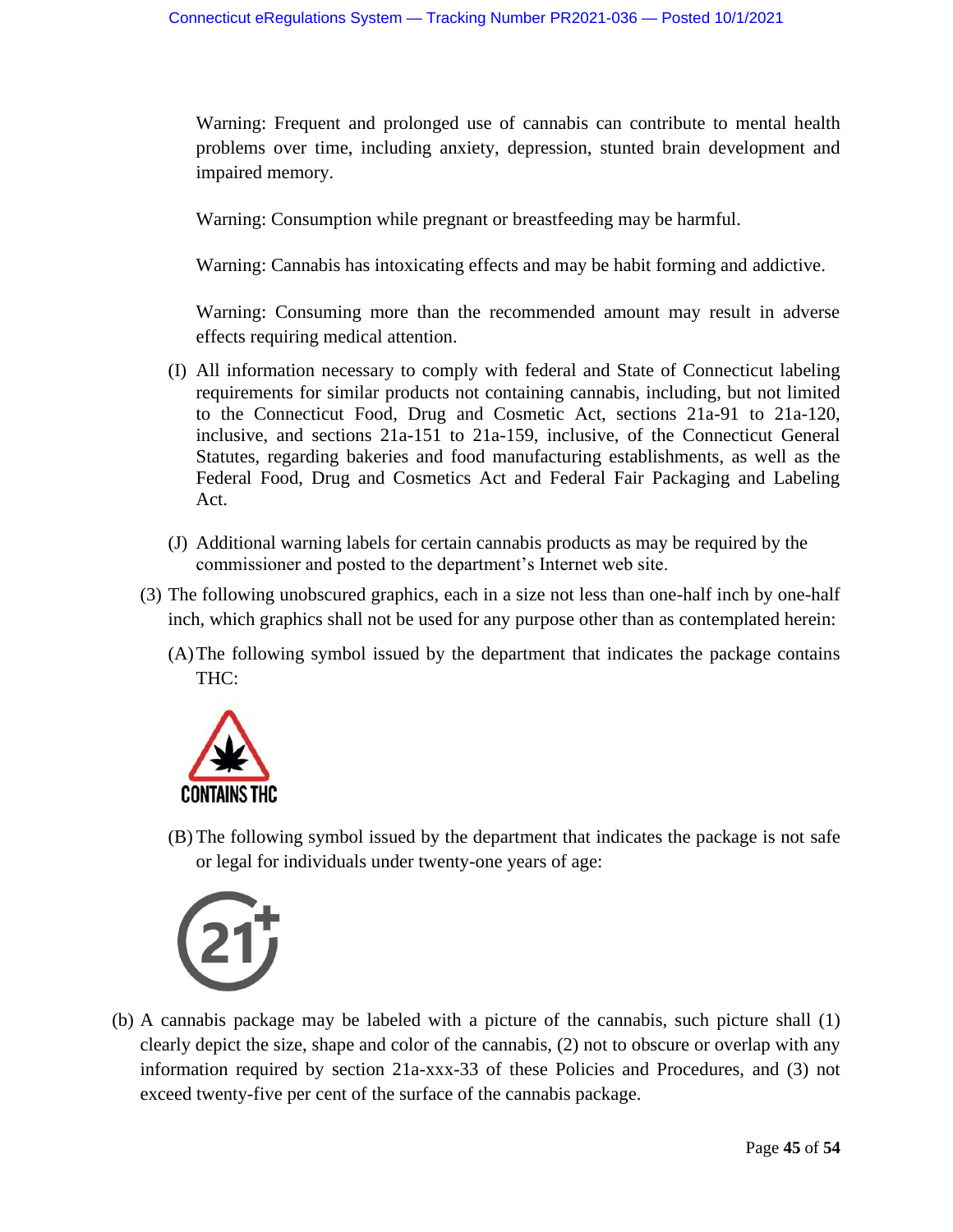- (c) No label shall appeal to persons under the age of twenty-one.
- (d) Prior to being sold and transferred to a consumer, qualifying patient, or caregiver, a cannabis package shall clearly include the following information on a package insert or using a static quick response (QR) code, which information shall also be available in-store and on the Internet web site of the cannabis establishment that sells the cannabis:
	- (1) The types of cannabis incorporated, as well as all processing techniques and solvents used to produce and manufacture the cannabis.
	- (2) All inactive ingredients comprising one per cent or more of the cannabis.
	- (3) The date of harvest for raw cannabis and the date of manufacture for cannabis products.
	- (4) The complete cannabinoid and terpene profile, including all isomers, esters, ethers, salts and salts of isomers, esters and ethers, as well as all additives and excipients, and all quantities thereof in metric units and as a per centage of volume.
	- (5) A statement that the cannabis has been tested for microbiological contaminants, mycotoxins, heavy metals and pesticide chemical residue, as well as the date and the satisfactory or failing result of such testing.
	- (6) The cannabis establishment where the cannabis was, as applicable, (a) cultivated, propagated or harvested, and (b) manufactured, as defined in the act. The cannabis establishments shall be identified by: (1) legal entity name as registered with the State of Connecticut, (2) business address, and (3) email and telephone contact information.
	- (7) The following warning statements:

Warning: Frequent and prolonged use of cannabis can contribute to mental health problems over time, including anxiety, depression, stunted brain development and impaired memory.

Warning: Consumption while pregnant or breastfeeding may be harmful.

Warning: Cannabis has intoxicating effects and may be habit forming and addictive.

Warning: Consuming more than the recommended amount may result in adverse effects requiring medical attention.

- (8) Additional warning labels for certain cannabis products as may be required by the commissioner and posted to the department's Internet web site.
- (e) A dispensary facility, hybrid retailer or employee thereof shall not sell cannabis to a qualifying patient or caregiver unless the cannabis package is clearly labeled with the following information in addition to the requirements of subsection (a):
	- (1) The date such cannabis is dispensed;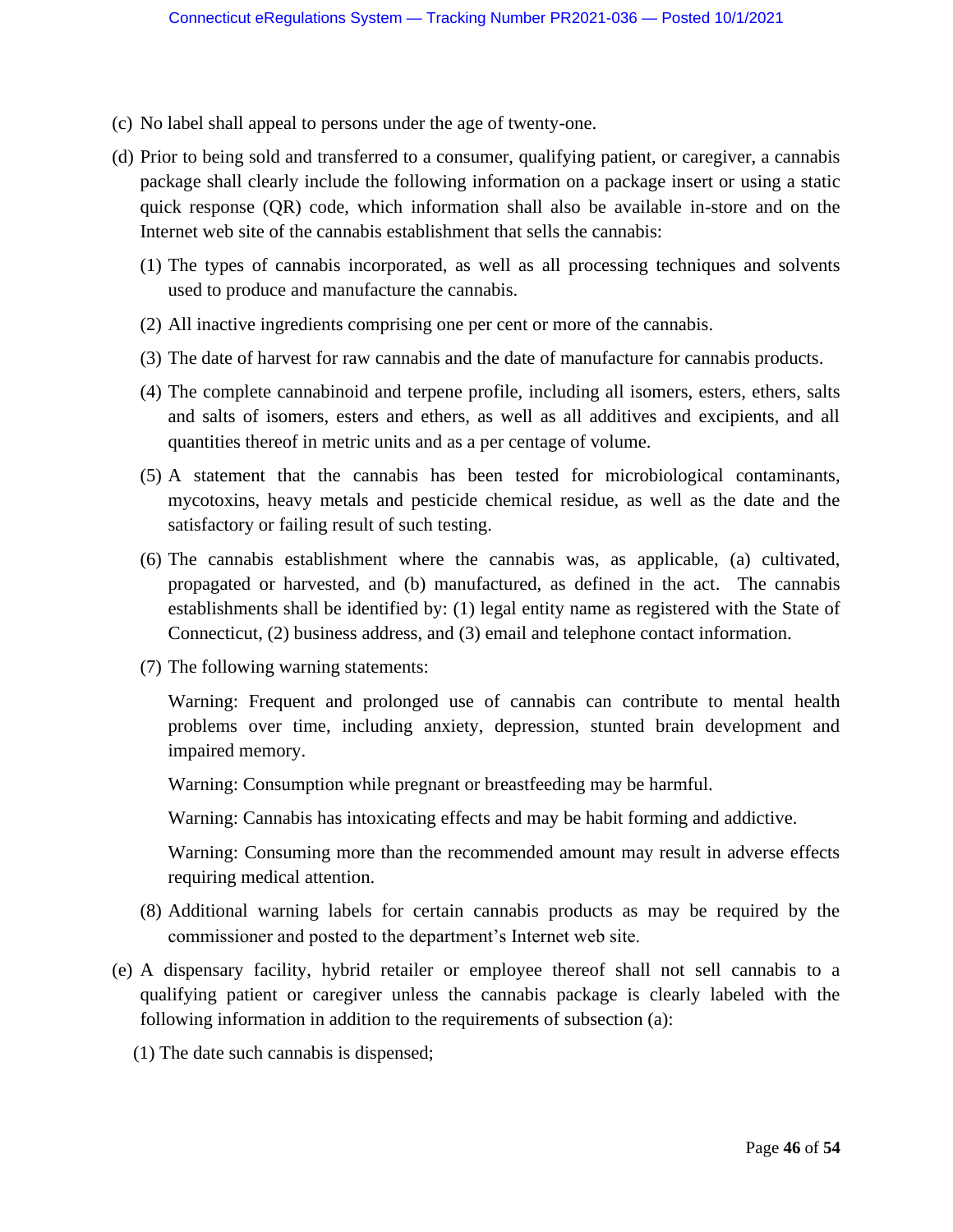(2) The name and registration certificate number of the qualifying patient and, where applicable, the caregiver;

(3) The name of the certifying physician or APRN and the dispensing licensed pharmacy employee; and

(4) The per cent of alcohol by volume, if greater than one per cent, contained in the cannabis product.

(f) A dispensary facility, hybrid retailer or employee thereof shall not sell any medical marijuana product to a qualifying patient or caregiver unless it is clearly labeled with the following unobscured graphic, in addition to the graphics required under subsection (a), and in a size not less than one-half inch by one-half inch, which graphic shall not be used for any purpose other than as contemplated in this subsection:



- (g) A cannabis packaging label may include the term "organic" only for raw cannabis plant material that has been organically grown in accordance with section 21a-92 of the Connecticut General Statutes, and cannabis products derived therefrom that have been produced, processed, manufactured and certified to be consistent with organic standards in compliance with section 21a-92a of the Connecticut General Statutes.
- (h) No information, print, embossing, debossing, graphic or hidden feature, except as expressly required or permitted in this section, shall be included on a cannabis packaging label.

# **Section 21a-XXX-34. Cannabis Delivery and Transportation General Requirements**

- (a) Prior to offering cannabis delivery or transportation services, a cannabis establishment shall submit to the department the following items:
	- (1) A list of the employees authorized to conduct cannabis delivery or transportation, along with a copy of each authorized employee's valid driver license; and
	- (2) For each transport vehicle:
		- (A) License plate number, vehicle identification number, make and model;
		- (B) An attestation that the vehicle is properly registered and insured;
		- (C) A description of the locked, safe and secure storage compartment(s);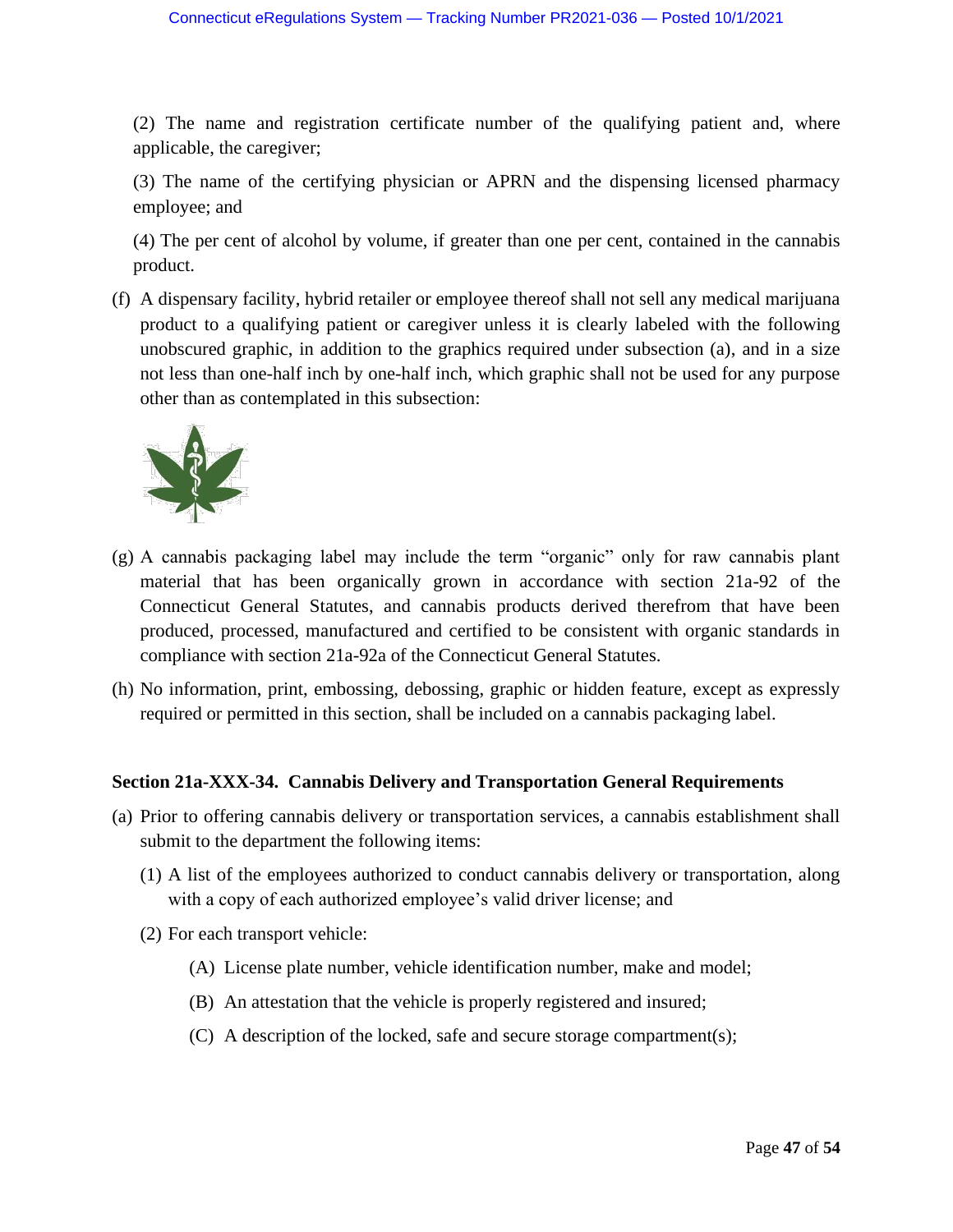- (D) A description of the security system, form of secure communication, global positioning system (GPS) monitoring device, and any other equipment or system required pursuant to section 21a-XXX-35 of these Policies and Procedures; and
- (E) A certificate of satisfactory inspection, if required by the department, pursuant to subsection (f) of section 21a-XXX-35 of these Policies and Procedures.
- (b) A cannabis establishment shall provide written notice to the department, along with the documentation required in subsection (a) of this section, in the event of the addition or the removal of a transport vehicle or a transporting agent.
- (c) No cannabis establishment shall advertise, offer or commence delivery or transportation operations prior to receiving written approval from the department.
- (d) A transport vehicle shall only transport cannabis and cannabis paraphernalia.

### **Section 21a-XXX-35. Vehicle Security.**

- (a) All transport vehicles shall be properly registered with the state, be insured in the State of Connecticut, and have received a satisfactory inspection from the department, if inspected pursuant to subsection (f) of this section. Records documenting the same shall be maintained and made available to the department and law enforcement officials upon request.
- (b) A transport vehicle shall bear no marking or outward appearance, including brand or company names, that would indicate to a reasonable person that the vehicle is used to transport cannabis.
- (c) At all times during the transportation of cannabis, a transport vehicle shall be equipped with the following functioning features:
	- (1) Heating and air conditioning systems sufficient for maintaining appropriate temperatures for the storage of cannabis during transport in accordance with recommendations provided by the originating establishment to protect the quality and integrity of the cannabis;
	- (2) A locked, safe and secure storage compartment where cannabis will be stored during transport that is (A) a secured part of the vehicle, not easily removed and (B) not visible from the outside of the vehicle. If a delivery service is transporting cannabis from multiple originating establishments, a separate designated storage compartment meeting the requirements of this section shall be used for the cannabis from each originating establishment;
	- (3) A GPS monitoring device that is secured to the vehicle in a manner not easily removed, and able to remain powered on when the transport vehicle is not running, the information from which shall be maintained in accordance with subsection (i) of section 21a-XXX-37 of these Policies and Procedures;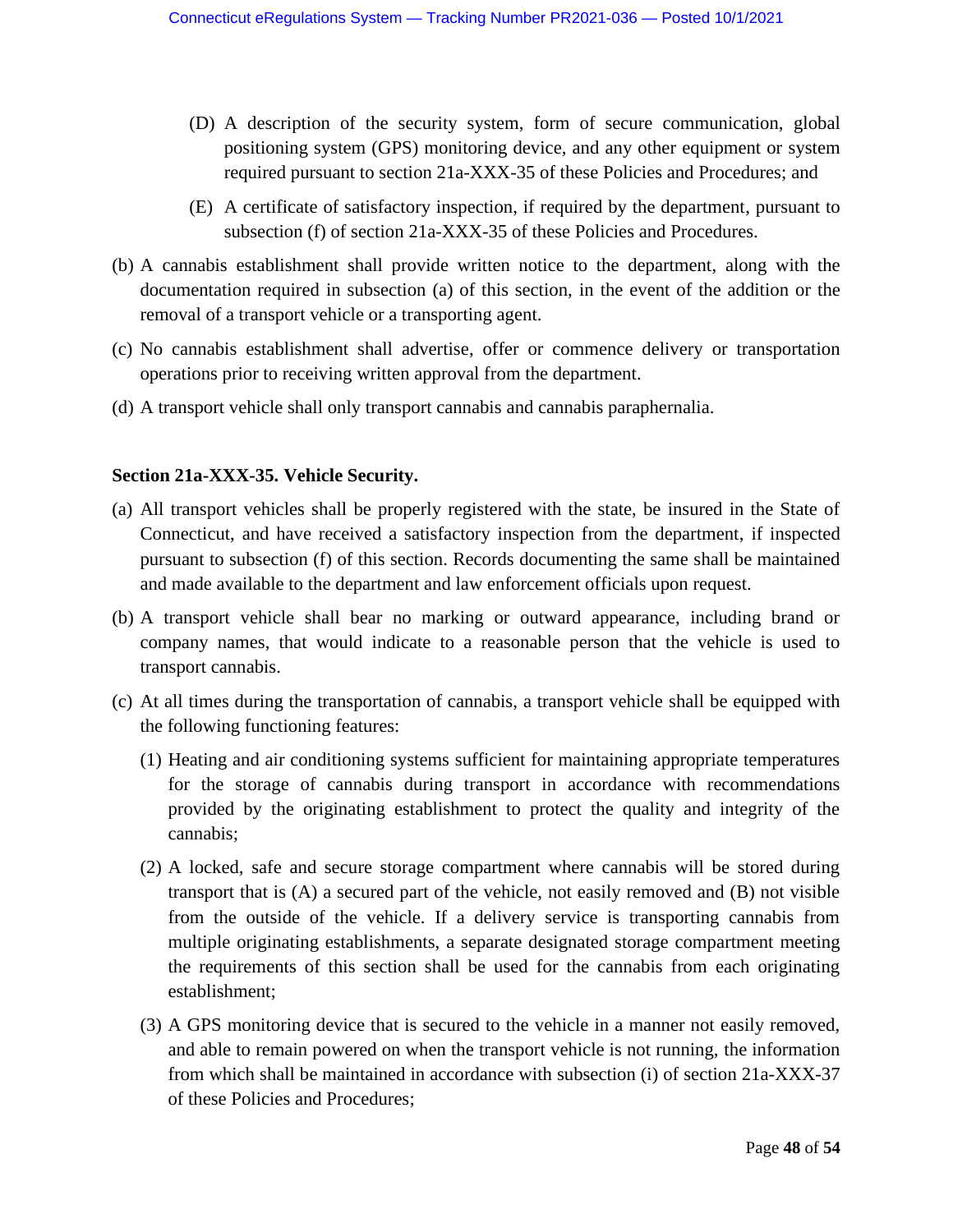- (4) A secure form of communication between the transporting agent and the transporting establishment, and any originating establishment if required by subsection (g) of section 21a-XXX-37 of these Policies and Procedures, at all times during the transportation of cannabis. Secure forms of communication shall include a two-way digital or analog radio, cellular phone, and satellite phone, taking into consideration the functionality of the communication device within the geographic area of the transport; and
- (5) An adequate vehicle security system to prevent adulteration, diversion, theft and loss of cannabis, including, but not limited to, an audible alarm system.
- (d) In addition to the requirements set forth in subsection (a) above, all vehicles transporting more than two pounds of cannabis plant material or the equivalent thereof, as set forth in section 3 of the act, shall be equipped with the following functioning features:
	- (1) An automatic voice dialer, which for purposes of this subsection means any electrical, electronic, mechanical, or other device capable of being programmed to send a prerecorded voice message, when activated, over a telephone line, radio or other communication system, to a law enforcement, public safety or emergency services agency requesting dispatch;
	- (2) A holdup alarm, which for purposes of this subsection means a silent alarm signal generated by the manual activation of a device intended to signal a robbery in progress; and
	- (3) A failure notification system that provides an audible, text or visual notification of any failure in the vehicle security system. The failure notification system shall provide an alert to the transporting establishment and the transporting agents within five minutes of the failure, either by telephone, email, text message or other means approved by the department.
- (e) Access to transport vehicle security equipment and records shall be limited to persons that are (1) licensed or registered pursuant to the act and essential to security operations, (2) law enforcement agencies, (3) security system service employees, (4) the department, and (5) other persons approved by the commissioner. A transporting establishment shall maintain a current list of all individuals that have access to any transport vehicle security equipment and records.
- (f) The commissioner may inspect a transport vehicle, as well as its equipment, including, but not limited to, security systems, forms of secure communication, and GPS monitoring devices at any time without prior notice. If the commissioner determines that the transport vehicle does not satisfy the requirements of this section, or that such transport vehicle requires additional security measures in order to address public health and safety concerns, such transport vehicle shall not be used to transport cannabis until such time as it receives a satisfactory inspection from the department.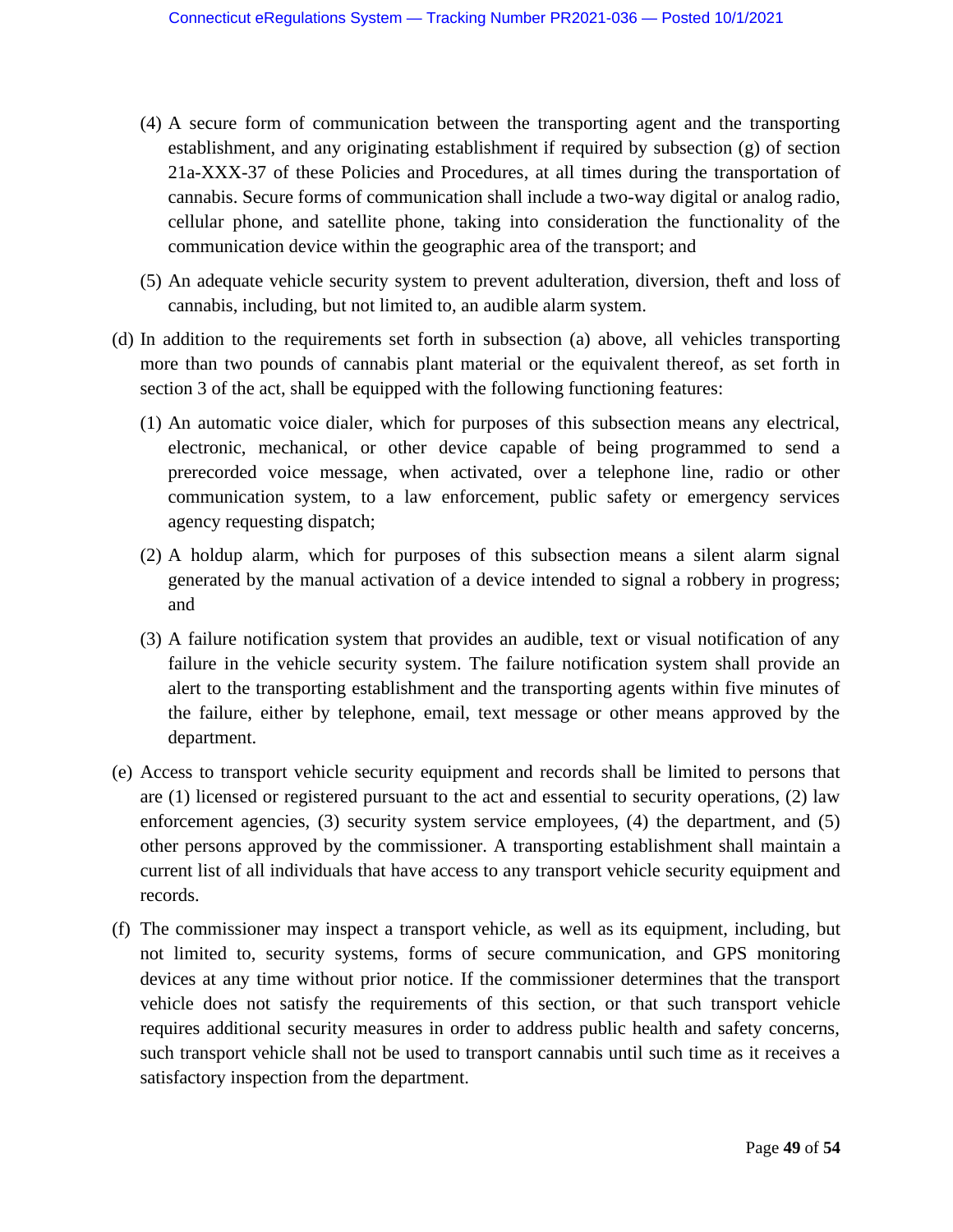#### **Section 21a-XXX-36. Manifests.**

- (a) Prior to the delivery or transportation of cannabis:
	- (1) The originating establishment shall prepare a shipping manifest in the Cannabis Analytic Tracking System on a form and in a manner prescribed by the commissioner, itemizing all cannabis to be transported. A separate copy of the shipping manifest shall be provided to the transporting agent to accompany the itemized cannabis at all times during transport.
	- (2) If cannabis is being transported from an originating establishment to a receiving establishment, the originating establishment shall securely transmit to the receiving establishment, a copy of the shipping manifest at least twenty-four hours prior to transport.
	- (3) A transporting agent shall review the shipping manifest prepared by the originating establishment and confirm that it accurately describes the type and quantity of cannabis in the transport vehicle to be transported by the transporting agent, in the aggregate and for each delivery.
	- (4) If cannabis is being transported directly to a qualifying patient, caregiver or consumer, the transporting agent shall review the shipping manifest prepared by the originating establishment and confirm that it includes sufficient identifying information for each patient, caregiver, or consumer, including name, day and month of birth, and, if applicable, patient or caregiver identification number.
	- (5) Prior to the transporting agent's departure, any deficiencies or inaccuracies contained in the shipping manifest shall be rectified by the originating establishment and a copy of the corrected shipping manifest shall be provided to the transporting agent, and securely submitted to all receiving establishments.
- (b) A transport vehicle shall not contain any cannabis for which a manifest has not been provided, and all cannabis shall be packaged in sealed, labeled, and tamper-proof packaging at all times.

## **Section 21a-XXX-37. Transporting Agents; Transportation of Cannabis**

(a) There shall be a minimum of two transporting agents per transport vehicle containing more than two pounds of cannabis plant material or the equivalent thereof, as set forth in section 3 of the act. A transporting agent shall remain with the transport vehicle at all times that the vehicle contains cannabis, provided that if there is only one transporting agent, the transporting agent may leave the vehicle, which shall be securely locked, only for the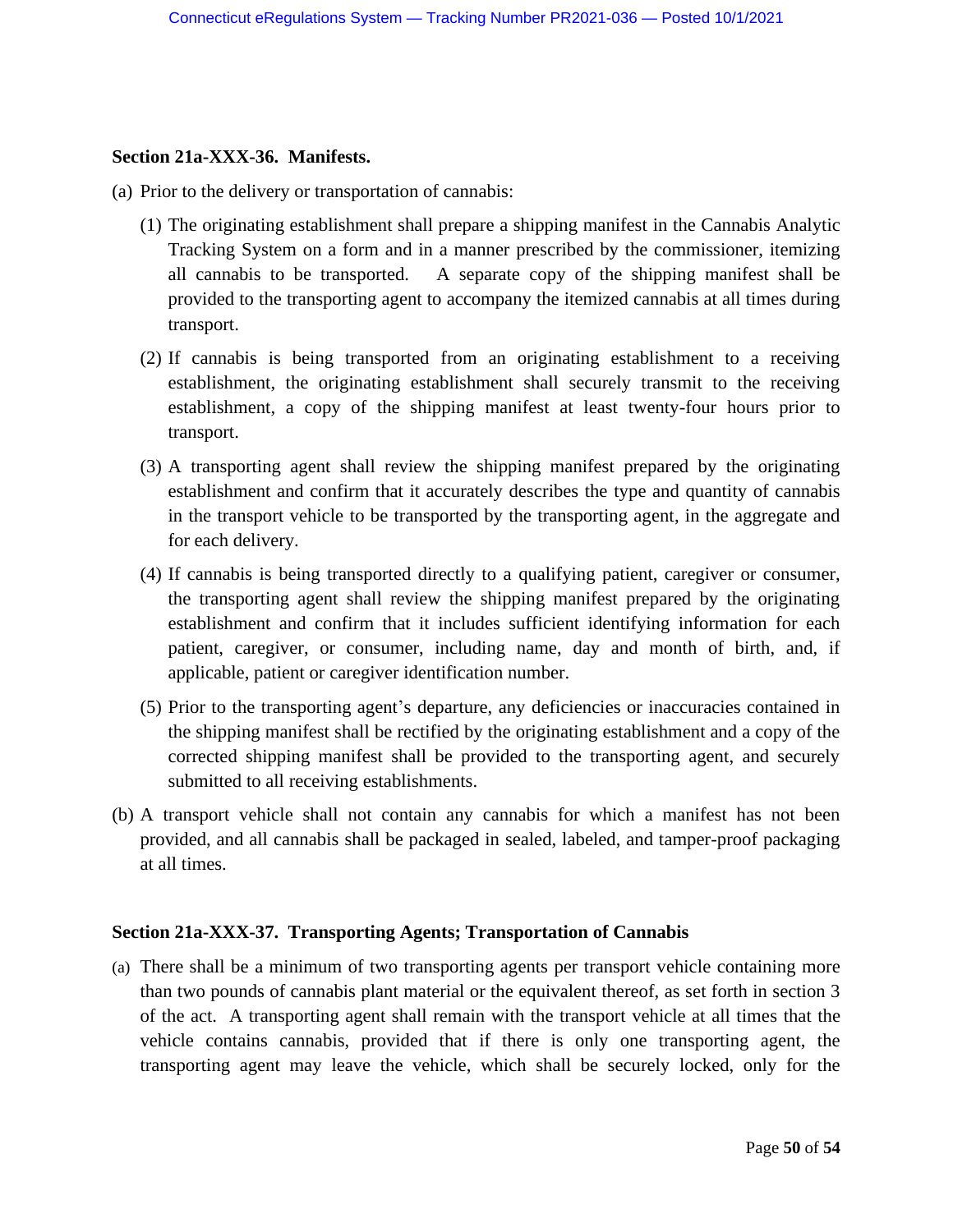purpose of transferring the cannabis to a consumer, qualifying patient, caregiver or cannabis establishment to complete a delivery.

- (b) A transporting agent shall carry transportation credentials at all times during the transportation of cannabis and display such credentials to the appropriate persons at the originating establishment prior to each instance of transportation of cannabis, and to any law enforcement official or authorized department representative upon request. For purposes of this section, "transportation credentials" shall mean the transporting agent's valid driver's license and employee license or registration, a copy of the transporting establishment license, and all shipping manifests for cannabis contained in the transport vehicle.
- (c) A transporting establishment shall inspect and test all security systems, secure communications, and GPS monitoring devices of each transport vehicle at least once per day of use, prior to the transport vehicle's first departure. The individual conducting the inspection on behalf of the transporting establishment shall certify in writing (1) the printed name of such individual, (2) the vehicle identification number of the transport vehicle, (3) the date of inspection, and (4) the status of all inspected systems, equipment, and devices. The individual conducting the inspection shall sign the certification, which signature may be electronic, and the transporting establishment shall maintain a log of all inspection certifications.
- (d) A transport vehicle shall not transport cannabis unless every security system, form of secure communication, and GPS monitoring device is in good working order and functioning properly.
- (e) If any security system, form of secure communication, or GPS monitoring device fails during the transportation of cannabis, the transporting agents shall immediately notify the transporting establishment and all impacted originating establishments of the specific failure and return directly to the transporting establishment or originating establishment. Such transport vehicle shall not resume transportation of cannabis until all systems resume full functioning capacity.
- (f) The transporting establishment shall ensure that all delivery times and routes are varied in a randomized manner. The transporting establishment shall create a confidential delivery schedule within twenty-four hours of the transport and only provide the transporting agents with a copy of such confidential delivery schedule immediately prior to departure.
- (g) A transporting agent shall verbally communicate with the transporting establishment upon arriving at and departing from each scheduled delivery location, and at least every thirty (30) minutes during the transportation of cannabis. The transporting establishment shall maintain a log of each and every communication.
- (h) A transporting agent shall strictly adhere to the delivery schedule provided by the transporting establishment and not make any unscheduled stops. In the case of an emergency unscheduled stop, the transport vehicle shall remain securely locked, and the transporting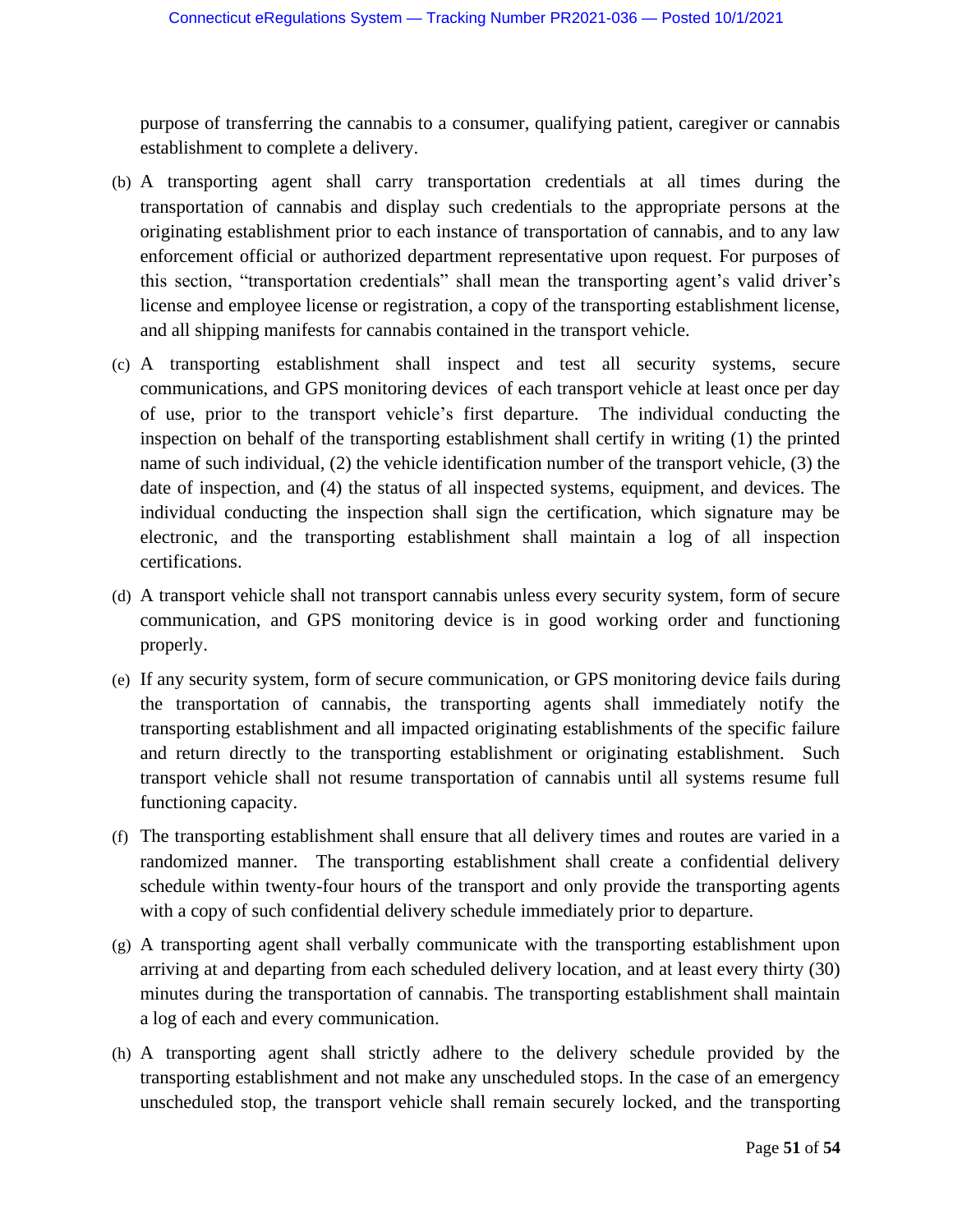agent shall verbally communicate with the transporting establishment, describing the reason for the emergency unscheduled stop, the location and the duration of the emergency unscheduled stop, as well as any activities of the transporting agent, and the identities and activities of any persons interacting with the transport vehicle or the transporting agent. The transporting establishment shall maintain a log of each and every communication.

- (i) For a period of not less than one year, a transporting establishment shall maintain a record of the GPS information of each of its transport vehicles for the entire duration of any transportation of cannabis, and make such information available to the department upon request. A transporting establishment may contract with the GPS provider or similar service provider to conduct GPS monitoring, provided that any such third-party GPS monitor shall comply with all applicable state and federal laws regarding patient confidentiality.
- (j) A transporting agent shall return any undeliverable cannabis to the respective originating establishment's secure cannabis return location, as set forth in section 21a-XXX-8 of these Policies and Procedures, not later than directly after the last scheduled delivery.
- (k) No cannabis shall be stored in a transport vehicle or the establishment of a delivery service or transporter after the establishment's hours of operation, and in no event longer than twentyfour hours.
- (l) A transporting establishment, jointly with any impacted originating establishment, shall report to the department and local law enforcement any transport vehicle accidents, transport vehicle theft, cannabis diversion, loss, or adulteration, and any other event deemed by the commissioner to be a reportable event in connection with the transportation of cannabis within twenty-four hours of such event being discovered.

## **Section 21a-XXX-38. Delivery to Qualifying Patients, Caregivers, and Consumers.**

- (a) Delivery service licensees shall (1) only accept orders for delivery over the internet or through a mobile app, (2) require consumers to provide the consumer's full legal name, date of birth, address, email address and telephone number, and (3) take commercially and technologically reasonable measures to verify the identity and address of each such consumer prior to effectuating a sale of cannabis. If a consumer's identity or address remains in question after the submission of information required by this subsection, the consumer shall be afforded an opportunity to further establish identity through the provision of additional information.
- (b) Hybrid retailers and retailers shall (1) require each consumer that purchases cannabis for delivery to provide the establishment with the consumer's full legal name, date of birth, address, email address and telephone number, and (2) take commercially and technologically reasonable measures to verify the identity and address of each such consumer prior to effectuating a sale of cannabis. If a consumer's identity or address remains in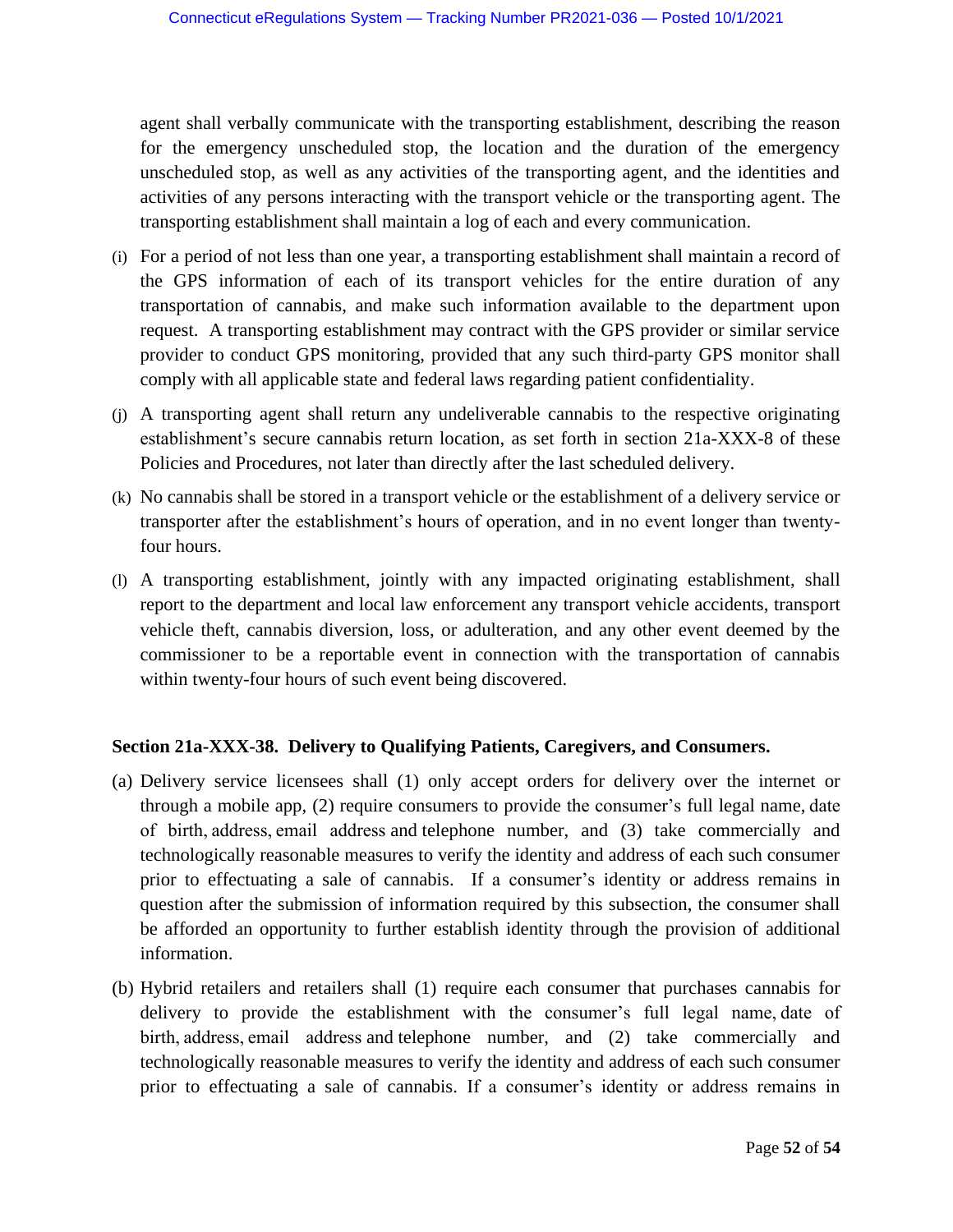question after the submission of information required by this subsection, the consumer shall be afforded an opportunity to further establish identity through the provision of additional information.

- (c) For each delivery of cannabis to a consumer, qualifying patient, or caregiver, a transporting agent shall confirm from a valid driver's license or other valid, government-issued photographic identification, that the identity of the individual accepting the cannabis delivery is the same as the individual that ordered the cannabis, and confirm:
	- (1) If delivering to a consumer, that the individual is of legal age to purchase cannabis; and
	- (2) If delivering to a qualifying patient or caregiver, the qualifying patient or caregiver registration number from the qualifying patient's or caregiver's registration certificate.
- (d) If the identity, age, or registration of the individual accepting the cannabis delivery remains in question after presentation of the required documentation, the transporting agent shall (1) immediately alert the originating establishment; and (2) return the cannabis to the originating establishment's secure return location not later than directly after the last scheduled delivery.

**Section 21a-XXX-39. Prohibited Acts of Physicians or APRNs.** Any person authorized by chapter 420f of the Connecticut General Statutes to issue a written certification, and such person's employee, spouse, parent, or child shall not:

- (a) Directly or indirectly accept, solicit, or receive anything of value from, or have a direct or indirect financial interest in, a backer, employee, cannabis establishment, any person that may benefit from a qualifying patient's or caregiver's acquisition, purchase or use of cannabis, or any person associated with a cannabis establishment, except for a retailer, product packager, delivery service, transporter or a paraphernalia provider, or as otherwise permitted by section 21a-70e of the Connecticut General Statutes; or
- (b) Offer a discount or any other thing of value to a qualifying patient based on the patient's agreement or decision to use a particular cannabis establishment, or type of cannabis.

## **Section 21a-XXX-40. License and Registration Suspension; Enforcement.**

- (a) During any period that a cannabis establishment, laboratory or research facility license is suspended:
	- (1) The licensee shall not make any alterations to an establishment, unless the alterations have been expressly approved in writing by the commissioner, or attach to the exterior or any other part of the establishment any sign indicating that the premises are undergoing